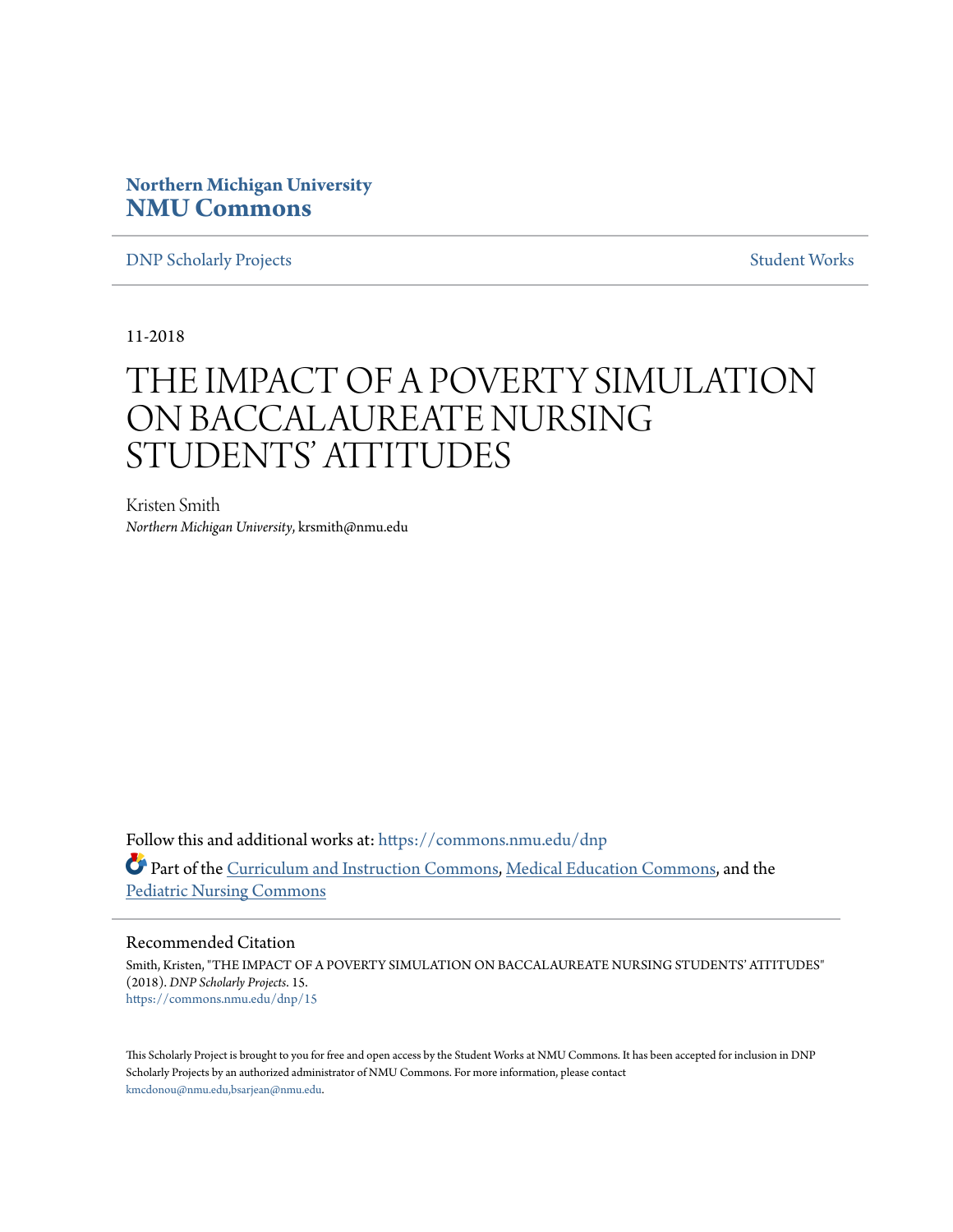### THE IMPACT OF A POVERTY SIMULATION ON

## BACCALAUREATE NURSING STUDENTS' ATTITUDES

By

Kristen Lynn Smith MSN, RNC-NIC

## SCHOLARLY PROJECT

Submitted to Northern Michigan University In partial fulfillment of the requirements For the degree of

DOCTOR OF NURSING PRACTICE

School of Nursing

August 14, 2018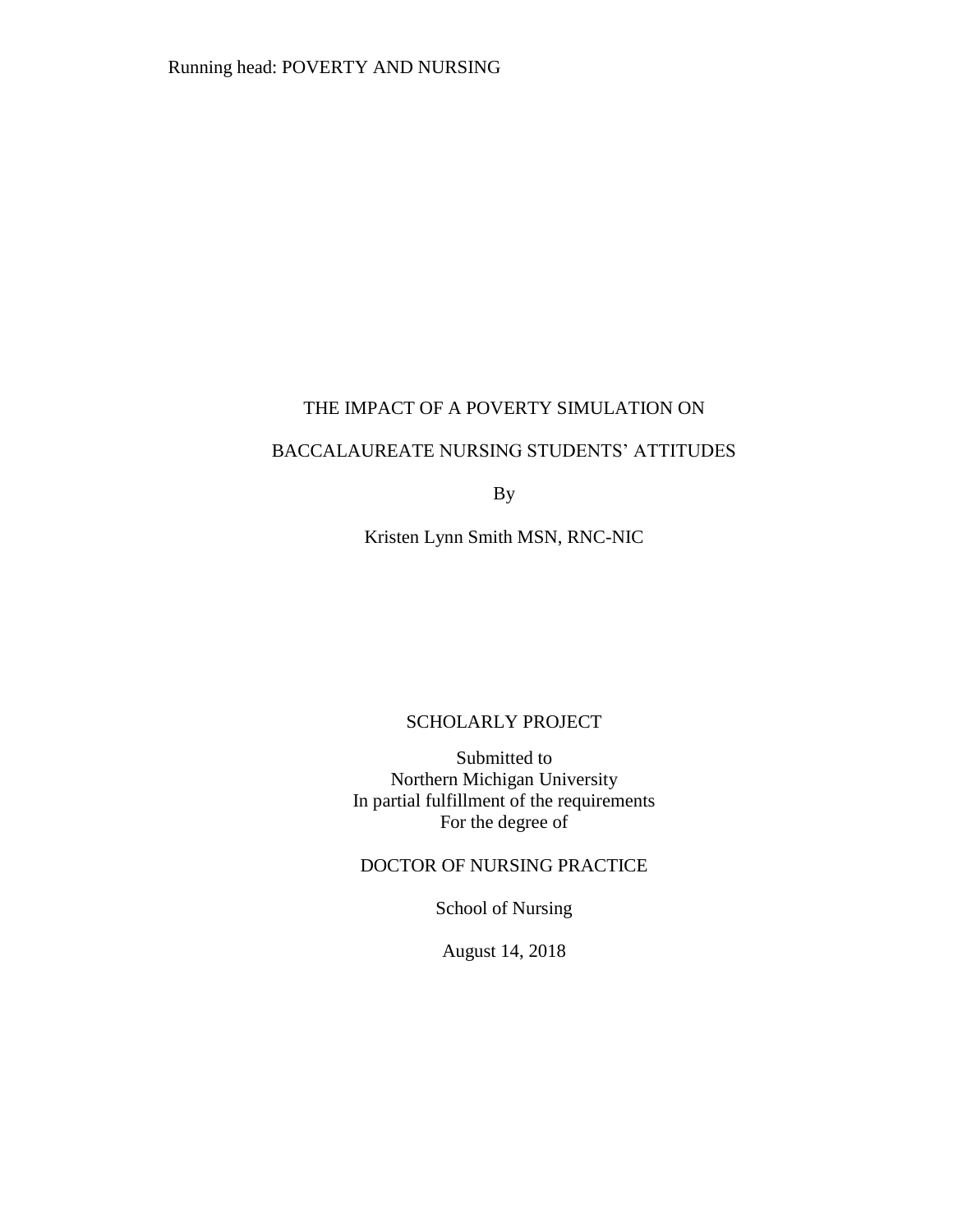### SIGNATURE APPROVAL FORM

## THE IMPACT OF A POVERTY SIMULATION ON BACCALAUREATE NURSING STUDENTS' ATTITUDES

This DNP Scholarly Project by Kristen Lynn Smith is recommended for approval by the student's Faculty Chair, Committee and Department Head in the School of Nursing.

| Dr. Terry Delpier                                     | 08/14/2018 |
|-------------------------------------------------------|------------|
| Committee Chair: Dr. Terry Delpier DNP, RN, CPNP, CNE | Date       |
|                                                       |            |
| Dr. Lisa Flood                                        | 08/14/2018 |
| First Reader: Dr. Lisa Flood DNP, RN, CNE             | Date       |
| <b>Professor Nancy Maas</b>                           | 08/14/2018 |
| Second Reader: Nancy Maas, MSN, FNP-BC, CNE           | Date       |
| Dr. Kristi Robinia                                    | 08/14/2018 |
| Department Head: Dr. Kristi Robinia, PhD, RN          | Date       |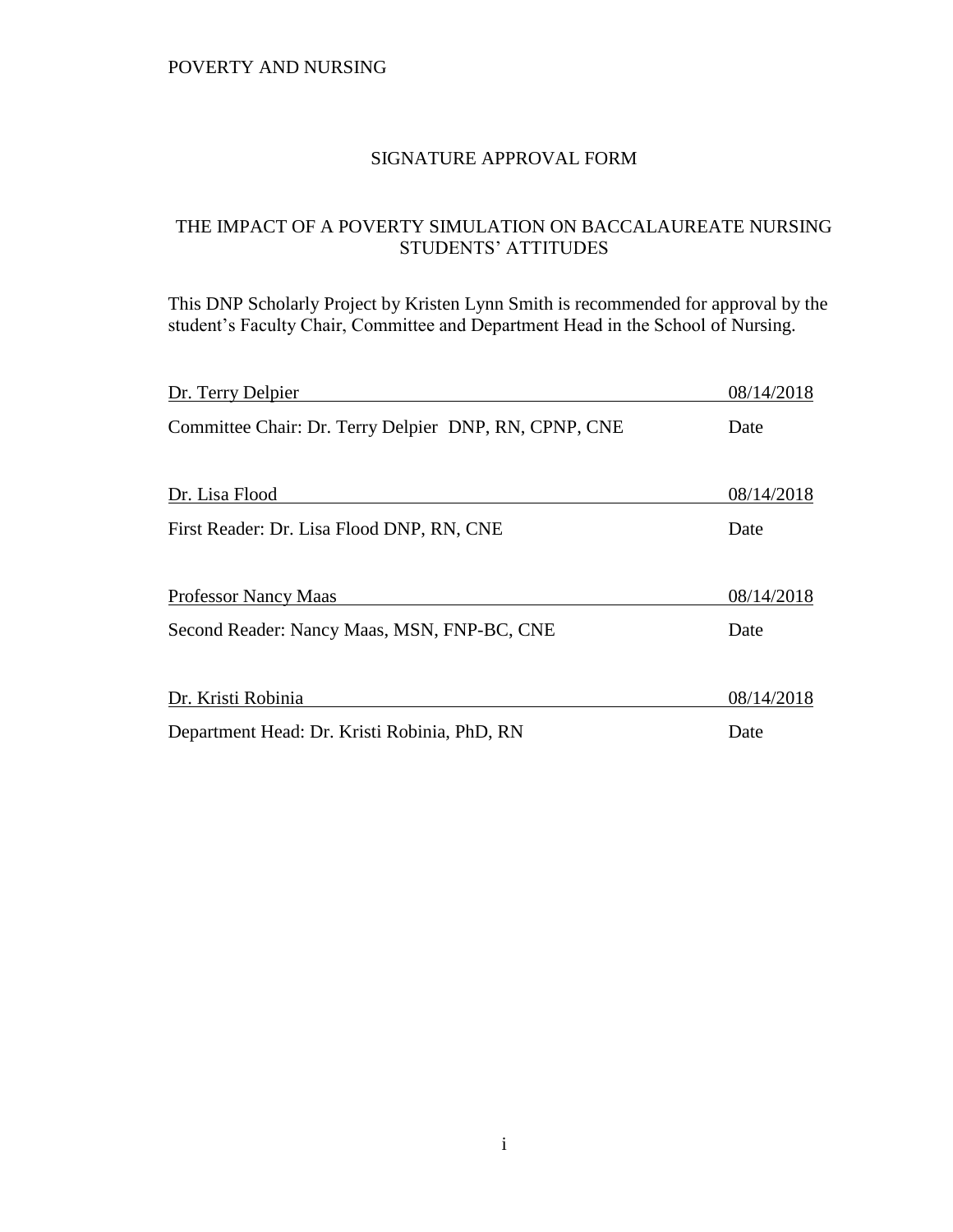#### ABSTRACT

# THE IMPACT OF A POVERTY SIMULATION ON BACCALAUREATE NURSING STUDENTS' ATTITUDES

By

#### Kristen L. Smith

Poverty is an ongoing issue in the United States, with major implications for the health of U.S. citizens. In order to provide compassionate care, nurses must understand their own attitudes towards those living in poverty. The purpose of this study was to evaluate for possible changes in attitudes towards poverty in junior level BSN students after a poverty simulation intervention. Participants were surveyed using the Yun and Weaver's Short Form Attitudes towards Poverty (SFATP) tool, which looks three factors of poverty attitudes: personal deficiency, stigma, and structural perspective.

The Adult Learning Theory provided the theoretical framework for the study. This theory focuses on four components of the adult learner: adults need to be a part of the teaching, immediate relevance to one's life/job is needed, the experience provides learning, adult learners will be able to feel like they are solving the problem.

 Results were analyzed using independent *t*-test analysis, after completion of questionnaires called the Short Form Attitudes towards Poverty (SFATP) survey. No statistical significance was found when comparing control and intervention groups with the smaller student participant numbers in this study. However, when comparing a larger cohort of students, significant changes in attitudes were seen in the areas of Stigma and Structural Perspectives. Recommendations for further research include ongoing data collection with a larger group of participants as well as analysis of Qualitative data.

ii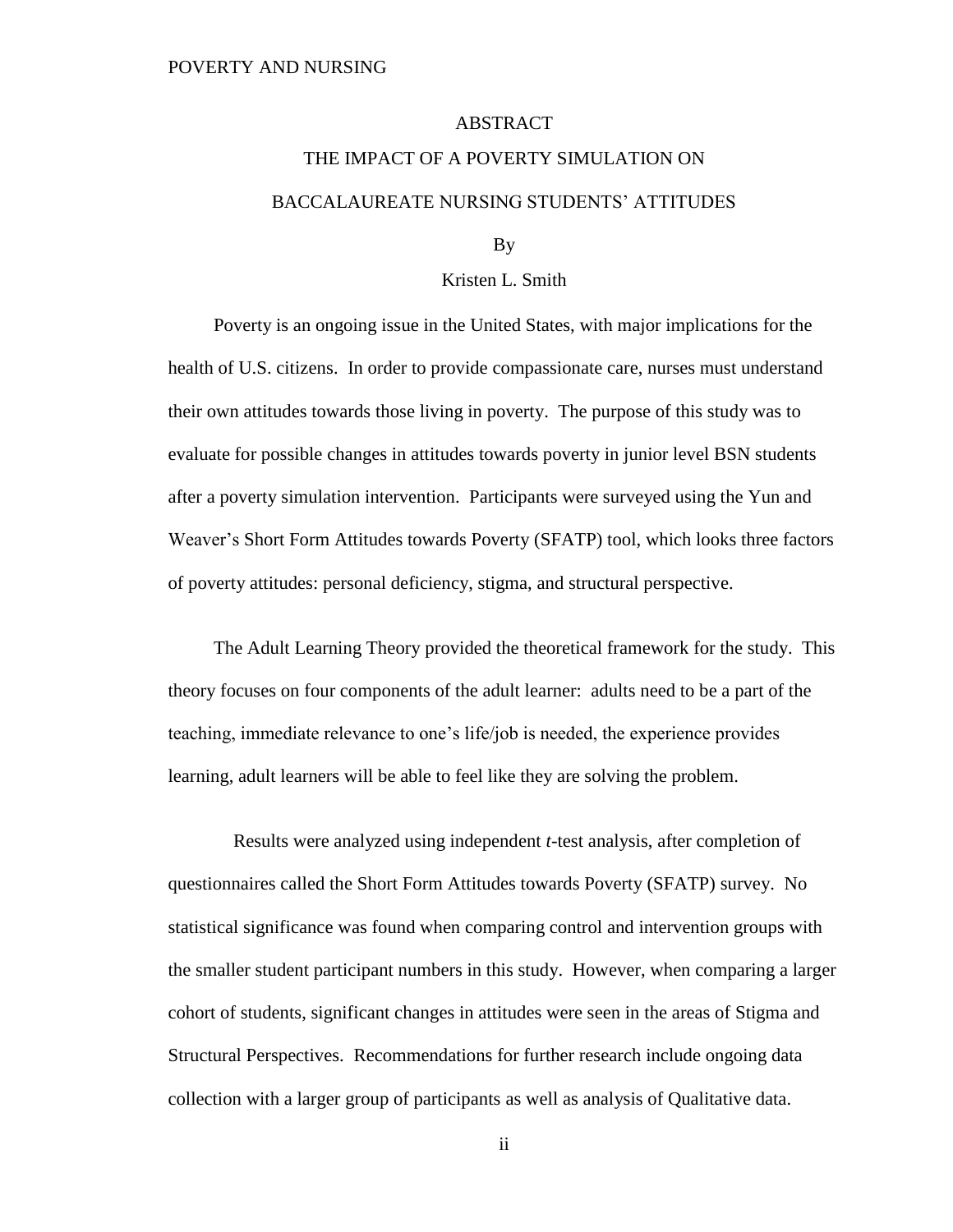Copyrighted by

# KRISTEN L. SMITH

August 14, 2018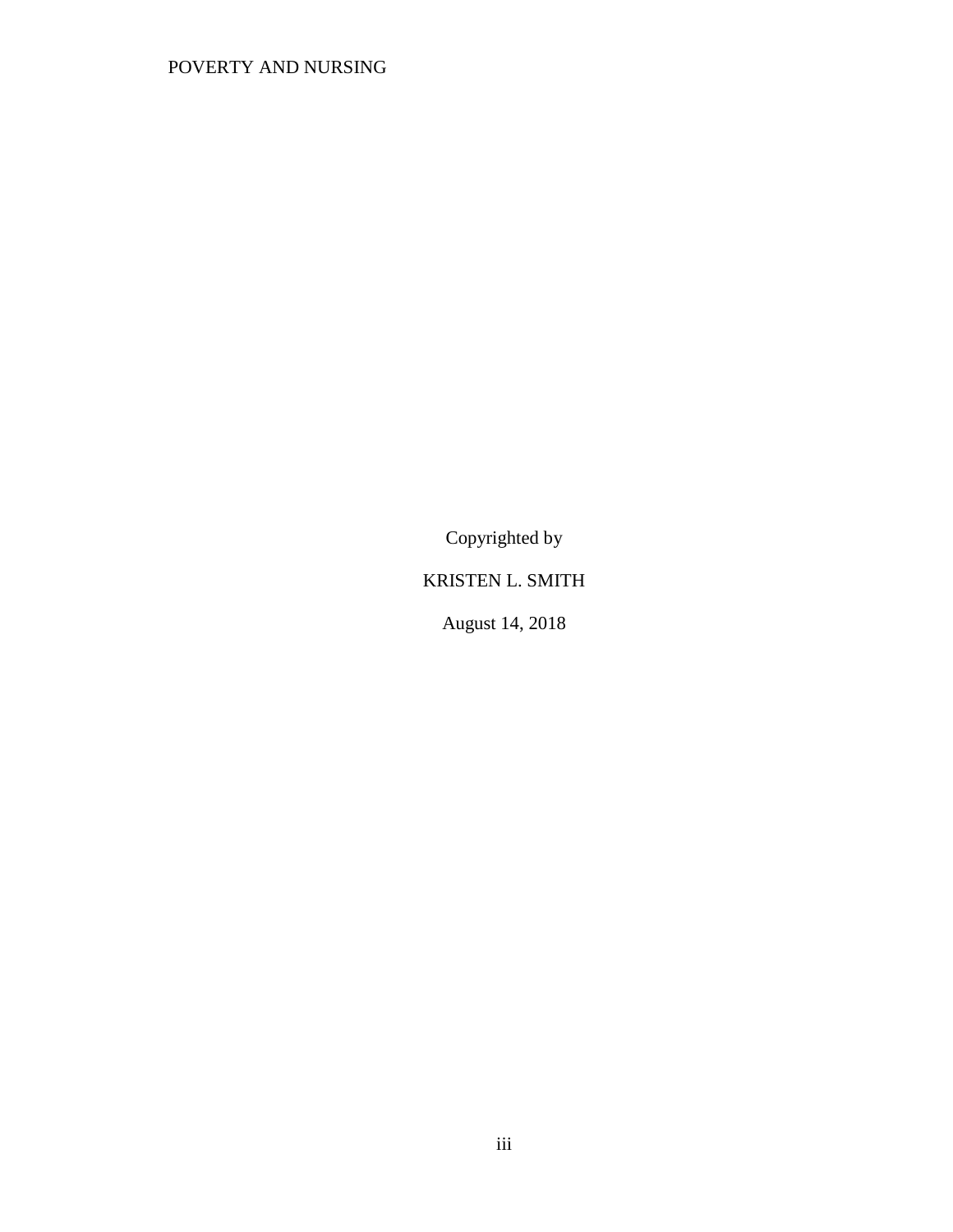# DEDICATION

This scholarly project is dedicated to my parents, Wayne & Effie Jussila, who inspired me to work hard yet have grace and integrity.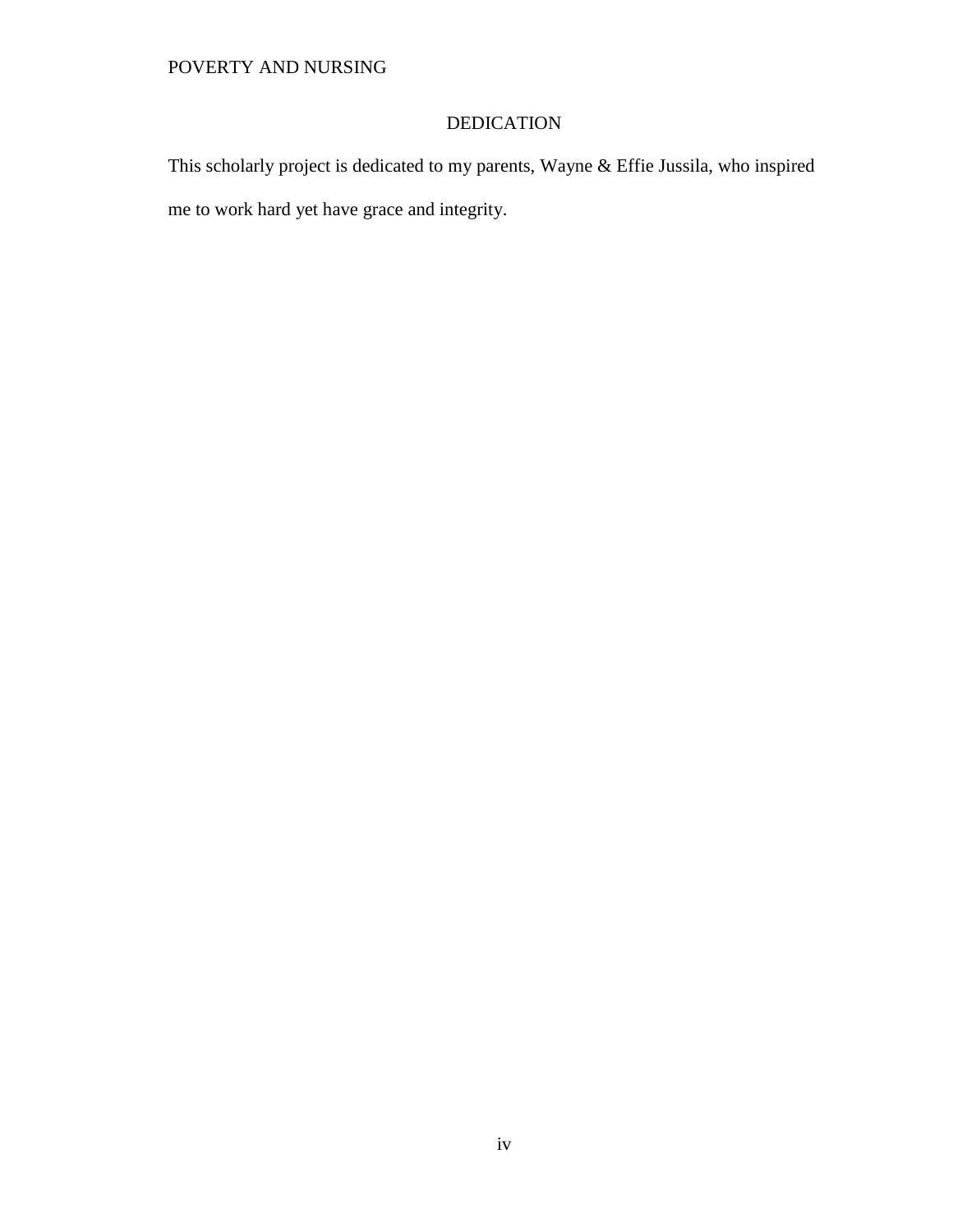#### ACKNOWLEDGEMENTS

The author wishes to thank her scholarly project committee: Dr. Terry Delpier (chair), Dr. Lisa Flood, and Professor Nancy Maas for their dedication to teaching and the profession of nursing. More thanks to Dr. Michael Crum for his statistic help.

The author would like to extend a special thanks to Dr. Kristi Robinia, for her ongoing support during the DNP program. Your boosts of spirit and inspiration were much needed throughout the program.

Another thank you to Dr. Jaime Crabb, our projects were intertwined which made for a great support system and fun along our road, thanks again!

Finally, but definitely not least. I would like to thank my children, Kyle and Claire Smith, for being my continued inspiration and the prides of my life – you are my everything!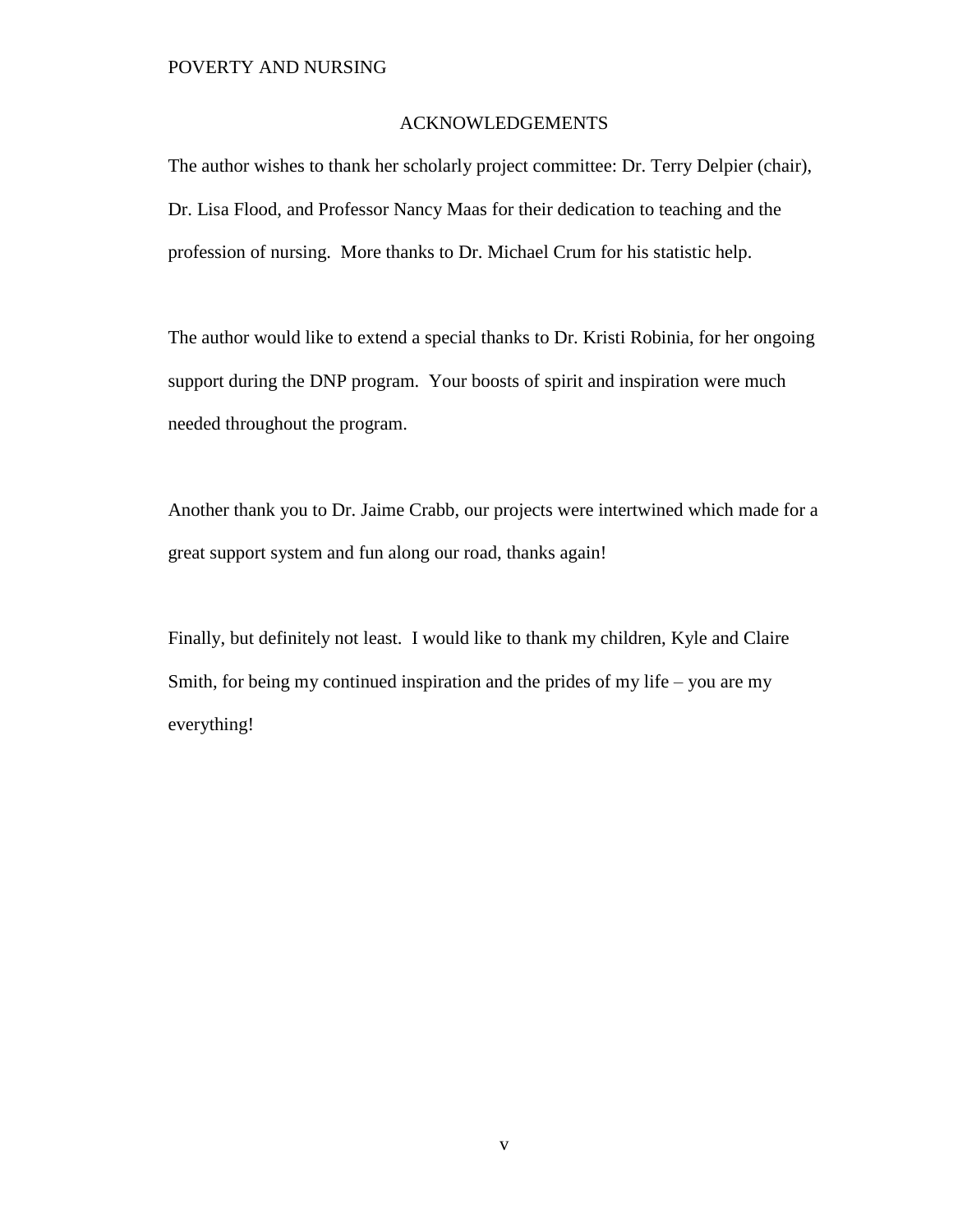# PREFACE

The costs covered in this project has been underwritten by an institutional grant from Northern Michigan University.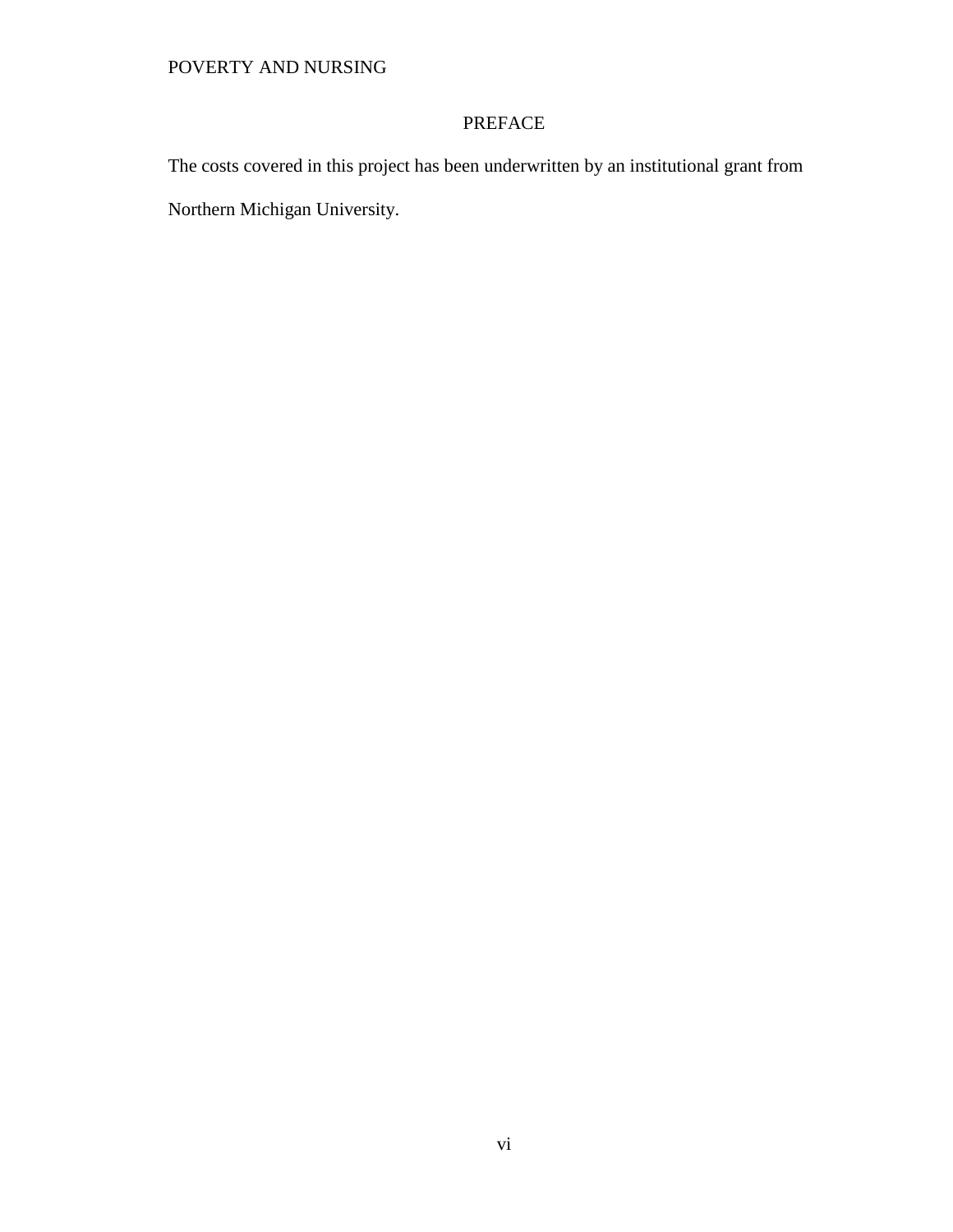# TABLE OF CONTENTS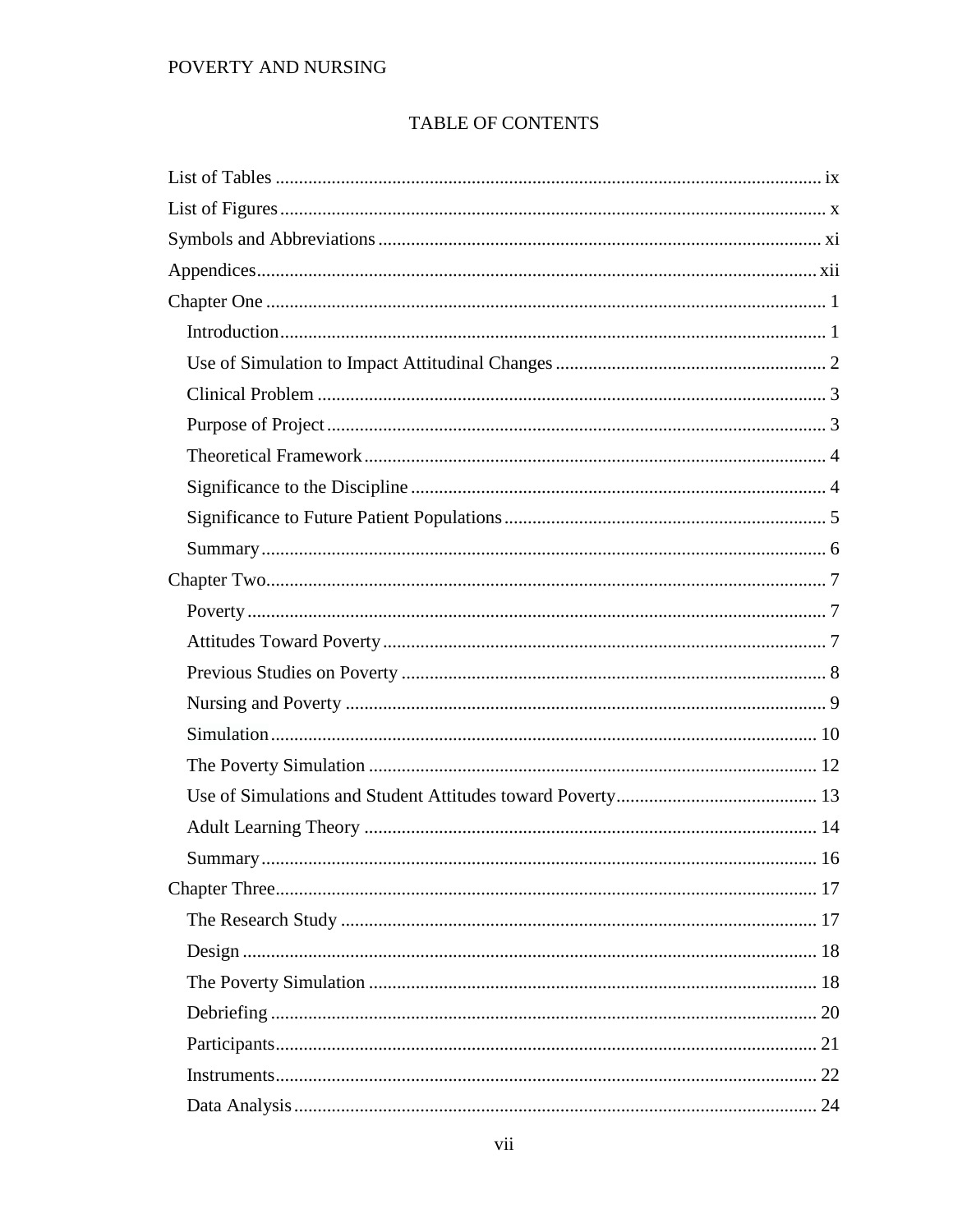| Table 2. Comparison of Class 1 and Class 2 for the Three Factors in the Short Form                                                                                      |  |
|-------------------------------------------------------------------------------------------------------------------------------------------------------------------------|--|
|                                                                                                                                                                         |  |
| Table 4. Three semesters of students self-identifying as not participating in the<br>Poverty Simulation (Group 3) or participating in the Poverty Simulation (Group 4). |  |
| Table 5. Three semesters of students self-identifying as not participating in the<br>Poverty Simulation (Group 3) or participating in the Poverty Simulation (Group 4). |  |
|                                                                                                                                                                         |  |
|                                                                                                                                                                         |  |
|                                                                                                                                                                         |  |
|                                                                                                                                                                         |  |
|                                                                                                                                                                         |  |
|                                                                                                                                                                         |  |
|                                                                                                                                                                         |  |
|                                                                                                                                                                         |  |
|                                                                                                                                                                         |  |
|                                                                                                                                                                         |  |
|                                                                                                                                                                         |  |
|                                                                                                                                                                         |  |
|                                                                                                                                                                         |  |
|                                                                                                                                                                         |  |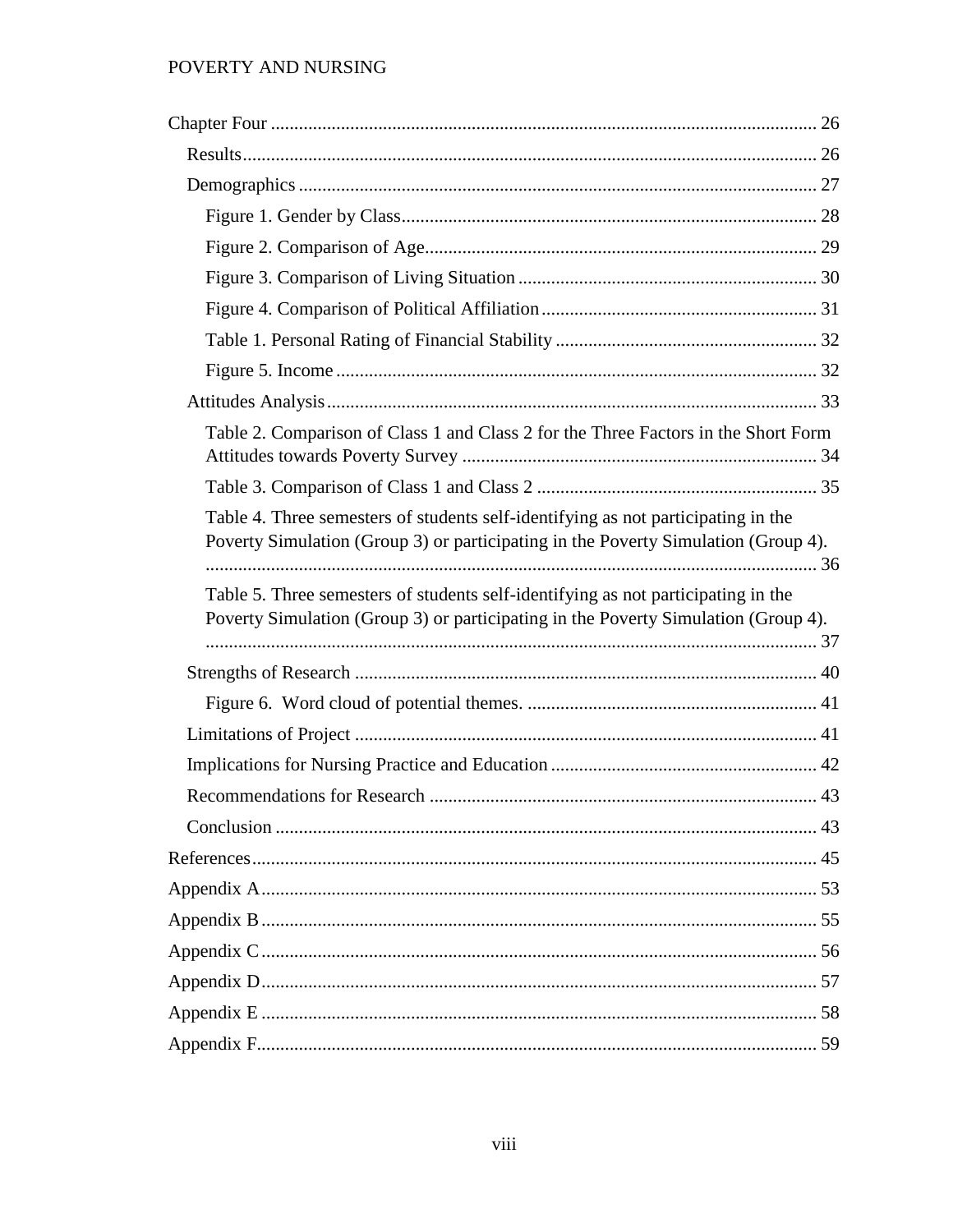## LIST OF TABLES

<span id="page-10-0"></span>

| Table 2: Comparison of Class 1 and Class 2 for the Three Factors in the Short Form        |
|-------------------------------------------------------------------------------------------|
|                                                                                           |
|                                                                                           |
| Table 4: Three semesters of students self-identifying as not participating in The Poverty |
| Simulation (Group 3) or participating in The Poverty Simulation (Group 4) 36              |
| Table 5: Three semesters of students self-identifying as not participating in The Poverty |
| Simulation (Group 3) or participating in The Poverty Simulation (Group 4) 37              |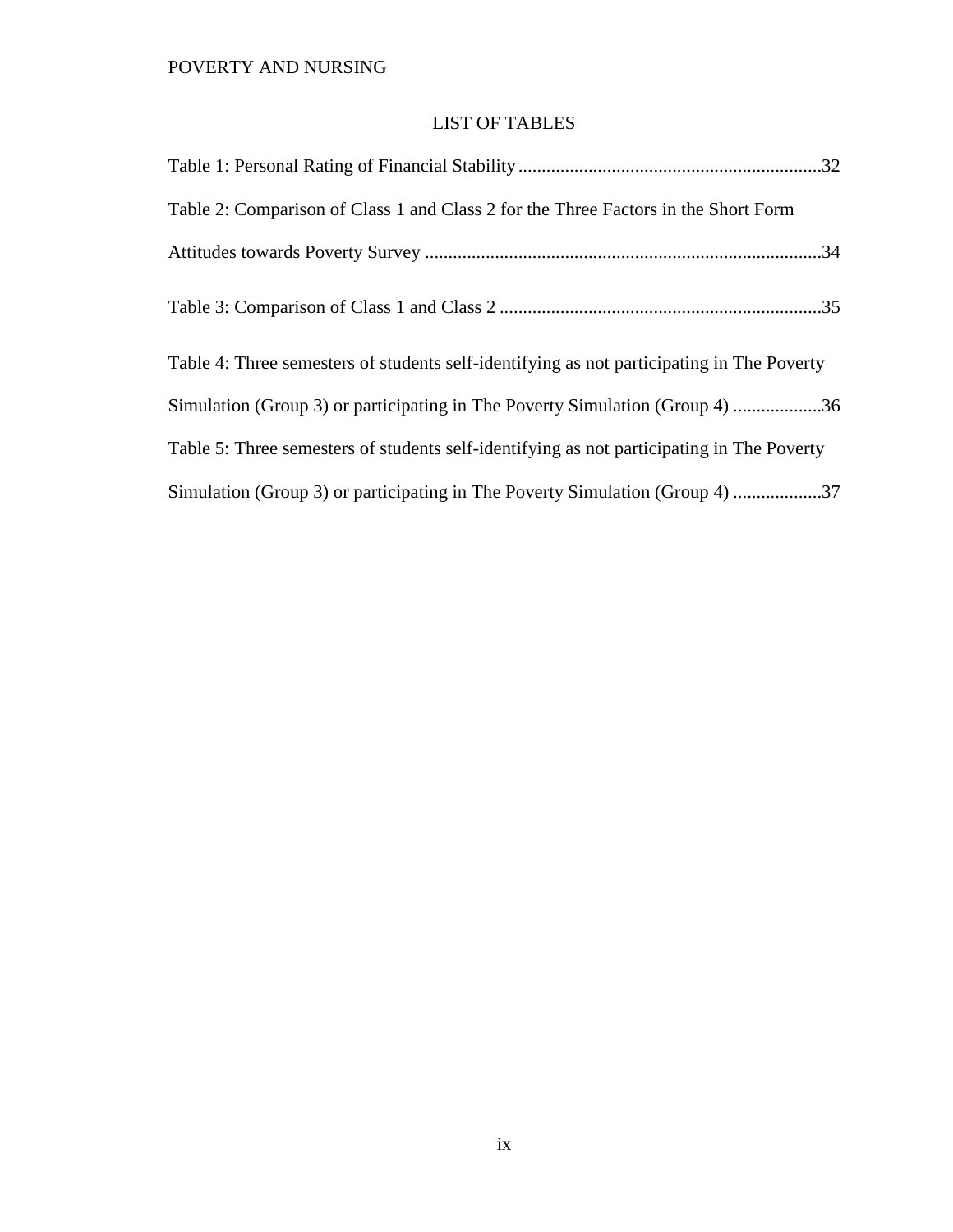## **LIST OF FIGURES**

<span id="page-11-0"></span>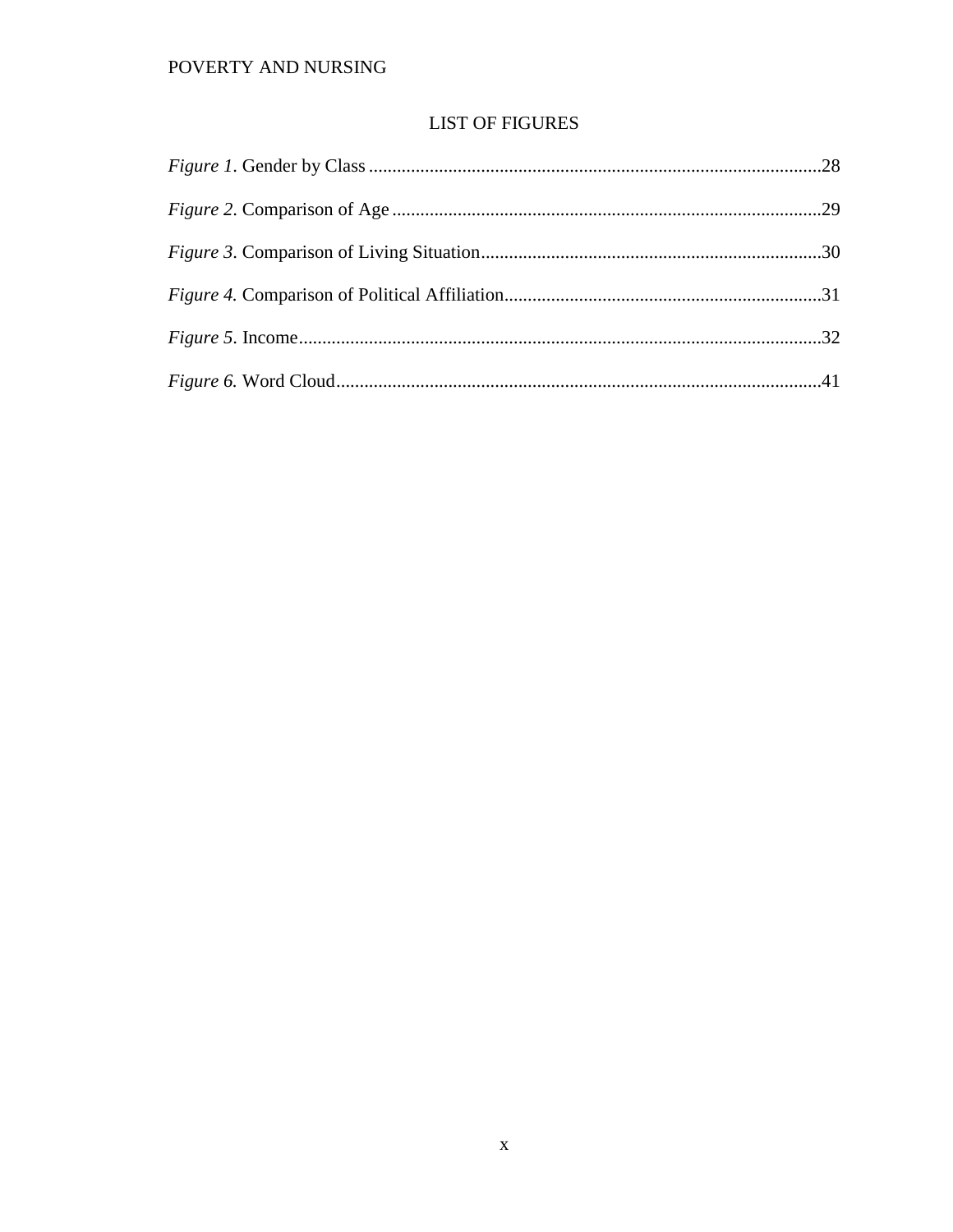# SYMBOLS AND ABBREVIATIONS

<span id="page-12-0"></span>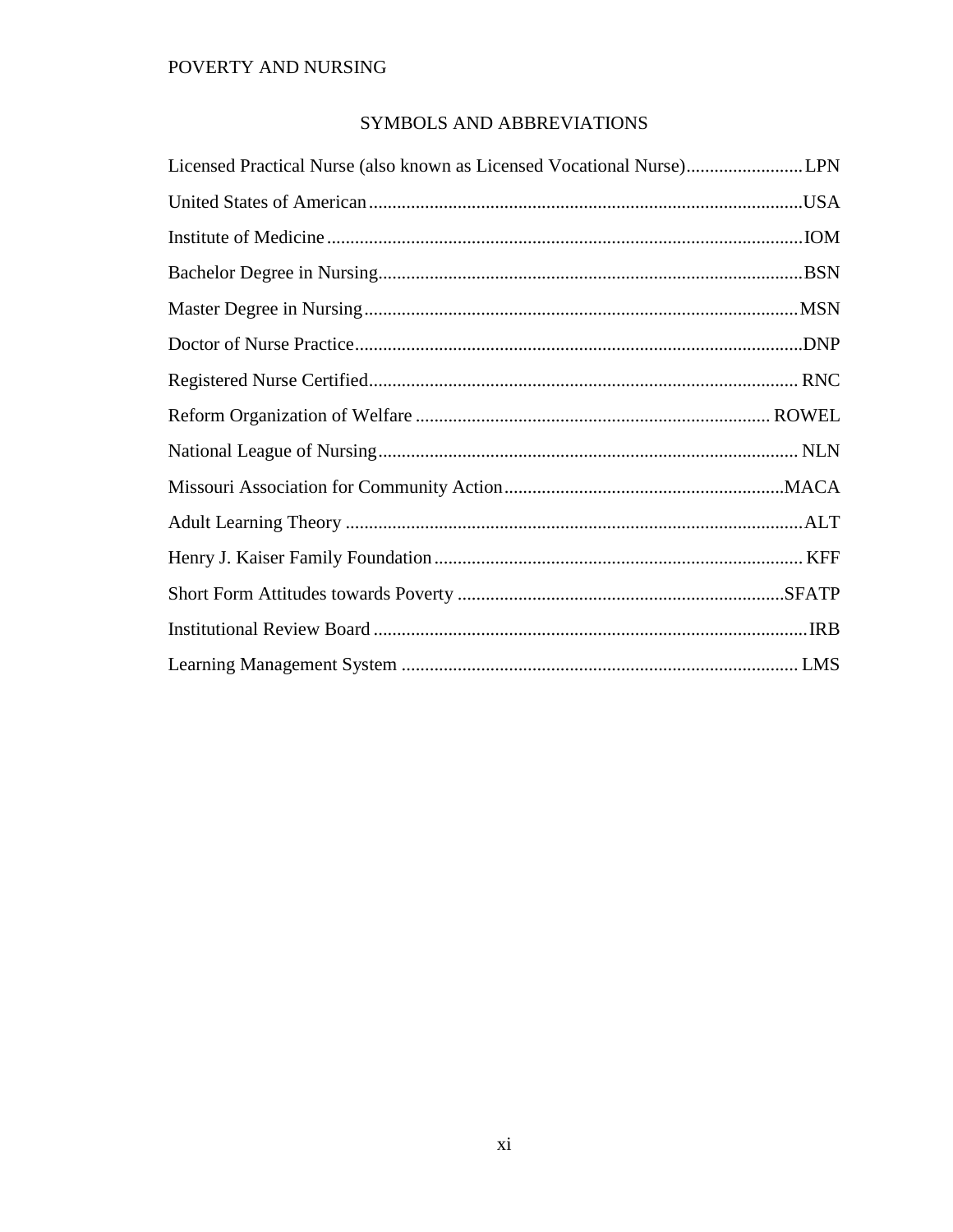## **APPENDICES**

<span id="page-13-0"></span>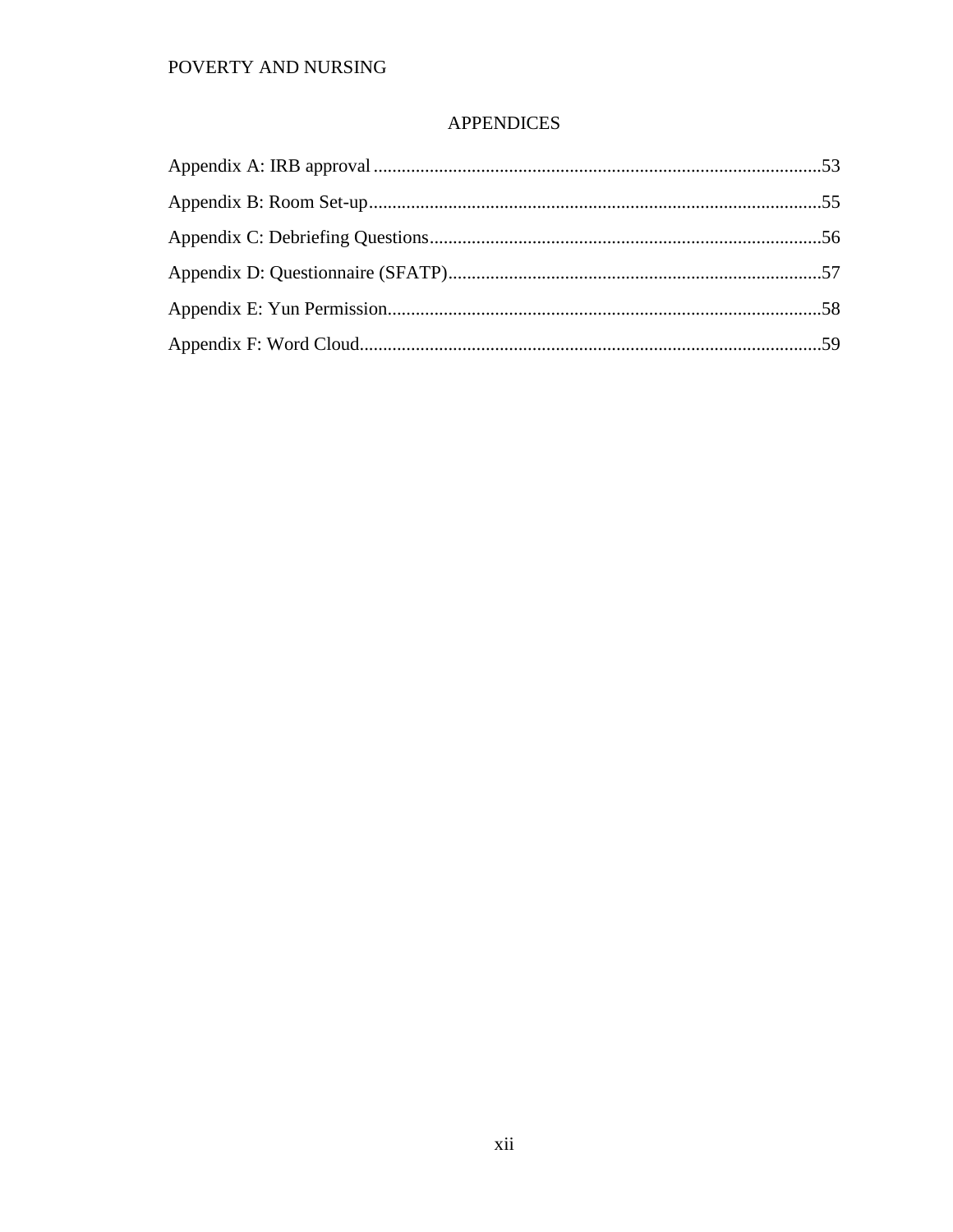#### **Chapter One**

#### <span id="page-14-1"></span><span id="page-14-0"></span>**Introduction**

Poverty is an ongoing issue in the United States, with major implications for the health and well-being of persons living in it. The United States poverty rate in 2016 was 12.7 percent, which equates to 40.6 million people living in poverty (United States Census Bureau, 2017). People who are working minimum wage jobs and even those working multiple jobs may still be living in poverty as the poverty threshold is classified as a family of four living on about \$24,000 (Poverty USA, 2018). Seniors who are living on fixed incomes could be struggling to buy food, pay their bills, and obtain medical care. Children may not be receiving dental or medical care, may not attend school, or even have the food they need to grow properly. No matter what age, socioeconomic status affects daily health, access to healthcare, as well as mortality (Noone, Gubrud-Howe, & Mathews, 2012). Chetty et al. (2016) reported a 10-15 year gap in life expectancy between the 1% richest and 1% poorest in the United States. For men, the gap was larger at 14.6 years than women who averaged a 10.1-year difference.

Everyone has preconceived thoughts about what it means to live in poverty. If healthcare providers do not understand poverty, they might not be able to effectively plan and provide care for patients (Cervantez-Thompson, Emrich, & Moore, 2003). For example, nurses care for extremely sick patients from a variety socioeconomic statuses including at or below the poverty line. As nurse educators, how do we teach our students to realize what those living in poverty face on a daily basis? Simply lecturing on this difficult topic might not be enough to emote self-examination and attitude change towards the reality of the situation. One solution is to use simulation in order to provide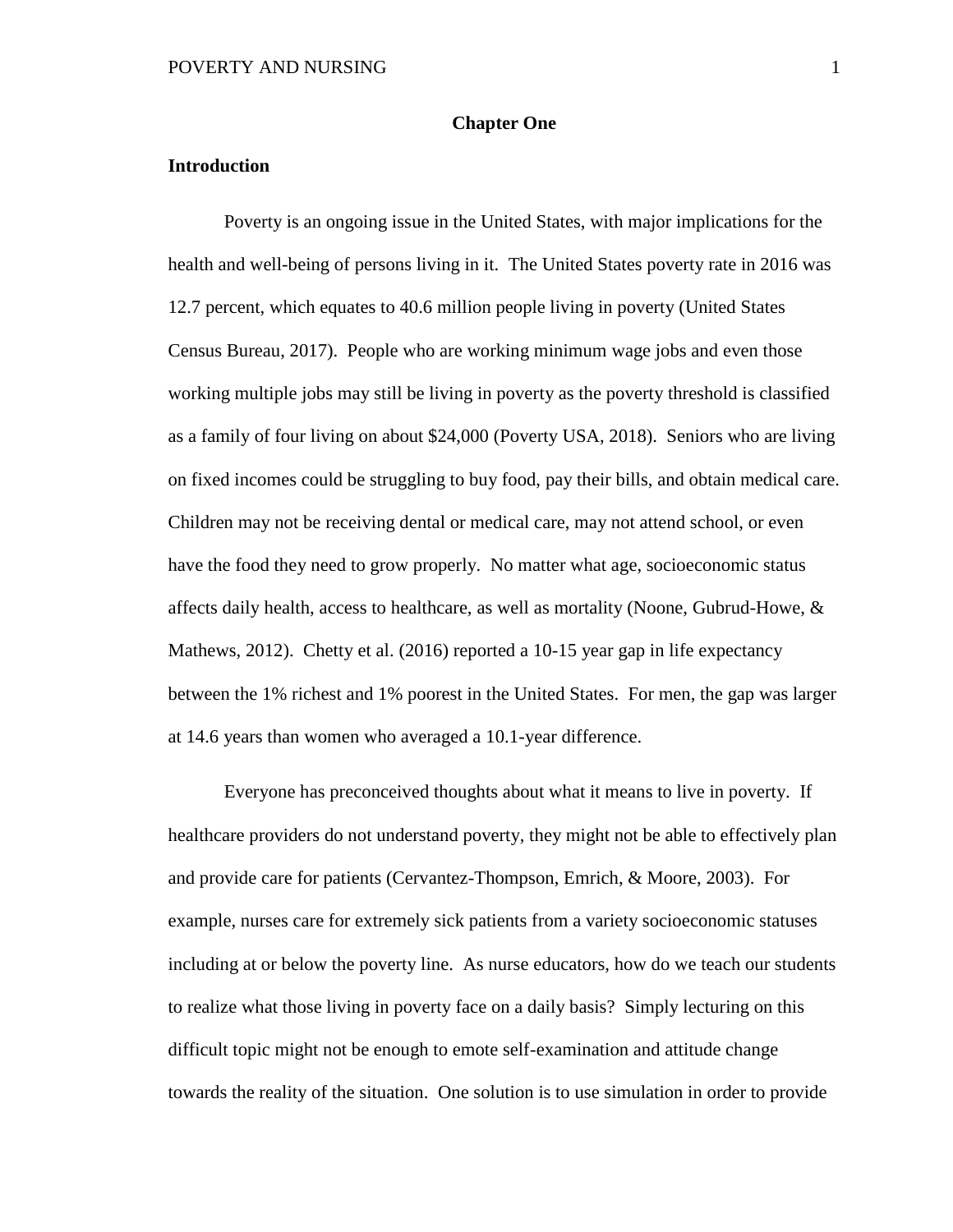an engaging and active learning experience. There is evidence in the literature that such experiences can influence students' understanding of those living in poverty (Noone et al., 2012).

#### <span id="page-15-0"></span>**Use of Simulation to Impact Attitudinal Changes**

Simulation is widely used in nursing education as an active learning instructional method. Jeffries (2005), defined simulation as, "activities that mimic the reality of a clinical environment and are designed to demonstrate procedures, decision-making, and critical thinking through techniques such as role playing and the use of devises such as innovative videos or mannequins" (p.2). This type of learning activity is particularly rich for adult students who learn best by being engaged in a problem-solving activity that requires active participation and mimics real life (Cioffi, Purcal, & Arundell, 2005; Maas & Flood, 2011).

Simulation can enhance students' ability to "respond appropriately when confronted with subsequent situations in clinical practice" (Kelly, Forber, Conlon, Roche, & Stasa, 2014, p. 724). For example within the simulation experience, the educator can assist the student in learning how to communicate with patients of different ages, care for patients with developmental delays, work with patients from different cultures, or work within an interdisciplinary team. Students who participate in a poverty simulation may have a better understanding of those living in poverty and the health issues that goes along with it (Noone et al., 2012). Nursing instructors need to provide simulation experiences for students that challenge their perceptions and attitudes, which may translate into producing safer and more effective practitioners.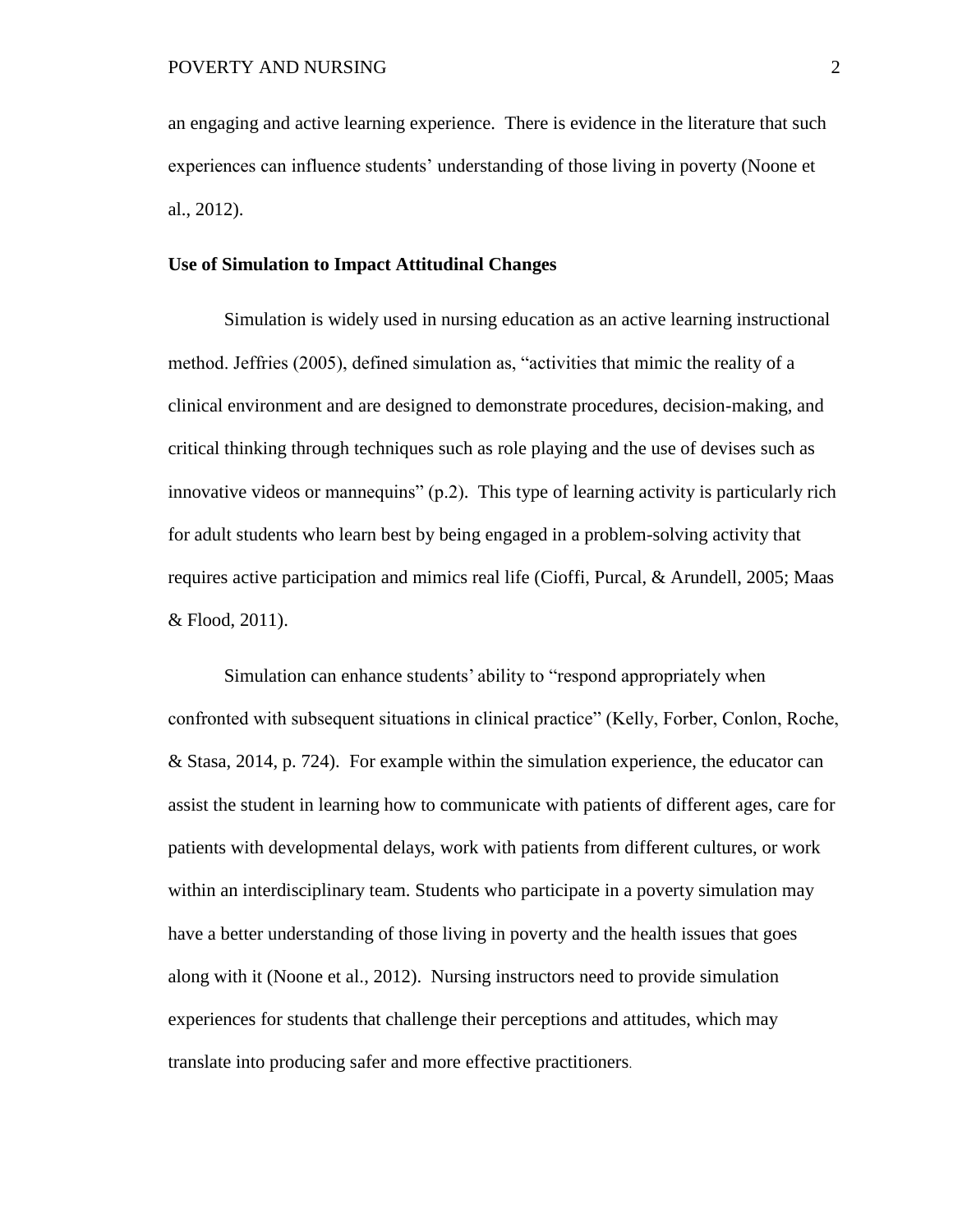#### <span id="page-16-0"></span>**Clinical Problem**

University students, who are often from middle to upper class, may have preconceived thoughts or viewpoints about poverty based on where they grew up, family of origin beliefs, and media influences (Vandsburger, Duncan-Daston, Akerson, & Dillon, 2010). These preconceptions and attitudes could influence how they respond when encountering patients living in poverty. Attitudes of nurses are key to effective nursing care; an empathetic attitude regarding those living in poverty is essential in order to provide effective care to this population and achieve positive outcomes (Cervantez-Thompson et al., 2003). Nurse educators need to encourage nursing students' to examine their beliefs related to poverty, within an overall program curriculum, in order to clarify and expand learning as necessary. This self-awareness is one step to help ensure that graduates are prepared to effectively care for patients living in poverty.

#### <span id="page-16-1"></span>**Purpose of Project**

The purpose of this scholarly project was to explore nursing students' attitudes before and after a poverty simulation. A quasi-experimental method was used to compare a control group to an intervention group using a pre-test post-test design. Participants in each group were junior level nursing students who were in a baccalaureate program at a mid-sized rural public university. Students were required to work through poverty scenarios as members of an assigned family unit living the experience of poverty. The aim was to explore if a poverty simulation intervention in which students experienced the problems of living in poverty first-hand affected the attitudes of nursing students towards people living in poverty.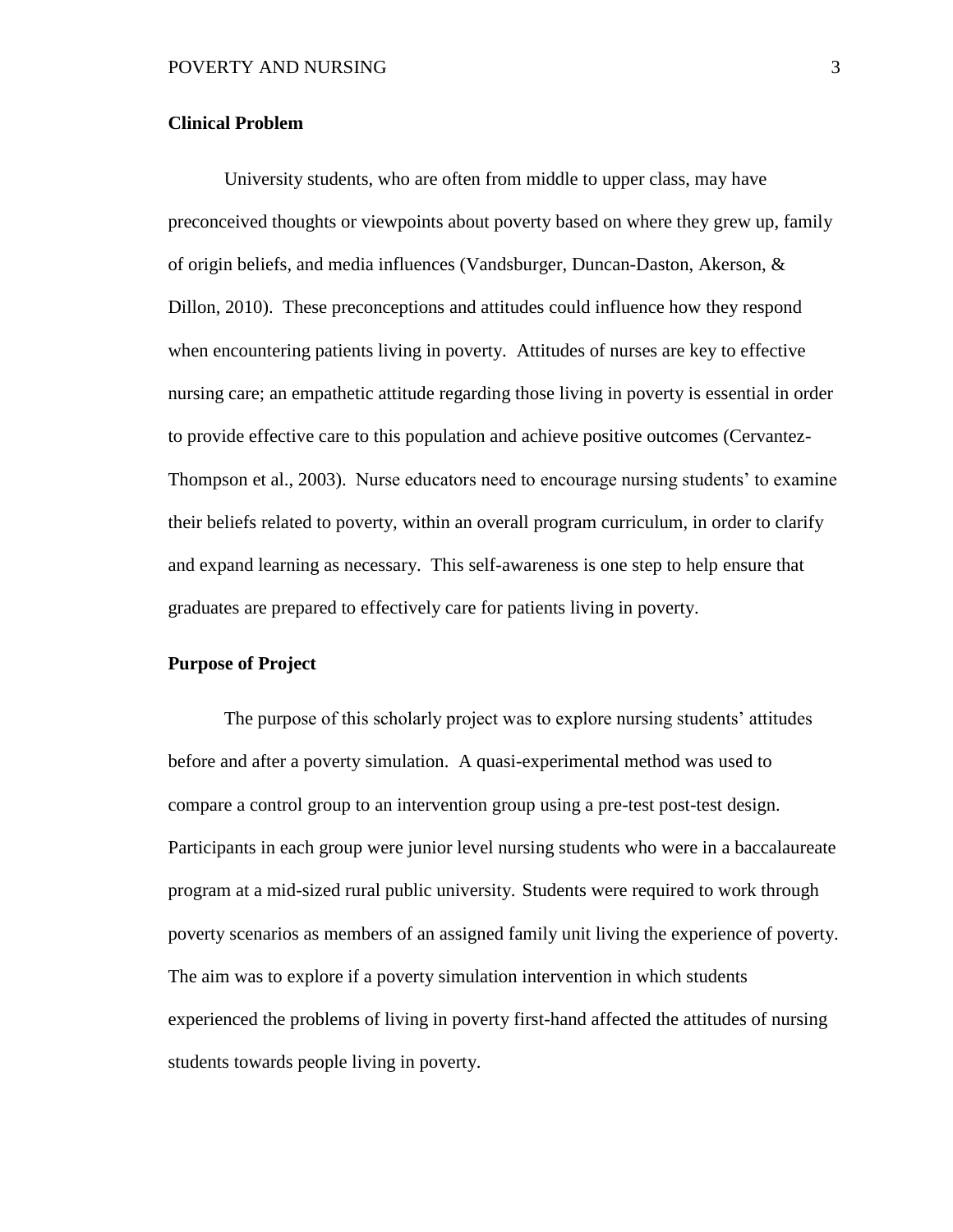#### <span id="page-17-0"></span>**Theoretical Framework**

Adult learning theory (ALT) or andragogy, developed by Knowles in 1984, was used for this study as it emphasizes the need to place the student in the center of a learning experience. The focus for an adult learner is much different than that of a child learner, as adults require an education to be personally relevant to what they will be doing in the future (Billings & Halstead, 2012). ALT also connects the learner's cognitive level with previous life experiences (Pappas, 2013). The adult learner believes that the role of the teacher is that of facilitator or mutual participant and not the teller of all that is right (Bastable, 2008). Thus, the role of the nurse educator has evolved from simply imparting knowledge to interacting with the students in a learner-centered environment where the learning is active rather than passive (Fay, Selz, & Johnson, 2005). Simulation experiences allow the adult learner to actively participate and use previous knowledge to help solve the scenario's problems that are relevant to future practice while interacting in the simulated environment.

#### <span id="page-17-1"></span>**Significance to the Discipline**

Society as a whole has preconceived attitudes toward people living in poverty. Nursing students are no different, but it is important for them to explore these beliefs and stereotypes. "Attitudes of nurses are key to how they respond" to future clients that are living in poverty (Cervantez-Thompson, 2003, p 27). Nurse educators and practitioners also need to be cognizant that unconscious biases can be role modeled and emulated by new nurses (Doherty, 2016; Jack, Hamshire & Chambers, 2017).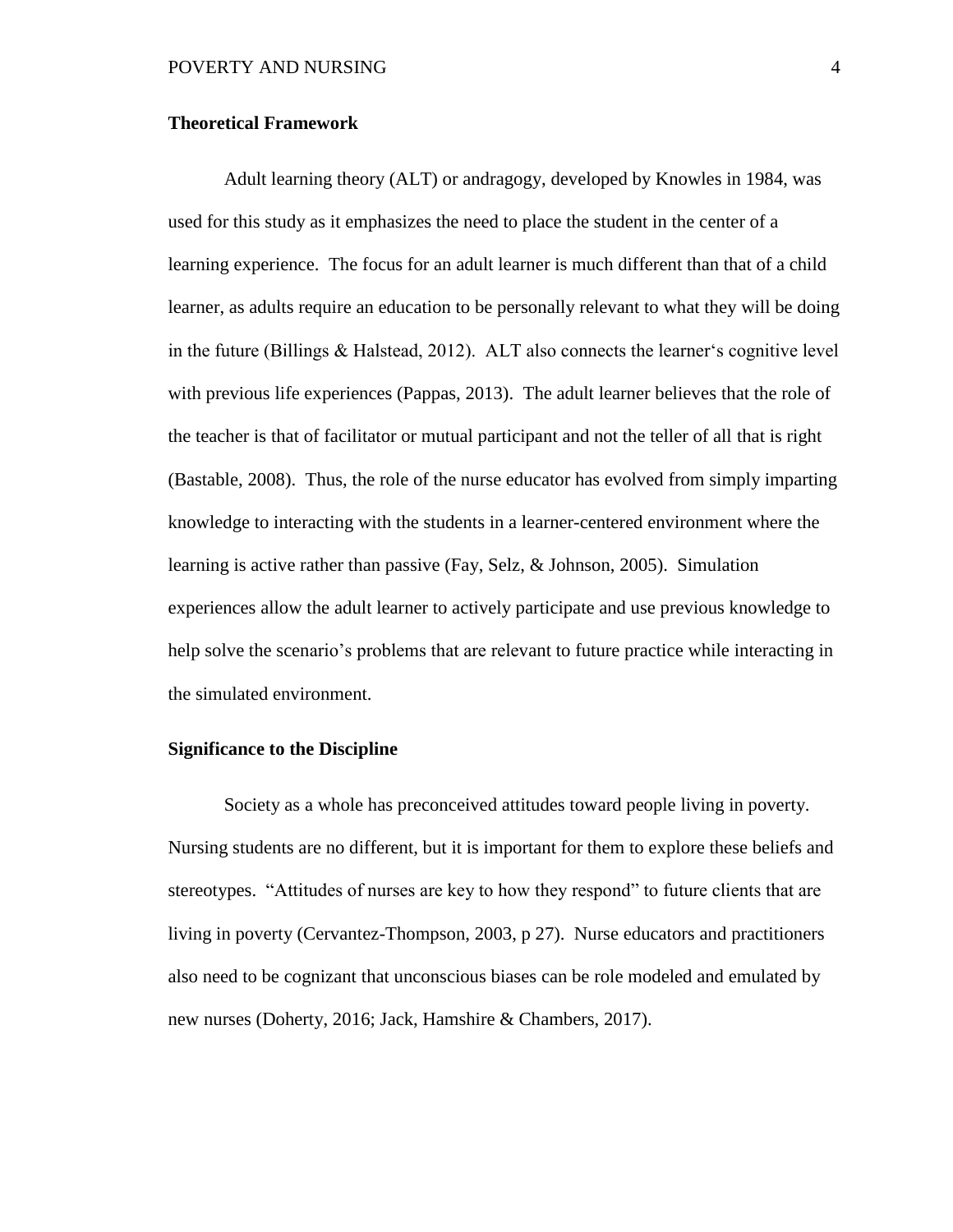A simulation experience has rich learning potential for educators, practitioners, and students alike. In particular, debriefing the experience (Doherty, 2016) allows for participants to scrutinize beliefs about stereotypical behavior of those living in poverty. A sentinel Institute of Medicine (IOM) report warned health care providers that a multitude of complex factors influence clinical decisions regarding patient care and provided evidence that unconscious beliefs result in unequal treatment for patients of different races and ethnicities (Nelson, 2003). This report has challenged healthcare providers to strive for equity in healthcare practices through awareness of potential hidden biases.

#### <span id="page-18-0"></span>**Significance to Future Patient Populations**

Nursing faculty need to remember that "today's students are tomorrow's practitioners" and it is our responsibility to make sure that education is up-to-pace with the healthcare industry (Jose & Dufrene, 2014, p. 550). Students today must learn an enormous amount of information with fewer clinical hours due to changes in the curriculum and the health care environment (Maas & Flood, 2011). As professional nurses, they will need to maintain the safety of their patients while managing complex equipment, accurately administering medications, and monitoring lab studies and other test results (Benner, Sutphen, Leonard, & Day, 2010).

The new nurse graduate will perform these skills while working in diverse settings and with individuals of differing socio-economic classes and cultures. Nursing education needs to go beyond the lectures and PowerPoints to help students make the connections between classroom knowledge and actual patient care. Instructors need to provide learning situations that are transformational and allow for enlightenment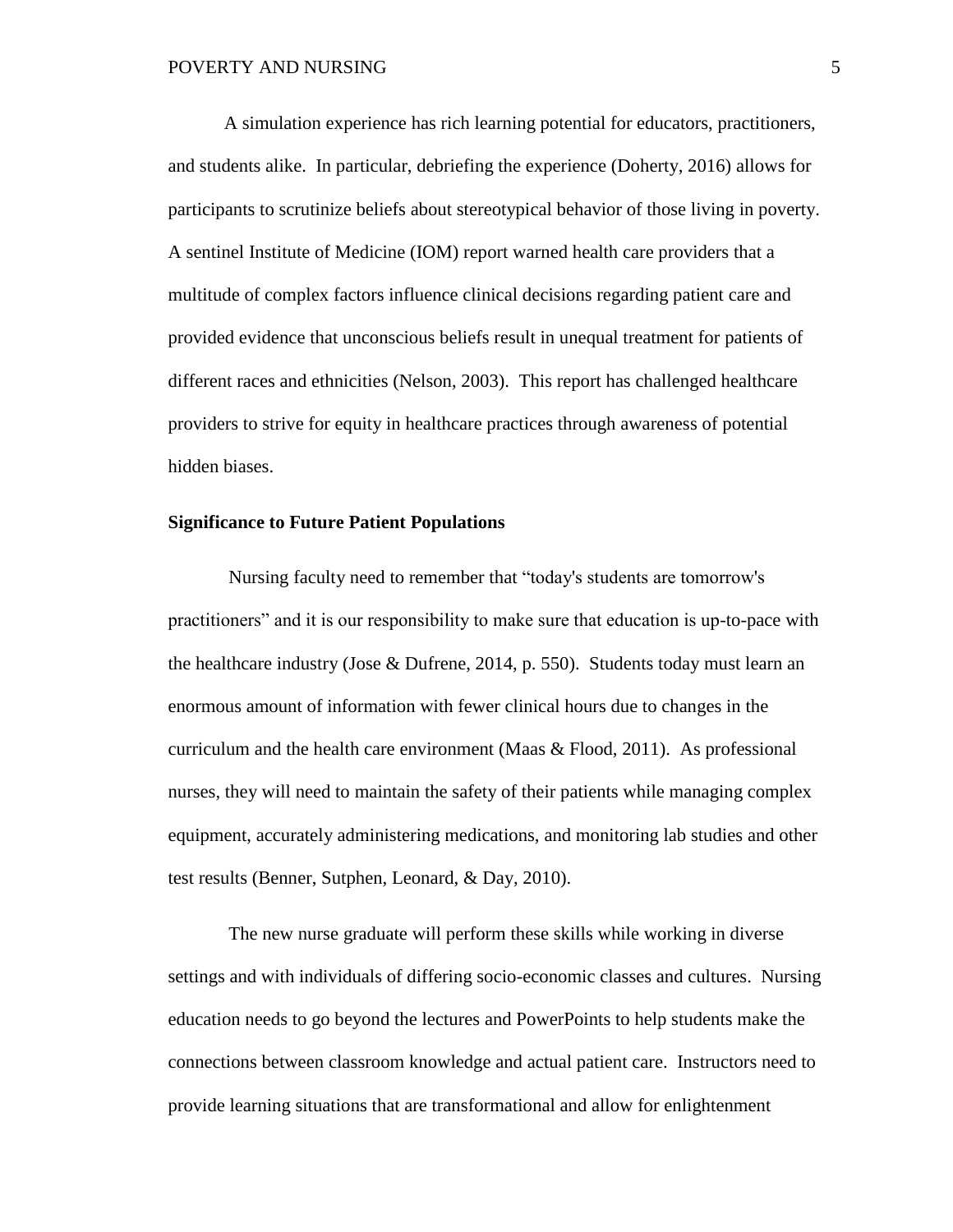(Patterson & Hulton, 2011). The use of a poverty simulation allows students to briefly live the typical life experiences of an individual in poverty and encourages them to examine possible stigmas that influence their beliefs and affect nursing practice.

#### <span id="page-19-0"></span>**Summary**

This scholarly project implemented a widely used purchased simulation experience titled "*The Poverty Simulation*" to examine if an active learning experience based on adult learning theory impacted any change in nursing student attitudes towards people living in poverty. Chapter 2 will include information about poverty in the United States and examine previous studies regarding poverty research and nursing or healthcare groups. Further exploration of adult learning theory and the use of simulation as a form of active learning will be discussed. Lastly, *The Poverty Simulation* will be described and how it was utilized for this project explained.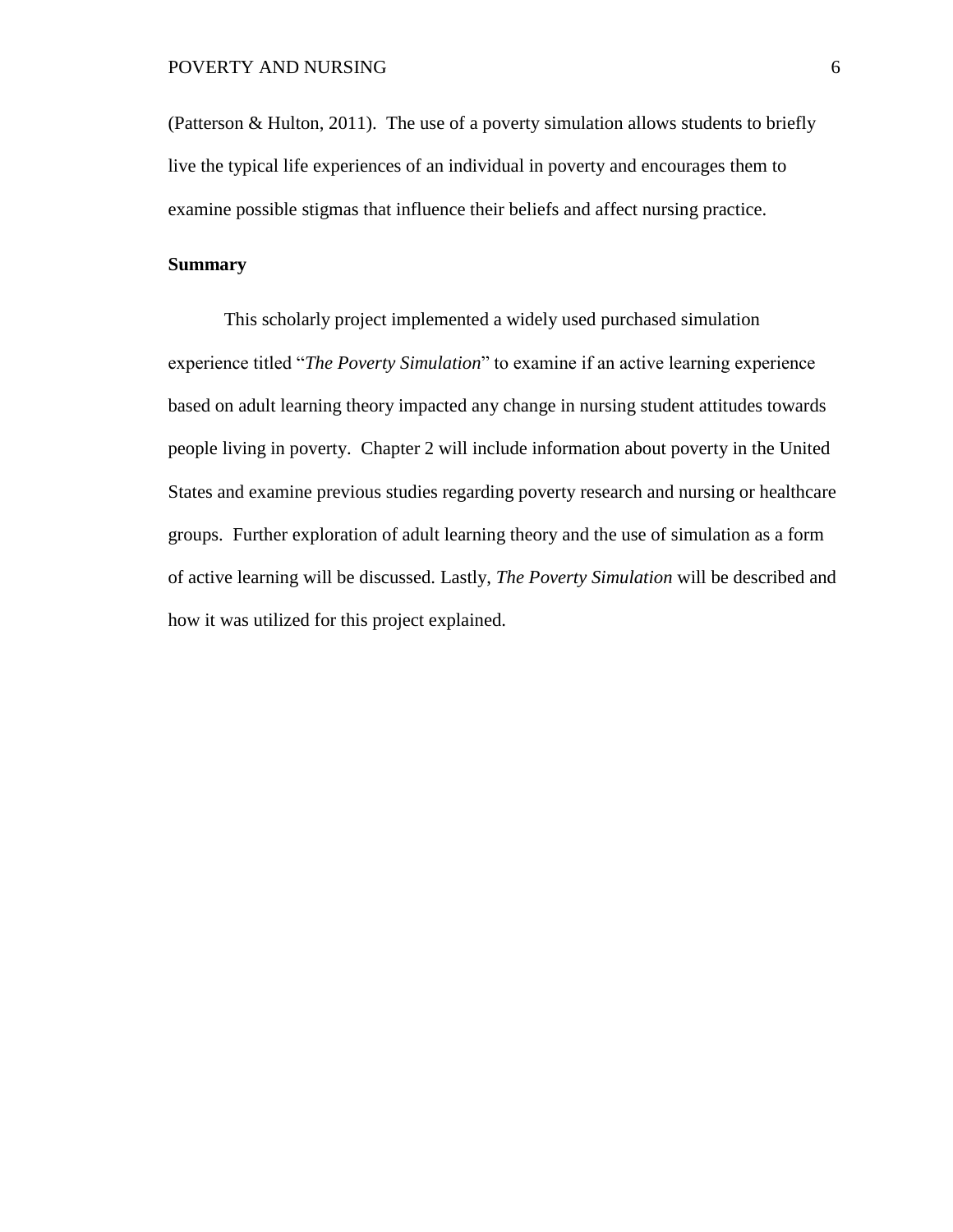#### **Chapter Two**

#### <span id="page-20-1"></span><span id="page-20-0"></span>**Poverty**

The Social Security Administration defines poverty based on a range of income cutoffs or thresholds (Poverty USA, 2018). Variables considered include family size, sex of the head of household, and number of children under 18 years old. The poverty threshold for a family of four in 2016 was \$24,563 (United States Census Bureau, 2017). Meyers (2014) notes that over 15% of Americans live below the federally defined poverty level with children being more likely than adults to be poverty-stricken. Factors that impact the risk of living in poverty include low education, occupation, gender, race, and the number of working members in a family.

According to the United States Census Bureau (2017), a large number of families with children in the United States live in economic distress. Poverty determines the family's ability to provide shelter, food, and medical care to its members; it also affects the families' capacity to function (Conger, Ge, Elder, Lorenz, & Simons, 1994). Previous studies have shown a relationship between the damaging effects of low-income life and stress levels on families, which negatively affected healthy functioning and parenting styles (Vandsburger et al., 2010). Gallo and Matthews (2003) believed that living in poverty actually decreases reserve capacity, which brings individuals more rapidly to the brink of stress and the inability to cope.

#### <span id="page-20-2"></span>**Attitudes Toward Poverty**

According to Reid & Evanson (2016), "Poverty is one of the most significant social determinants of health, and as such, it is imperative that nurses have an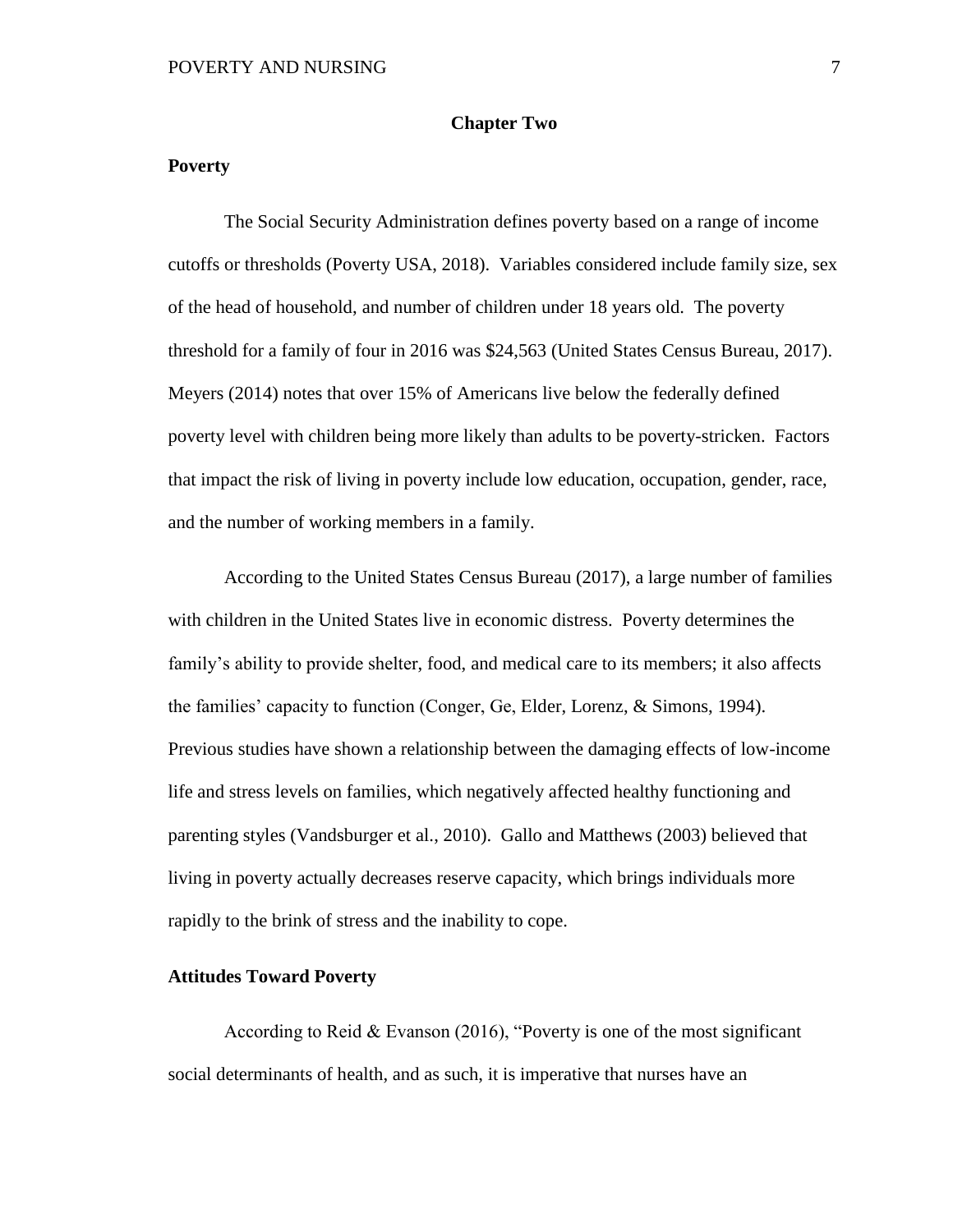understanding of the impact that living in poverty has upon one's life and health" (p. 130). Crumley (2018) asserts there are many public stereotypes, stigmas, or attitudes associated with social status. These attitudes result in unconscious discriminatory practices towards certain populations (Crumley, 2013).

*The United States Office of Disease Prevention and Health Promotion (2018) calls for consideration of personal, social, economic, and environmental factors because all are necessary determinants for a healthy lifestyle according to the Healthy People 2020 document. Due to people's own upbringing and beliefs, it can be very challenging to change someone's attitudes (Cherry, 2018). An individual's attitude toward a subject is a learned behavior, possibly from positive or negative experiences or things they were taught as a child. Some psychologists go onto say that, an attitude may contain different components: cognitive (the person's thoughts), affective (how the person feels about the subject matter), and behavioral (how the attitude influences the person's behavior) (Cherry, 2018).* 

#### <span id="page-21-0"></span>**Previous Studies on Poverty**

There is a paucity of research regarding poverty and the education of healthcare professionals. Blair, Brown, Schoepflin, & Taylor (2014) surveyed social work student participants  $(n=301)$  using a pre and post questionnaire as well as a focus group to obtain data on attitude and belief changes towards people in poverty. Results indicated that increasing students' exposure to people living in poverty was associated with enhanced understanding of the realities they face and subsequent increased willingness to work with and help those living in poverty. Psychologists, especially behaviorists would consider this a type of conditioning; placing students in poverty environments allows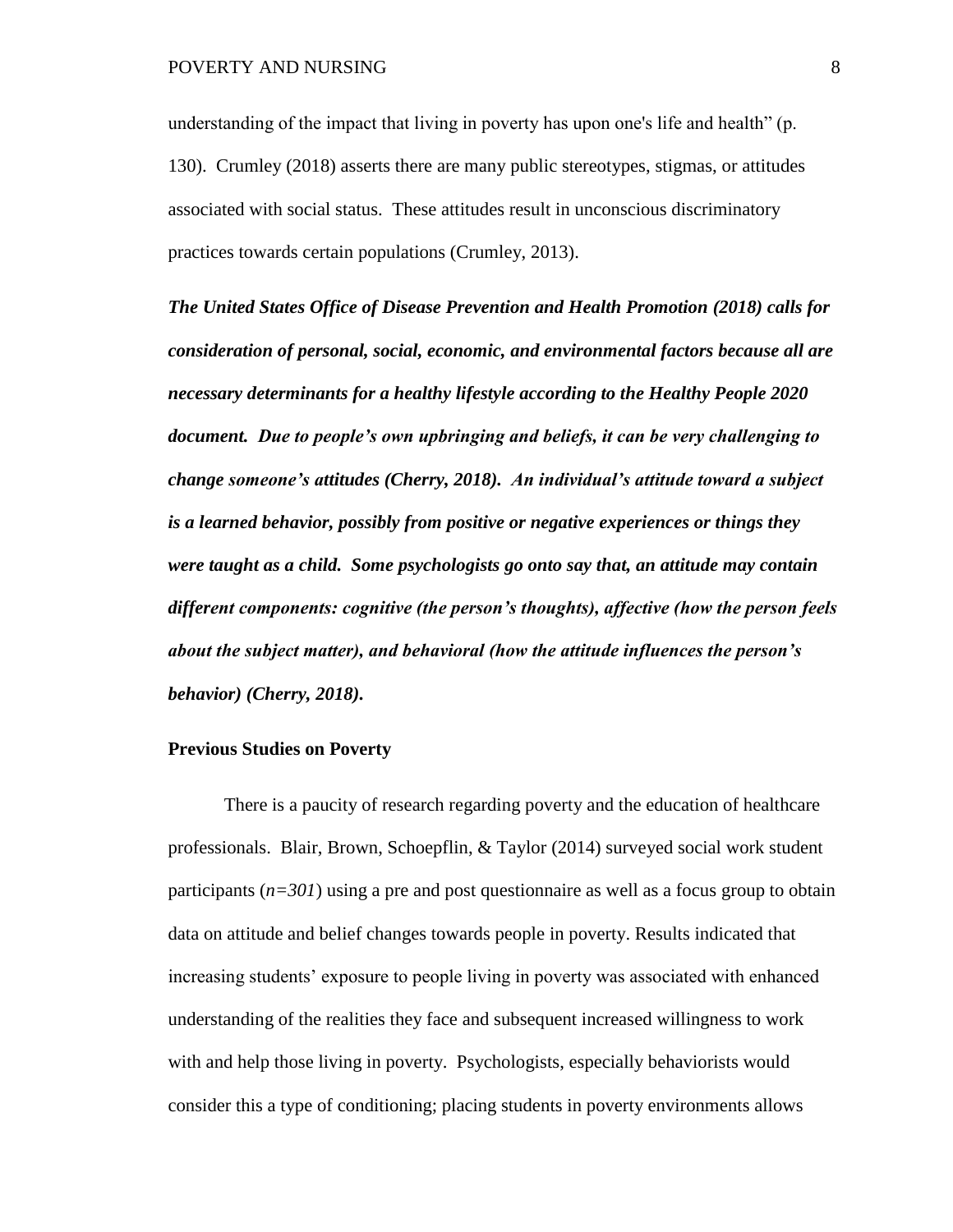them to gain the experience needed to psychologically learn how to help this population (Caulfield & Woods, 2013). This experience is essential in the realm of social work and psychology, which depend upon students realizing how stereotypes and erroneous beliefs can seriously impede the support or help given to clients living in poverty.

Vandsburger and colleagues (2010) did a study of social work students (n=134 pre-test and n=101 post-test) during a poverty simulation. Their hope was to find a shift in attitudes, thoughts, and beliefs through the experience (Vandsburger et al., 2010). The researchers believed their statistical analysis did show a change in feelings about poverty but not necessarily thoughts about poverty (Vandsburger et al., 2010).

#### <span id="page-22-0"></span>**Nursing and Poverty**

As members of the health care team, nurses are also called to assess and understand the impact that socioeconomic stress has on systemic and individual health. Nurses work with patients and families from all socio-economic areas and they need to be cognizant of discrimination, injustice, or negative attitudes (Vandsburger et al., 2010). Traditional Bachelor of Science in nursing (BSN) students are often from the middle or upper class, and for the most part, have little experience with poverty and struggling to make ends meet (Hensley, 2013). Lacking such personal experience, nursing students often develop unrealistic ideas or beliefs about those dealing with these issues (Vandsburger, et al., 2010). This lack of understanding or ability to empathize could hinder the student's future capacity to provide effective care as a professional nurse (Blair, et al., 2014).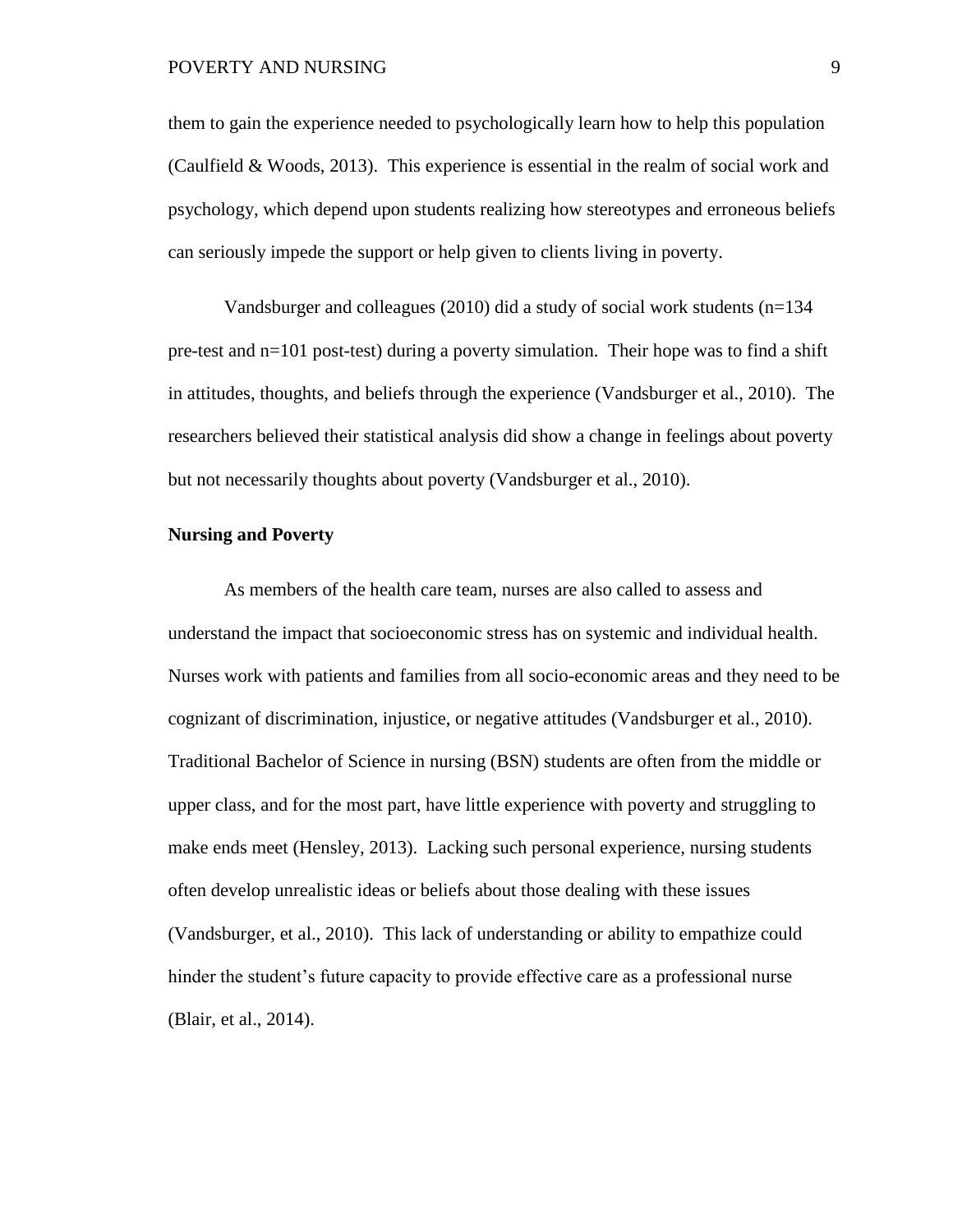The Code of Ethics for Nurses (ANA, 2015) states nurses must practice with compassion and respect all individuals. Nurses have the obligation to be free of prejudices, as everyone is entitled to respect and dignity no matter what socio-economic background, spiritual beliefs, or lifestyle they have. Nurses must be able to understand and work with all individuals in order to provide the services that they need and are entitled to. Being able to understand poverty facets will enable the student nurse to optimize patient care from all aspects whether emotional, physical, or social. Nursing interventions then focus on what feasibly aligns with the patients care and not on unrealistic goals or treatments that the patient would not be able to carry out (Crumley, 2013). For example, nurses can help with referrals to shelters for sleeping and food, to health departments for immunizations and exams or procedures, and to centers or programs that will assist with teaching on medications and nutrition (Henry J. Kaiser Family Foundation [KFF], 2018). Nurses can also help to shape policies on medical bill regulation, housing, education, hunger, and quality of life (KFF, 2018).

The National League of Nursing (NLN) states that it is the nurse educators' responsibility to create the environment for learning and the desired student outcomes (NLN, 2005). Nurse faculty are charged to provide a safe and supportive environment, while creating a climate of trust and mutual respect that will enable student empowerment (Billings & Halstead, 2012). One strategy to create such an environment is the use of simulation.

#### <span id="page-23-0"></span>**Simulation**

Simulation is a type of active or engaged learning, defined as students actively participating in the learning process and not just being bystanders or listening to the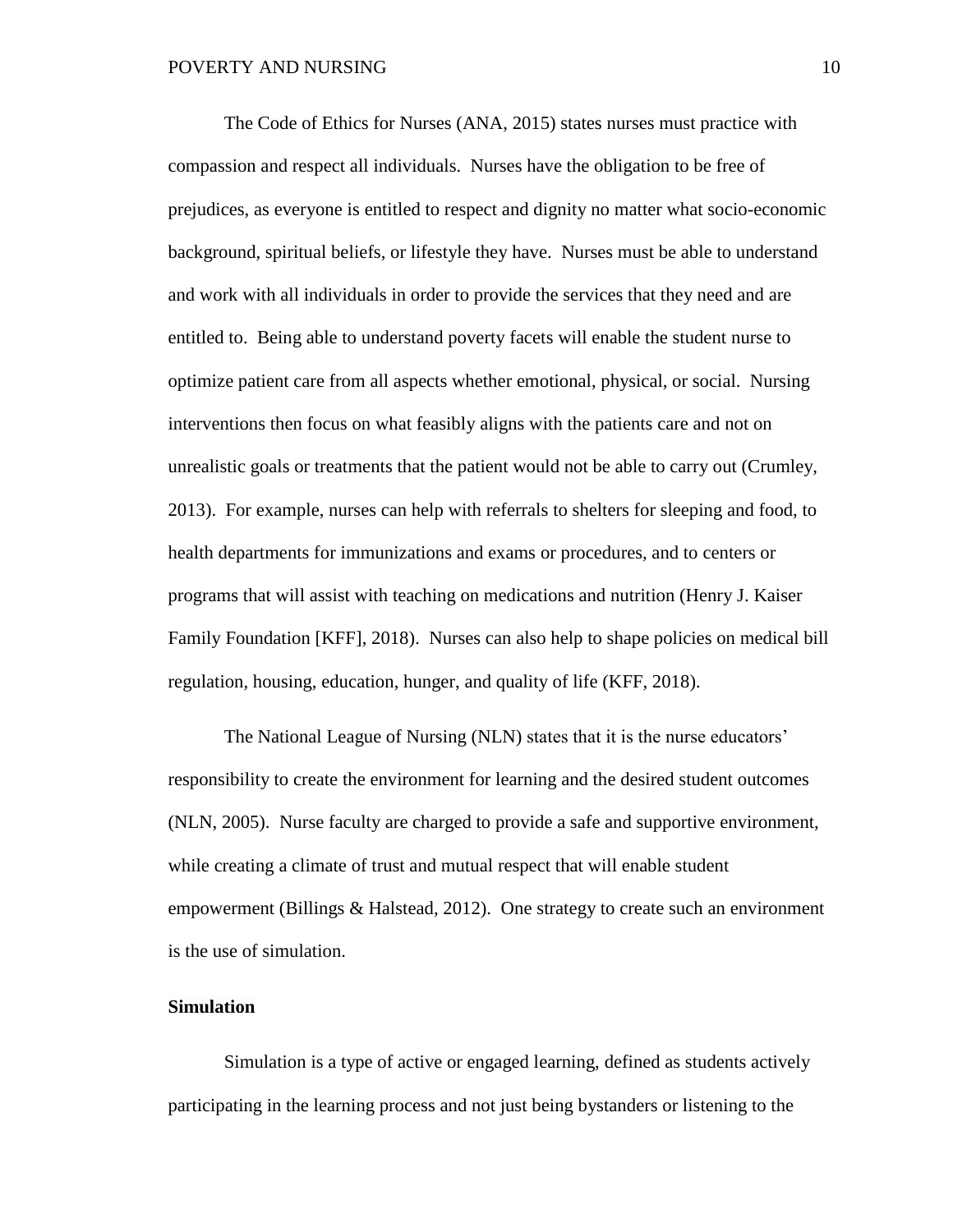instructor lecture (Vandsburger et al., 2010). As Nevin and colleagues state, simulation "enabled students to enjoy the process of developing critical thinking skills, integrating theory and practice, and critically reflecting on their performance both individually and as a team" while being in a safe environment (2014, p. 159). Nevin and colleagues (2014) studied third year undergraduates *(n-*134) by having them complete a questionnaire about simulation to achieve their data. Simulation immerses the students in the chosen environment and situation in order to see how the individual can navigate through that world.

In fact, Reid and Evanson (2016) found that role-playing during simulation challenges the individuals' assumptions as well as skills, emotions, and knowledge of the subject matter. These authors looked at different poverty tools that could be used, both in and out of the classroom. Items like The Poverty Simulation, Second Life (an online version of an avatar in poverty), and Development MONOPOLY (a form of the game MONOPOLY that is focused more on poverty) were all introduced to examine how they could be woven into individual nursing curricula (Reid & Evanson, 2016). Their beliefs are that some form of poverty simulation should be in each program due to the experiences that the student gains and then can later integrate into their patient care (Reid & Evanson, 2016). These encounters have the potential to improve new graduate nurses' job competencies by allowing them to experience and practice skills in a variety of environments, potentially decrease new graduate nurses' stress levels, and improved patient outcomes (Smith, 2013).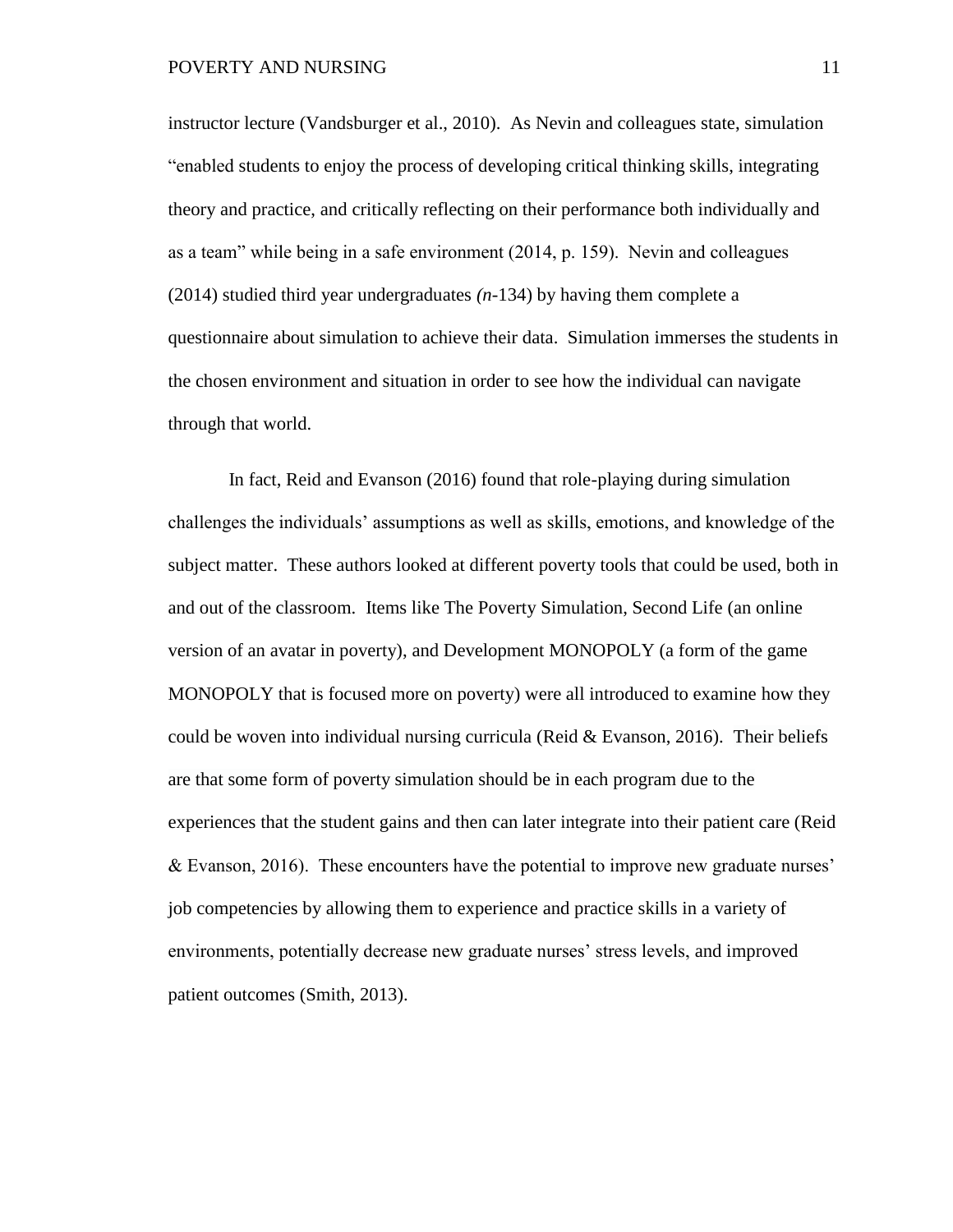#### <span id="page-25-0"></span>**The Poverty Simulation**

The Missouri Association for Community Action (MACA) currently owns the rights to a pre-developed simulation product entitled "The Poverty Simulation". The program was originally "developed in 1997 by the Reform Organization of Welfare (ROWEL) Education Association of Missouri" (Vandsburger, et al., 2010, p. 301). MACA (2017) primarily used The Poverty Simulation to increase the knowledge and understanding of the experience of poverty within their community. Their goal was to show participants what it was like to walk a month in the shoes of a low-income family. The Poverty Simulation is available to others as a kit purchased from MACA at their website http://www.communityaction.org/povertysimulations/.

During The Poverty Simulation, every participant receives a name and becomes a family member in one of the scenario families. Each family has their own resources, which may or may not include income from employment, benefits, transportation, household items, social security, and financial aid. Over 3-4 hours, the experience simulates a month-long scenario; the participants will need to feed their families, go to work, pay bills, attend school, and keep their families going. There are agencies available that the students may actually visit, including social services, a homeless shelter, daycare services, bank, interfaith services, hospital, pawnshop, school, quick cash, and the community action agency. This simulation activity takes the students through a scenario of living in a low-income situation. As Billings  $&$  Halstead (2012) stated, simulation allows for the transfer of information to reality as well as encourages reflection and the ability to change attitudes.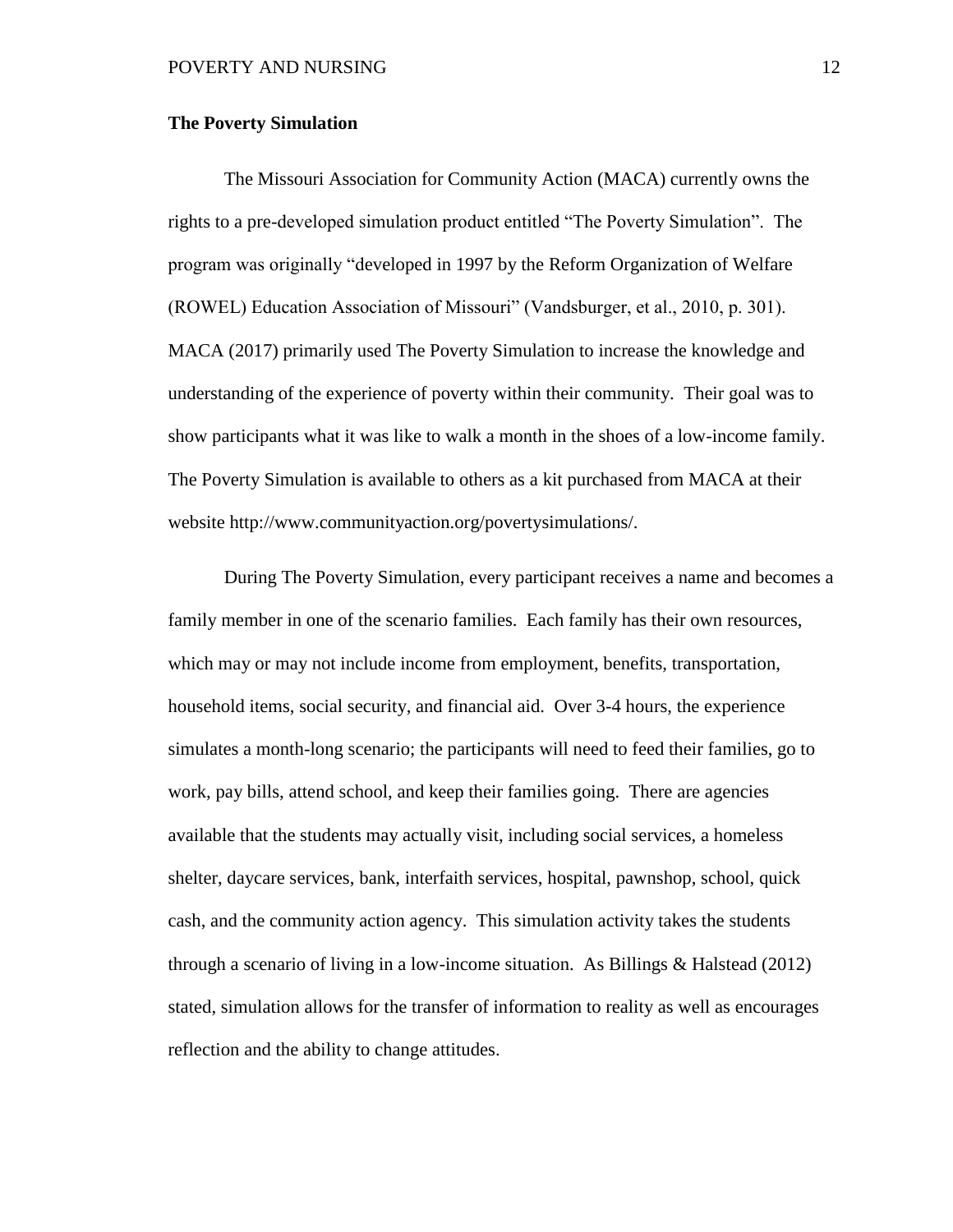#### <span id="page-26-0"></span>**Use of Simulations and Student Attitudes toward Poverty**

Limited research is available in the literature on simulation and the effect on students' attitudes related poverty. Noone and colleagues (2012) reported that their experimental group gained a better understanding of what those living in poverty face on a daily basis. The researchers used the Attitudes towards Poverty Short Form (ATPSF) to compare two groups of students. Their study involved baccalaureate nursing students in their junior year of the program  $(n = 178)$ , with 103 in an experimental group and 75 in the control group (Noone et al., 2012). Noone and colleagues explained that the postsurvey showed "more positive attitudes" toward those living in poverty (2012, p 617). The researchers concluded that the participants overall realized the relationship between poverty and healthcare status and that the poverty simulation was engaging for the students.

 In another study, Patterson and Hulton, stated that the poverty "simulation experience can be a positive impetus for lifelong learning and civic engagement" (2011, p 143). They used a mixed-method design with a convenience sample of senior level undergraduate nursing students for their intervention  $(n = 43)$ . Also utilizing the ATPSF for a pre and post-test analysis of attitudes towards poverty, the researchers found that the students' stigma about those in poverty showed a statistically significant change ( $p =$ <0.02) (Patterson & Hulton, 2011). They also viewed The Poverty Simulation as an effective active learning strategy to teach about poverty (Patterson & Hulton, 2011).

Similar changes in perceptions were reported in a study by Yang, Woomer, Agbemenu, & Williams (2014), who found that individuals had greater empathy towards those in poverty and were more mindful about making community referrals for those who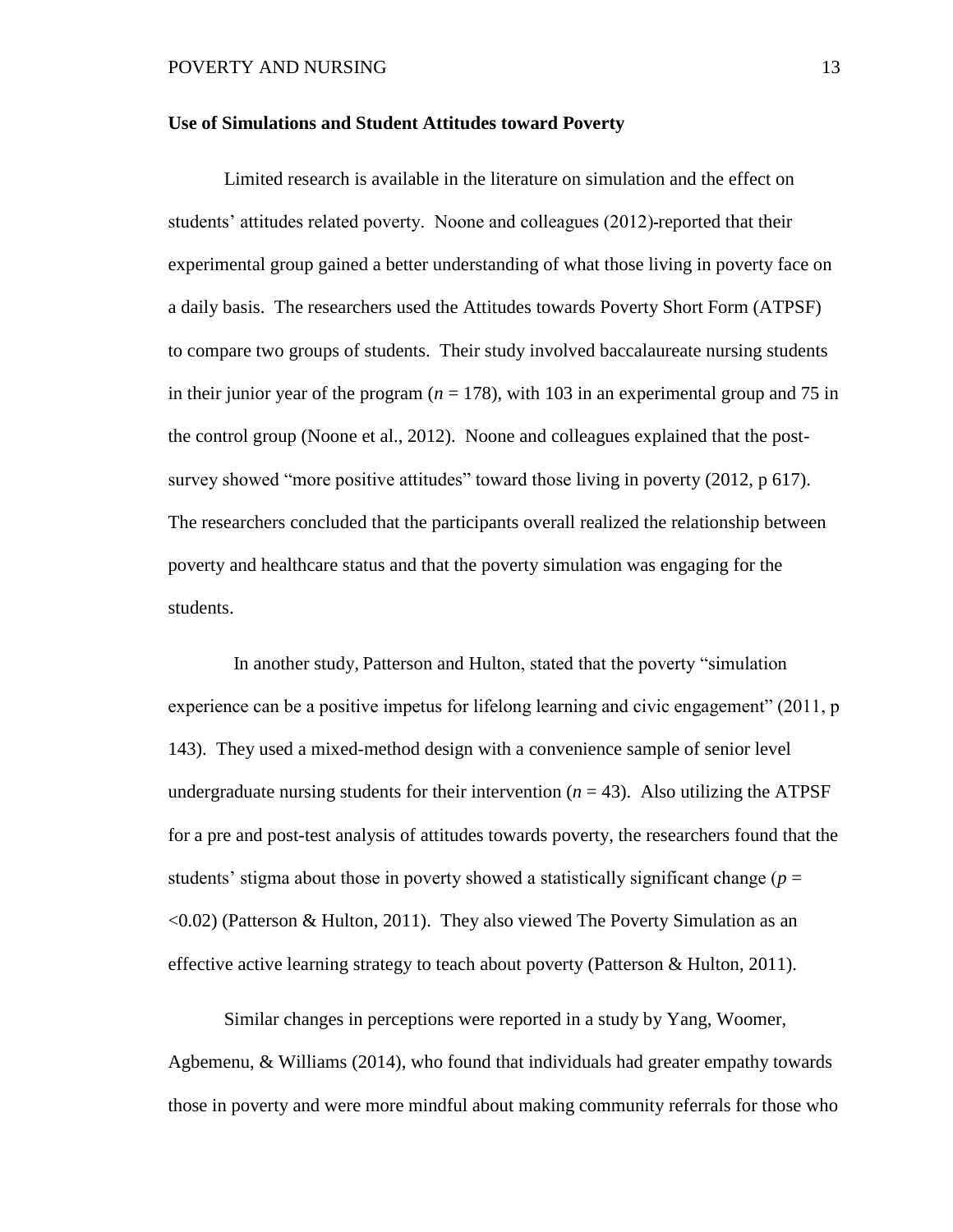needed them. Yang and colleagues studied senior level BSN nursing students (*n* = 199). They held The Poverty Simulation with pre/post tests using the same ATPSF questionnaire and saw a significant change in attitudes of 62 participants who answered yes to the question of volunteering with services for the poor in the future (Yang et al., 2014).

Johnson and colleagues (2015) were concerned that the traditional lecture-style of teaching was not adequate for helping students understand the determinants of health and challenges faced by those experiencing poverty. These instructors created their own mini poverty simulation along with some course/book work in order to expose students in their undergraduate nursing program to different situations. Although they did not use a survey to collect quantitative data, they retrieved feedback in the form of journaling which showed their poverty simulation was a positive experience where the students could learn firsthand what many clients experienced everyday (Johnson et al., 2015).

#### <span id="page-27-0"></span>**Adult Learning Theory**

This project used adult learning theory as a framework to study a teaching methodology aimed at facilitating traditional BSN students to gain a better understanding of what the poor deal with in their daily lives. The goal was to provide a realistic simulated experience that might potentially encourage a change in students' attitudes towards those in poverty. A definition of learning is a change in behavior or knowledge that results from an experience (McEwen & Wills, 2014). Learning is different for each individual, depending on the way they think or their internal programing.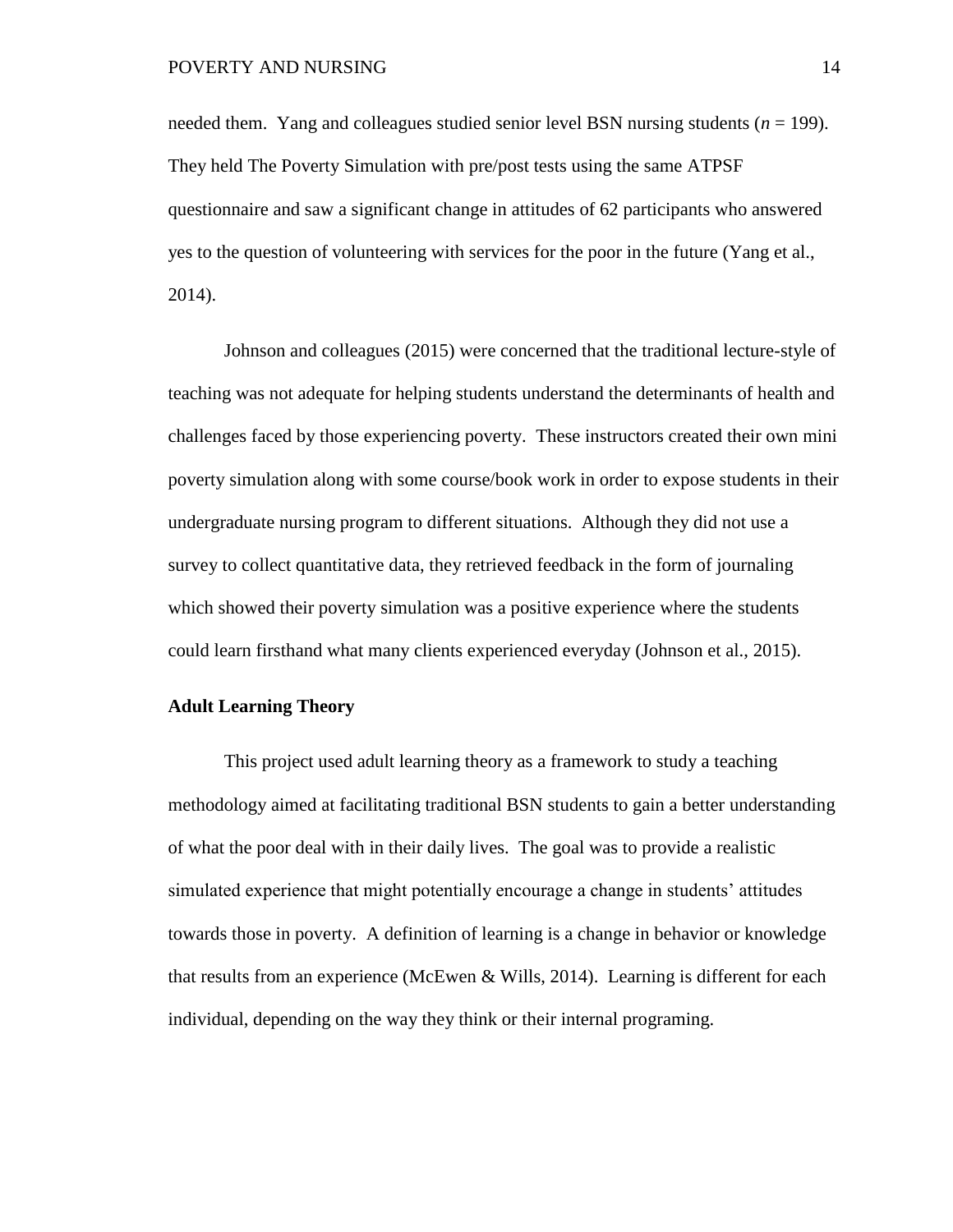Another term for adult learning theory (ALT), or the teaching of adults, is andragogy (Bastable, 2008). Knowles suggested four principles of ALT as listed below (Pappas, 2013):

- 1. Adults need to be a part of the planning and evaluation of the teaching.
- 2. There needs to be immediate relevance to the adults' life/job.
- 3. The experience, whether good or bad, provides the learning.
- 4. Adult learners are not as interested in the content as they are at solving the problem.

ALT believes that adults are self-directed and need to discover things for themselves; they may need guidance at times but should be allowed to make mistakes and learn in their own way (Pappas, 2013).

Adult learning theory changes the role of the faculty member from imparting knowledge to interacting with the students in a learner-centered environment where the learning is active rather than passive (Fay, Selz, & Johnson, 2005). Thus, the role of the faculty in an adult learning environment is to produce a safe and supportive environment, while creating a climate of trust and mutual respect that will enable student empowerment (Billings & Halstead, 2012). Empowering students to better understand the experiences of those living in poverty and the use of available resources could potentially help them in their future nursing careers.

According to Kasl and Yorks (2016), the adult learner brings his or her own experiences to the learning arena. These experiences, and the reflection of those experiences, will form different thoughts or beliefs about a subject. When looking at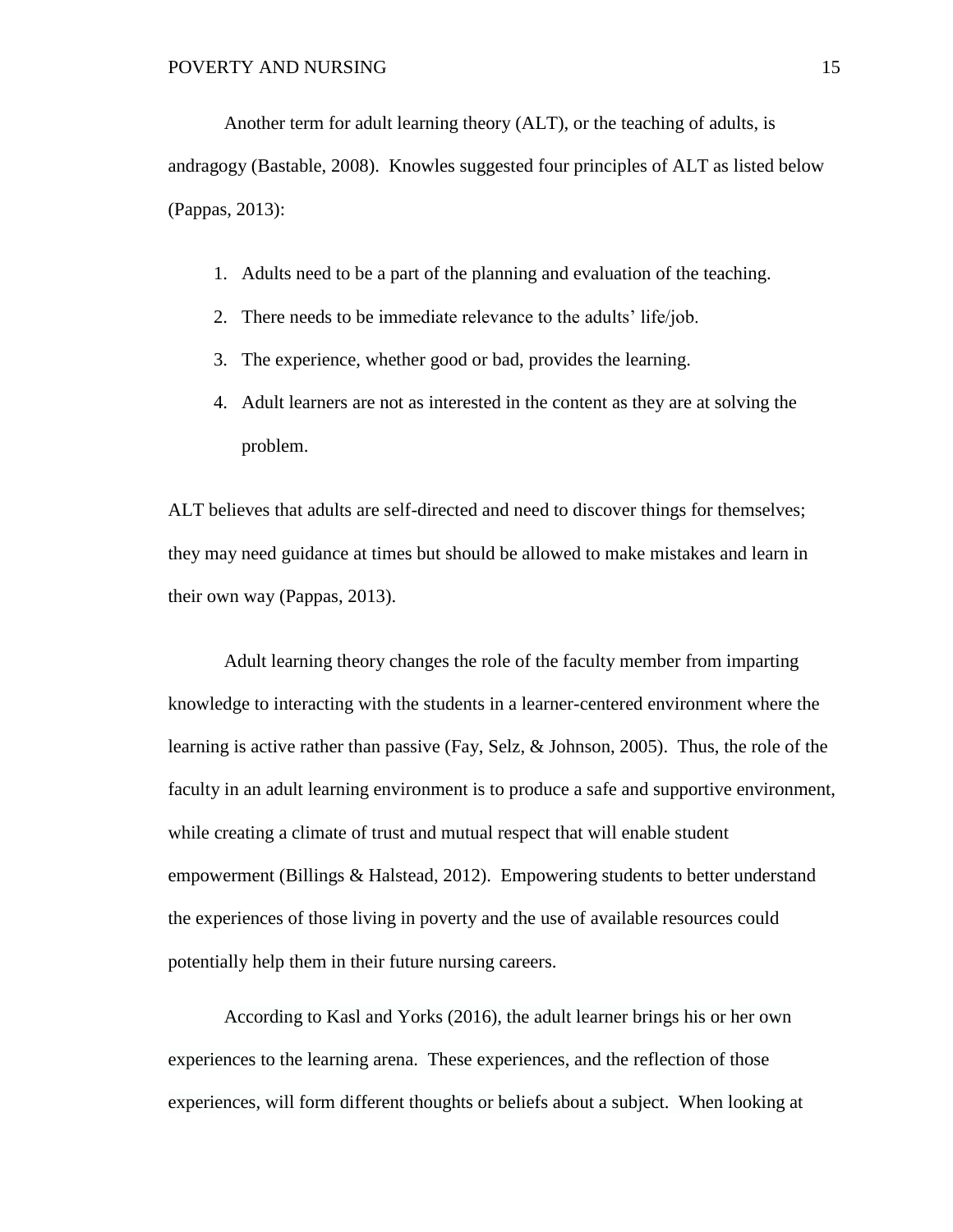ALT and the adult learner, Kasl and Yorks (2016), also believed that significant learning needs to incorporate multiple ways of realizing and that debriefing contributes considerably to the learning process. This reflection process fosters learning as well as helps students develop clinical thinking and the ability to transfer new knowledge to other situations (Reid & Evanson, 2016). It can be particularly effective when there is diversity within a debriefing group as students will hear differing views and be able to compare and contrast opinions and feelings (Kolbe, Marty, Seelandt, & Grande, 2016).

Adult learners come with life experiences and are motivated to learn; because of this, simulation is a valuable type of instruction (Gatti-Petito et al., 2013). Using a simulation intervention allows the nurse educator to move students through all the learning stages (Simulation Powered Learning, 2018). Students use their own experiences to navigate through active learning environment and then are required to participate in a debriefing discussion that requires reflection (Rutherford-Hemming, 2012).

#### <span id="page-29-0"></span>**Summary**

A review of the literature supports exploring the use of the Poverty Simulation as an active learning strategy designed to impact nursing students' perceptions of the experience of living in poverty (Johnson et al., 2015; Noone et al., 2012; Patterson & Hulton, 2011; Yang et al., 2014). Chapter Three will include information describing the research design, participants, setting, and instrumentation. The data collection and analysis methods will also be outlined in the following chapter.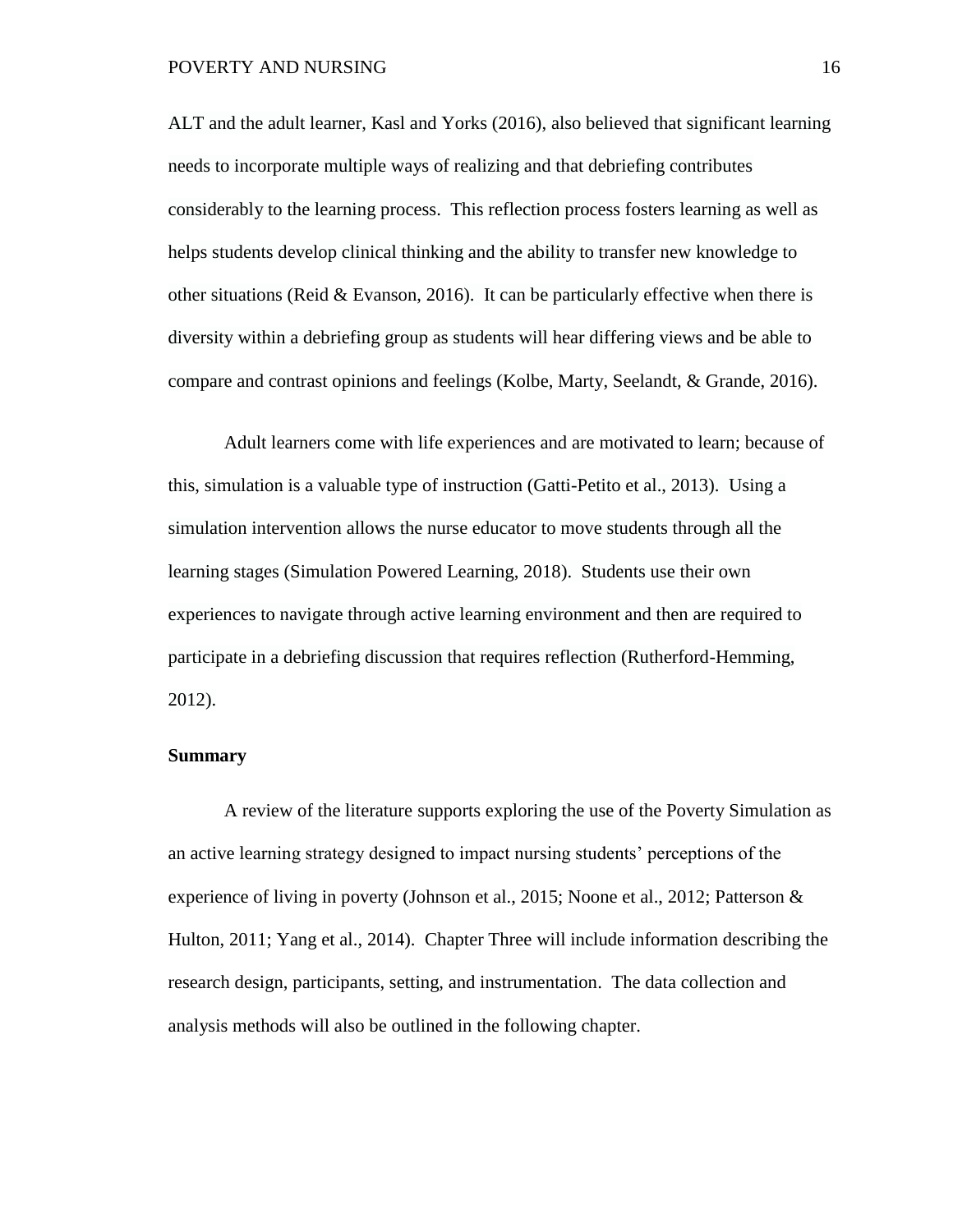#### **Chapter Three**

<span id="page-30-0"></span>This section will cover the research design including the students surveyed, participants involved, and the intervention. The chapter will also discuss the reason for the study as well as the instruments utilized.

#### <span id="page-30-1"></span>**The Research Study**

This research investigated whether student attitudes towards people living in poverty were influenced by participation in the Poverty Simulation. The project involved two cohorts of BSN students, enrolled in a pediatrics clinical course, who participated in the Poverty Simulation in order to advance their critical thinking abilities and potentially change their attitudes regarding those living in poverty. The research project was granted expedited approval from the University's internal IRB board, which included approval for analysis of reflective homework assignments. This project is a part of a larger multiple year research study (HS16-716, Appendix A).

The Poverty Simulation was an interprofessional collaboration that included faculty from nursing (both baccalaureate of science in nursing [BSN] and licensed practical nursing [LPN] programs), education, business, social work, and speech/language and hearing at a medium sized public university located in the rural midwestern United States. The group of faculty facilitators called themselves the Poverty Simulation Team. The funding for the poverty simulation kit and the start of the project came from a university internal grant.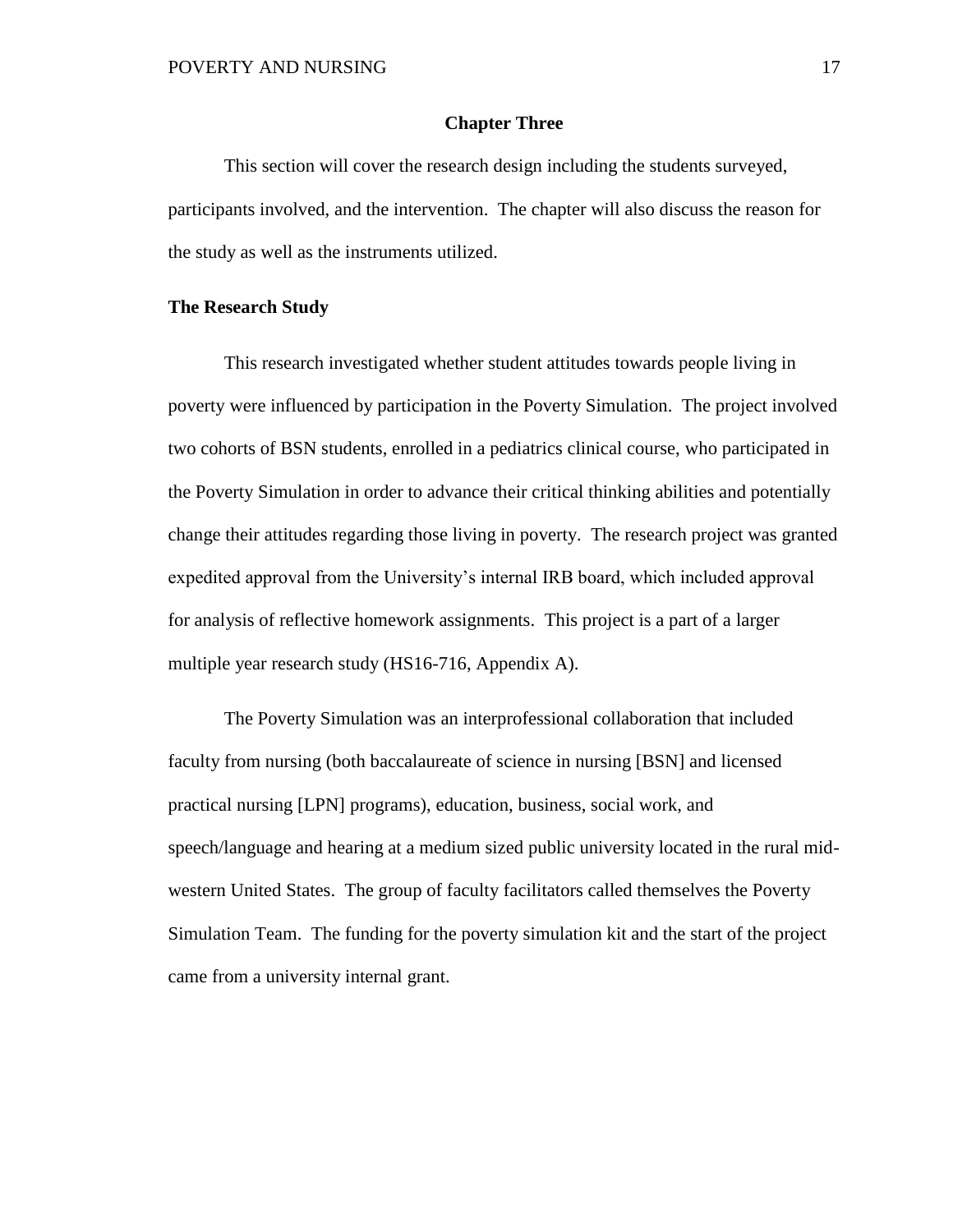#### <span id="page-31-0"></span>**Design**

The Poverty Simulation research was a quasi-experimental, posttest design. The purpose of this type of experiment is to investigate a possible cause-and-effect relationship between an independent variable or intervention and one or more dependent variables for a group of individuals (Burns & Grove, 2009). An experimental group was compared to a control group without the intervention.

The data was quantitative in nature due to the posttest. Qualitative analysis of the reflective homework assignment was beyond the scope of this project and will be analyzed more thoroughly when multiple-year research data collection is completed. However, the preliminary results offer a small measure of qualitative insight.

#### <span id="page-31-1"></span>**The Poverty Simulation**

The intervention for the study was participation in the Poverty Simulation experience itself. The students in the experimental group were required to attend the Poverty Simulation as part of their pediatric clinical course experience. They were able to choose the time/date of their simulation out of two to three possible dates each semester. The participants signed up for the simulation via a learning management system (LMS) scheduler. The simulation was a mandatory part of the student's pediatric clinic hours, in a required course during the 3rd semester of the BSN program. The Poverty Simulation experience included debriefing and usually lasted approximately three hours.

Meeting rooms were reserved on campus for the simulation to take place. A diagram with the room set-up was sent to the building services/banquet personnel to help with the arrangement of the chairs/tables (Appendix B). The set-up included large tables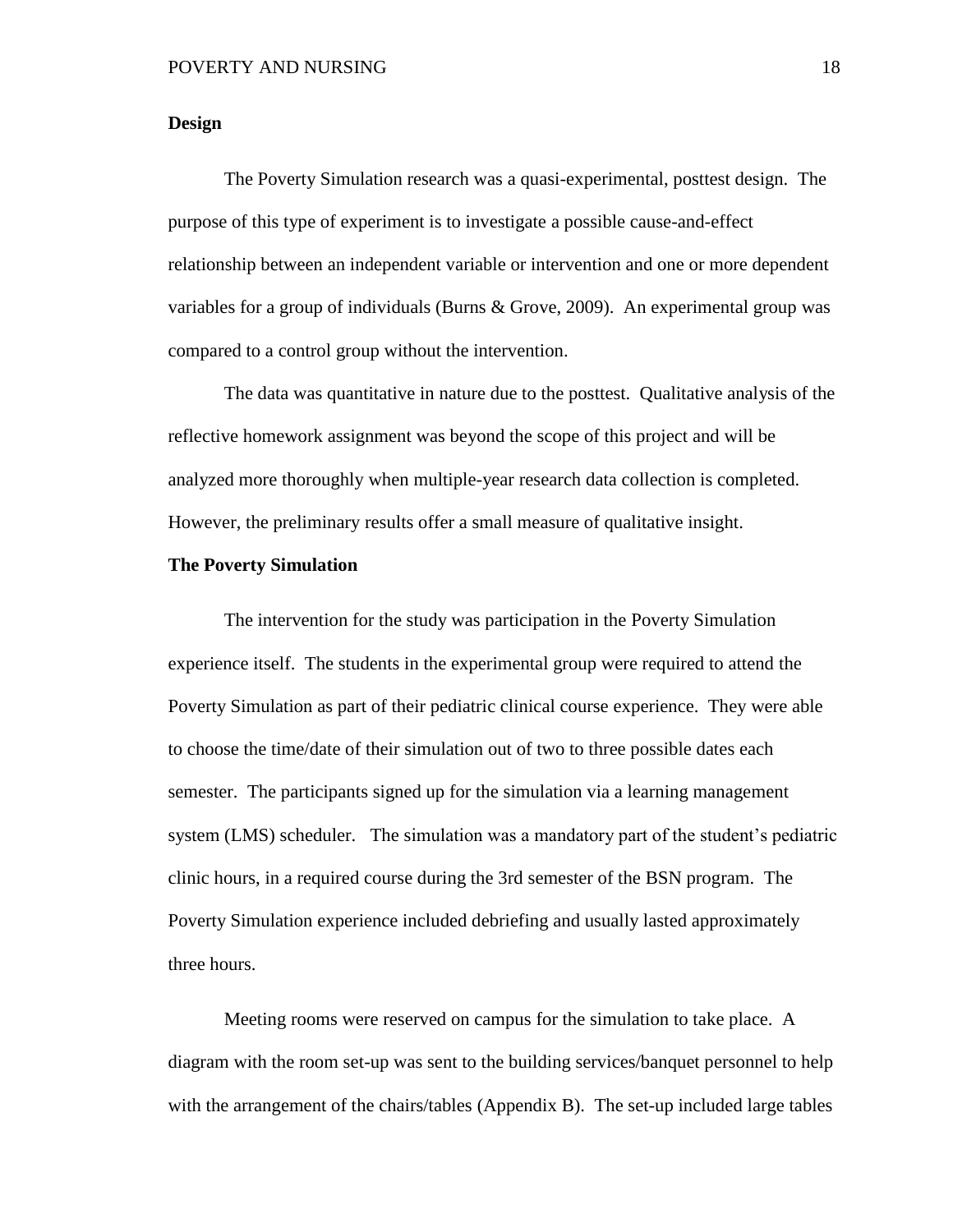around the perimeter of the room along with seating for each agency in the simulation. Twenty-six small clusters of chairs in the center of the room were set-up for the families. At one end of the banquet room was a large table with water and cookies that were purchased with the grant and helped to keep the participants and volunteers fueled. The Poverty Simulation kit is designed to run a simulation with 40 to 88 participants in each session.

After the set-up was completed, the volunteers arrived before the participants to familiarize themselves with their roles in the simulation. The Poverty Simulation requires approximately 20-30 volunteers each session and included community nursing clinic students (fourth-year), university faculty, social work students, and community volunteers. During the simulation, there were community agencies where volunteers 'worked' and interacted with the participants in the simulation. Poverty simulation agencies included the bank, grocery store, pawnshop, utilities, hospital/doctor's office, social services, school/daycare, police station, and the community action agency.

When the participants arrived for the simulation, they signed in, were directed into the room, and handed a nametag with their new identity for the simulation. Each individual could be a parent from a family, an older teen trying to go to college, a young child attending school, or an elderly individual. They could be a part of a larger family or living alone. These simulation identities were part of the Poverty Simulation kit and were randomly assigned. After they were handed their identity, the students were told to find their family name among the designated clusters of chairs in the center of the room.

Each family was given a packet of information that detailed their economic information: if they had a home/were homeless, if they had a job, if they owned a car, or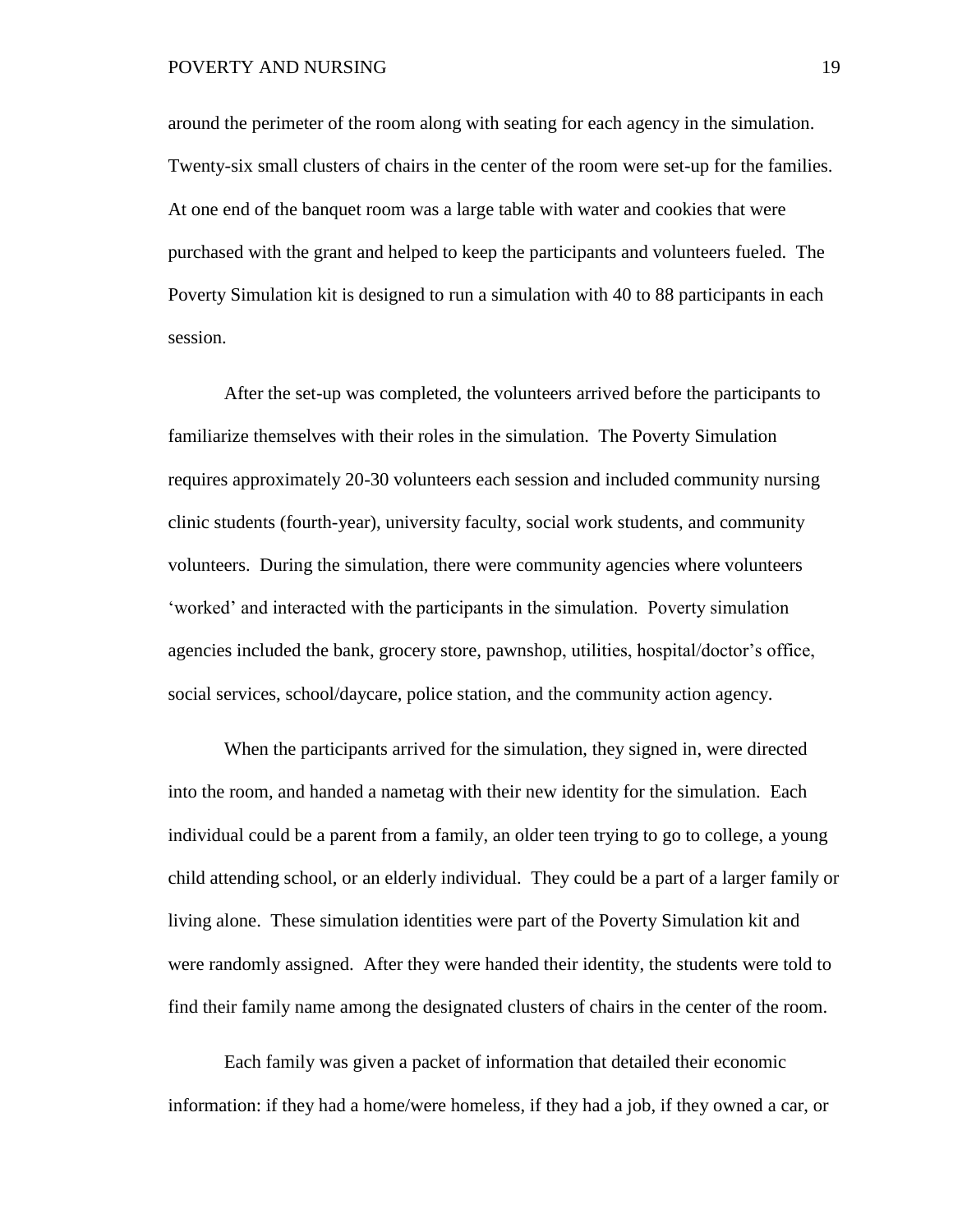needed to take public transportation, and how many family members were in the home. Each family had directions for the simulation that were specific to their family: for example, they needed to pay their rent, feed their family, send their children to school, and deal with life challenges. The simulation time was divided into four 15-minute sessions; each 15 minutes represented living a week in poverty. After each 15-minute session, there was a 5-minute weekend for the family to regroup and discuss what they needed to do for the next week.

During the poverty simulation, there were 'luck of the draw' cards which were distributed randomly; the card could be positive like finding money on the ground, or negative, like having one's car stolen. These 'luck of the draw' cards provided a realistic dimension to the simulation, as the participants experienced unplanned events which could really happen in life and allowed them to be able to deal with their changing family circumstances. During the introduction, students were reminded that although the simulation could feel like a game, they needed to take things seriously as if they are 'walking in the shoes of poverty'. They were also informed that some of their fellow students might actually be experiencing poverty in their daily lives.

#### <span id="page-33-0"></span>**Debriefing**

Once the simulation was over, the Poverty Simulation Team began the debriefing process. At first, students were encouraged to talk within small groups about their 'families' and their roles in their family. Then students were lead through a debriefing by a faculty member using suggested questions included in the Poverty Simulation kit. These questions included: did the families all eat during their month in poverty, did anyone do anything illegal, or did they all work? (See Appendix C for the list of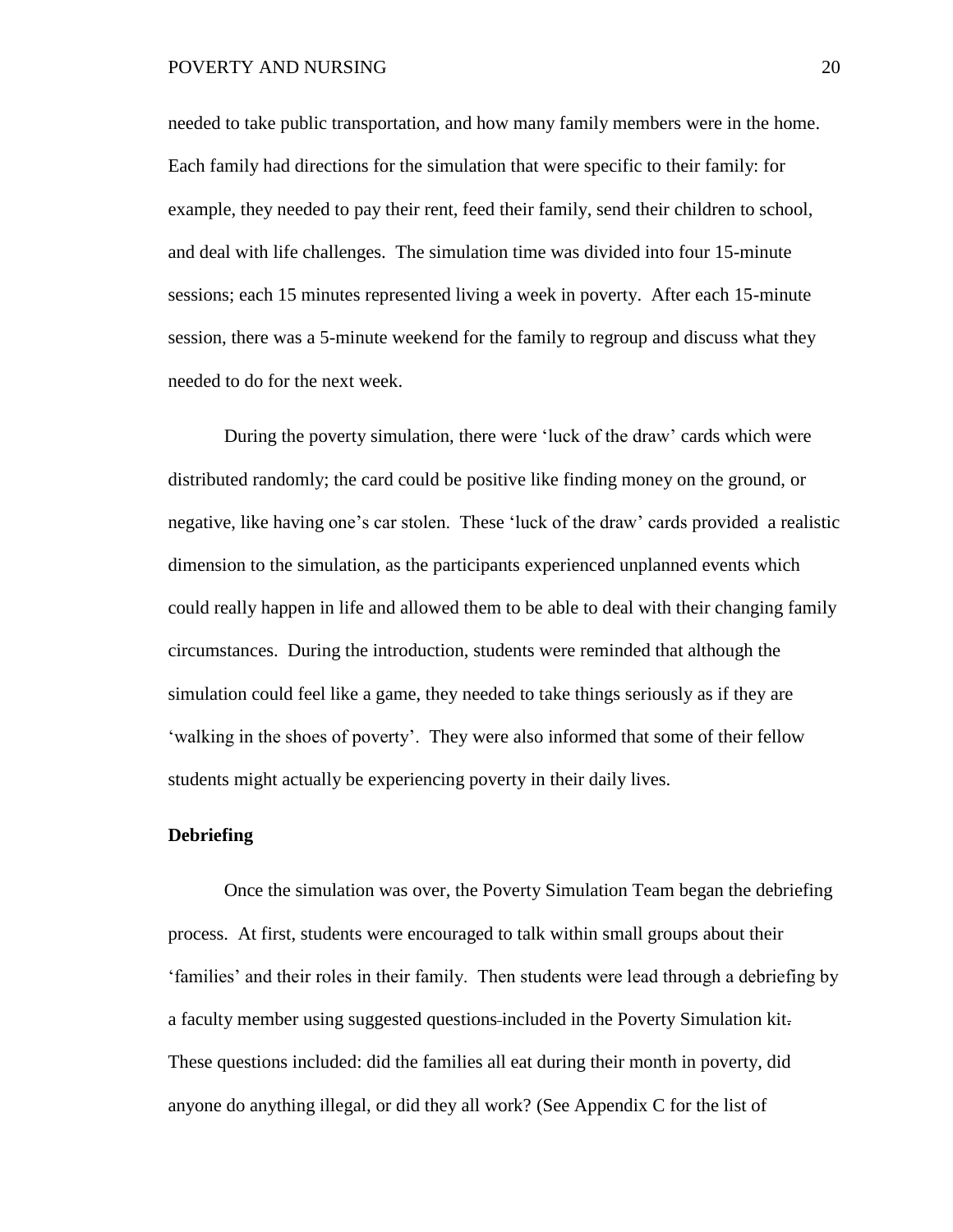suggested debriefing questions). Following debriefing, each faculty member asked for a participant to volunteer to be the spokesperson for their group, to share their experiences with the participants at large.

 Students who volunteered as agency workers also participated in the debriefing process with a faculty member. During the time that the groups were debriefing, the lead investigator debriefed the volunteers. The volunteers also designated a spokesperson to share what they experienced from the agencies' perspective during the simulation. For example, the volunteers where encouraged to share what they observed the participants do or not do as well as discuss their feelings during the simulation.

At the end of the poverty simulation, the participants were informed that an educational simulation is confidential and the experience and debriefing should not be shared with others. Students were reminded of the reflection homework assignment and were encouraged to share more of their feelings in the written paper. Students were also encouraged to complete the survey that would be emailed near the end of the semester. The simulation concluded with a brief summary about the purpose of the project.

#### <span id="page-34-0"></span>**Participants**

The participants in the study were recruited from two cohorts of baccalaureate students nurses enrolled in a required pediatric clinical course during consecutive semesters (fall and winter semester). Students in the winter semester had participated in the Poverty Simulation as part of their clinical experience and were named Class 1 (the experimental group). Students in the Fall semester did not participate in The Poverty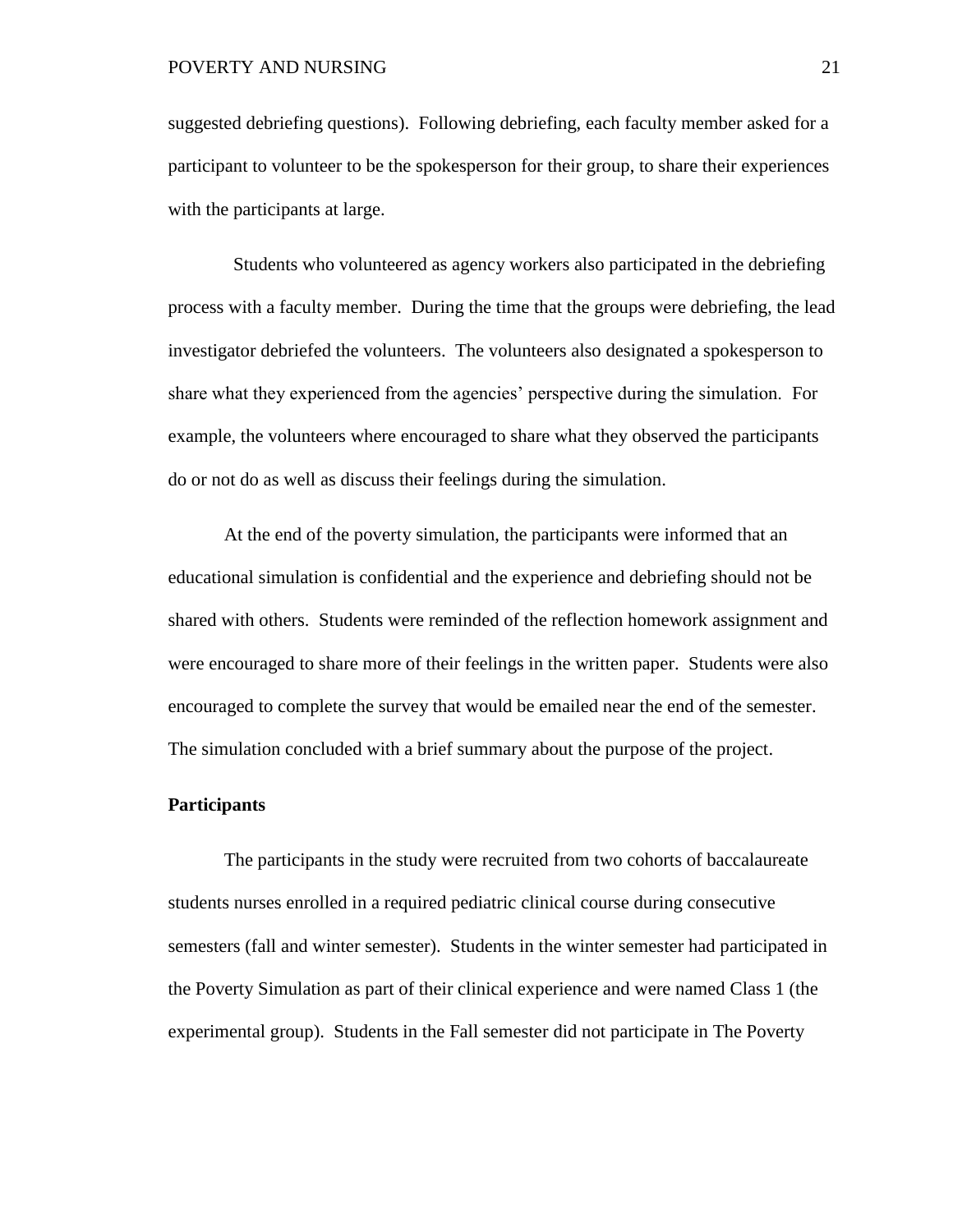Simulation as part of their clinical experience and were named Class 2 (the control group).

To promote the study and recruit participation in the online survey, all of the students in the two cohorts were sent invitations via email by the principal investigator, at the end of the third nursing semester for a posttest. Each email invitation discussed the purpose of the study and provided a link to the questionnaire. The posttest questionnaire included informed consent statements regarding the data security and students needed to agree to participation before they could begin answering questions. The posttest survey was completed near the end of the semester.

The convenience sample size was approximately 80 students enrolled in a required pediatric clinic courses, during their junior year (third semester) of the BSN program. Inclusion criteria was therefore that each student was in the BSN program and had previously completed nursing prerequisite coursework. All participants were 18 years old or older, and no one received compensation for their participation. Although the students were part of a course, they were not required to complete the online surveys and therefore this could be considered exclusion criteria.

#### <span id="page-35-0"></span>**Instruments**

The survey questions used were designed to identify participant demographics (gender, age, ethnicity, and marital status) as well as collect basic information such as:

- **Financial status**
- Political beliefs
- Religious preference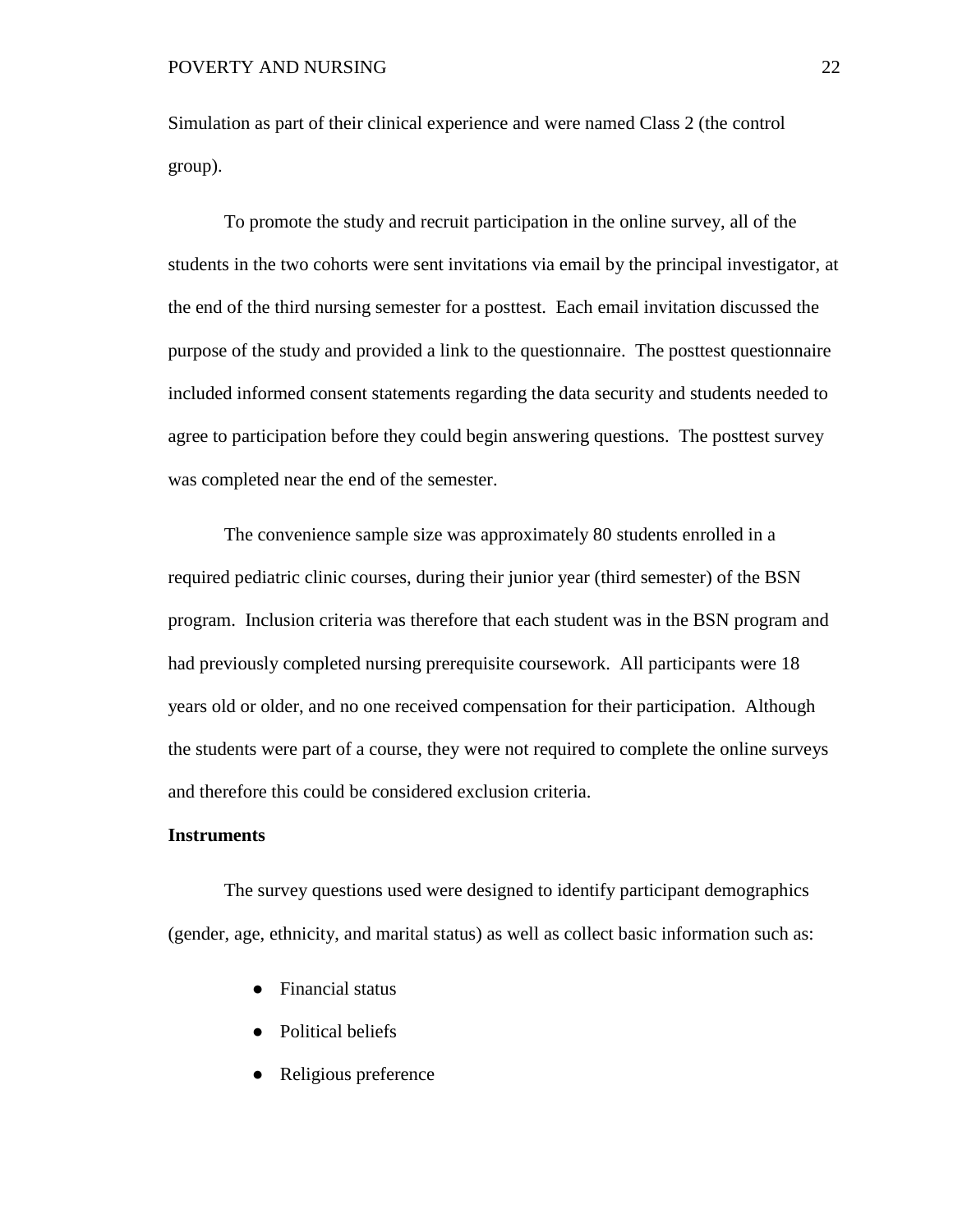The survey also used the Yun and Weaver (2010) Short Form on Attitudes towards Poverty (SFATP) survey designed to assess attitudes toward those in poverty (Appendix D). The SFATP questionnaire contains 21 items, scored based on a 5-point Likert scale from Strongly Agree [1] to Strongly Disagree [5] (Yun & Weaver, 2010). Within the tool there are three factors measuring attitudes towards those living in poverty: Factor 1 is called "Personal Deficiency" and includes seven questions, and Factor 2 is related to "Stigma" and has eight questions. The questions for both factors are designed to result in higher points with favorable attitudes. Factor 3, "Structural Perspective" consists of six questions. The questions in Factor 3 are designed to result in lower points with favorable attitudes. Therefore, the scores for Factor 3 were reverse scored (Yun & Weaver, 2010). Examples of some of the questions from this tool include:

- Poor people are different from the rest of society.
- Poor people are dishonest.
- Children raised in welfare will never amount to anything.
- Unemployed poor people could find jobs if they tried harder.
- Welfare makes people lazy.
- If I were poor, I would accept welfare benefits.

The SFATP was adapted from the original Atherton's 37-item assessment (Yun  $\&$ Weaver, 2010). Permission to use the Short Form of Attitudes towards Poverty (SFATP) was obtained from Yun (Appendix E). The SFATP survey has shown a high level of consistency with a range of 0.87 to 0.89 (Yun & Weaver, 2010). Convergent validity with the original Atherton's assessment was established through correlation analysis ( $r =$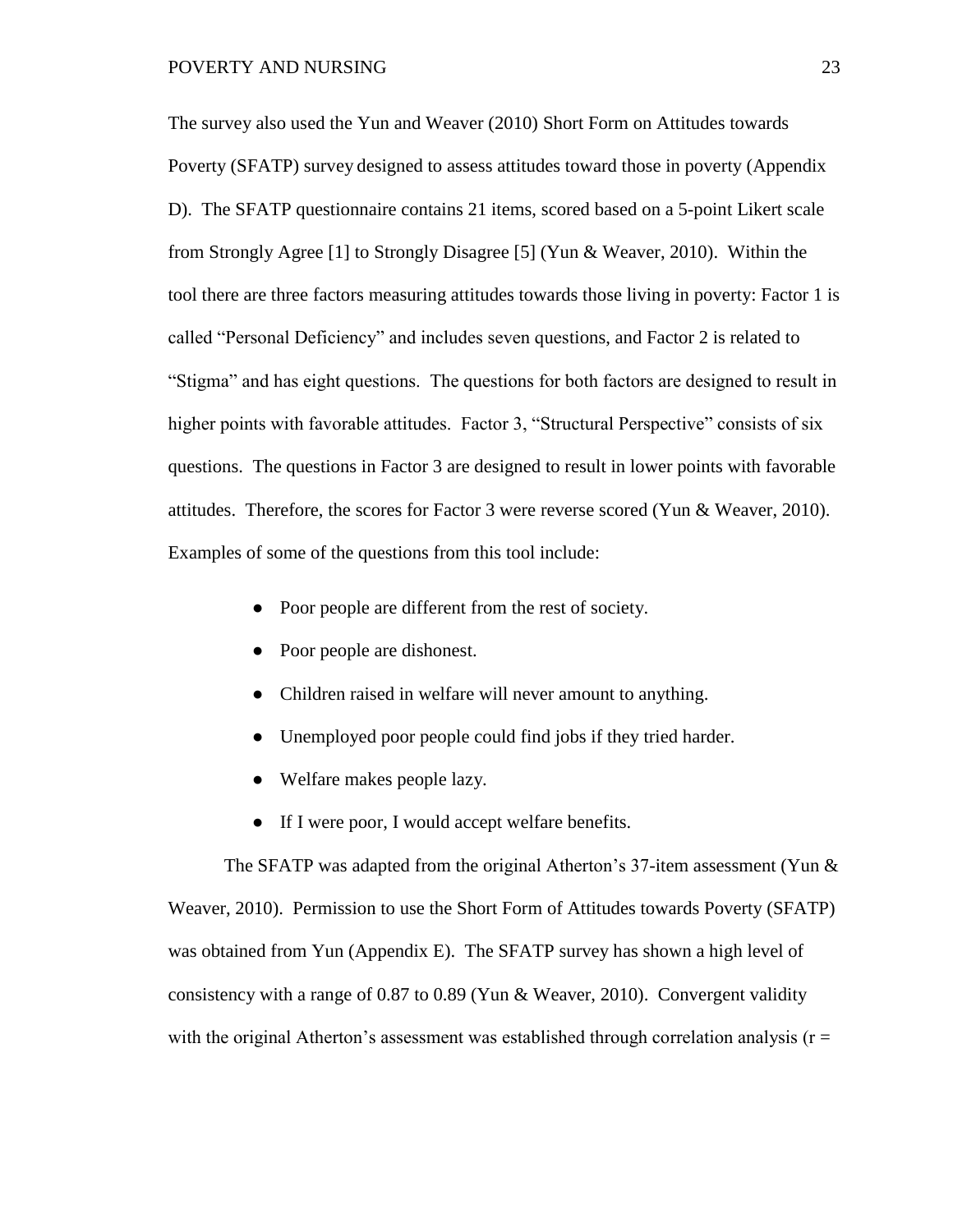-.83). Yun and Weaver (2010) explained that this was further validated by independent *t*tests and correlational analyses.

Students who participated in the poverty simulation were also required to write a reflective response that would be submitted to their clinic instructor. Student reflective papers offered an opportunity for further insight although the qualitative data has not been formally analyzed at this time. The reflective response was a mandatory part of the clinic course therefore was completed by all students. Students were instructed to journal about their experience after simulation and then submit the assignment to their clinical instructor. The reflective piece was intended to encourage students to share their feelings towards those living in poverty and whether they felt like their thoughts or attitudes had changed. All of the reflective assignments were informally reviewed and themes were tentatively identified. A word cloud was created using a commercial software program to give visual representation to these themes; the more frequent the word occurred, the larger the word is represented in the cloud (Appendix F  $\&$  Figure 6). As stated previously, this was an exploration into the qualitative data and plans for future analysis are being discussed.

#### **Data Analysis**

SPSS software was utilized for data analysis of the completed postquestionnaires. The quantitative exploration included frequencies of demographic data and independent *t*-tests. Independent *t*-tests compared the two groups or sets of data. The independent *t*-test is different from a regular *t*-test in that the two samples may not be identical, or may include a different population of individuals (Pallant, 2013). In this project, the independent *t*-test was used to compare the posttests for Class 1 and Class 2.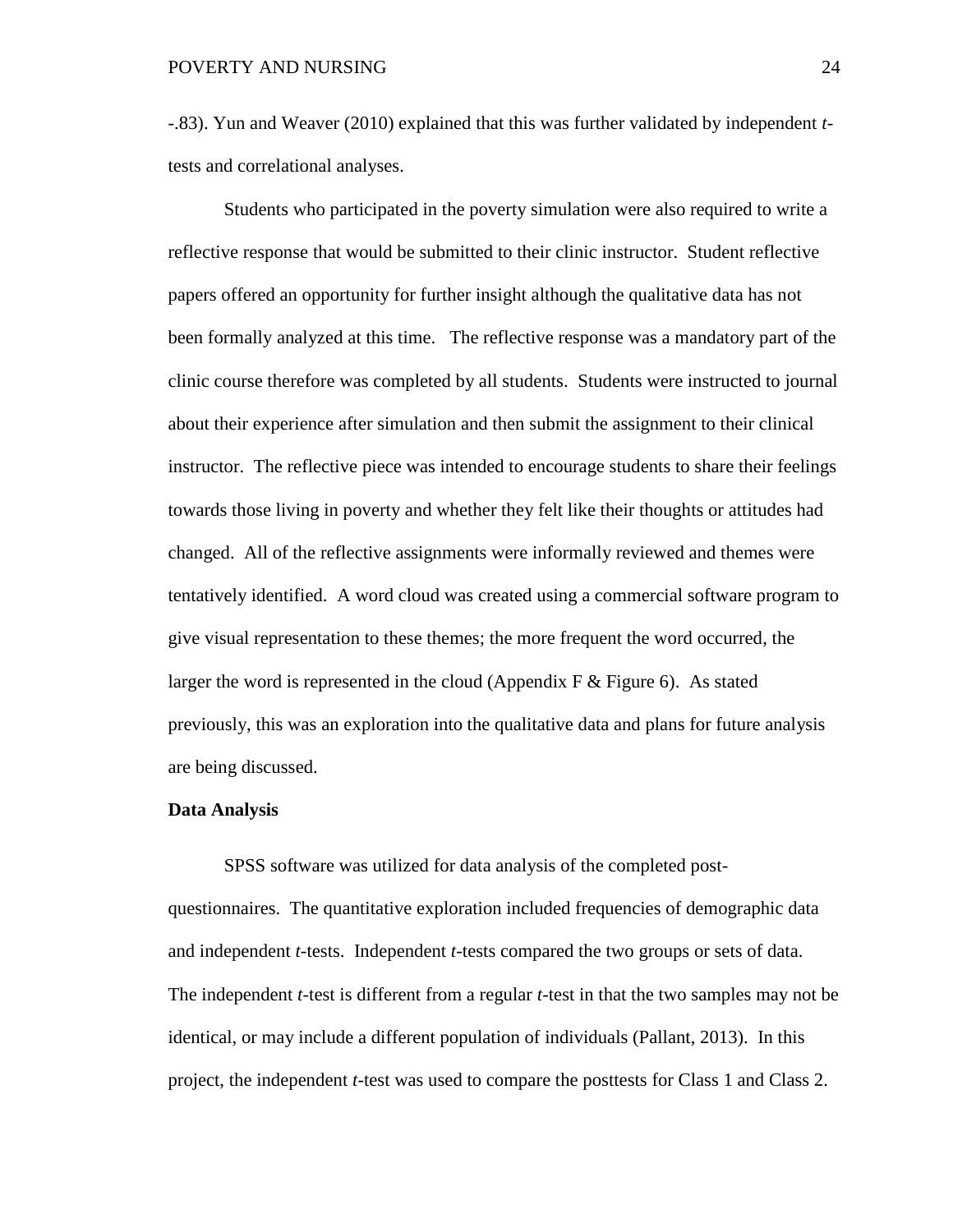#### POVERTY AND NURSING 25

Further analysis was completed by combining survey results from three semesters of post-tests and separating the results into groups who had the intervention (Poverty Simulation – Class 1) and those who did not (the control group – Class 2), this was from a self-identified question on whether they participated in a poverty simulation.

In summary, this chapter has discussed the research design, participants, the simulation intervention, questionnaire, and plan for data analysis. Chapter 4 will describe the results of the project including demographic data as well as analysis of *t*-tests. The chapter will also identify strengths and limitations of the research design, and implications for nursing as well as recommendations for future research.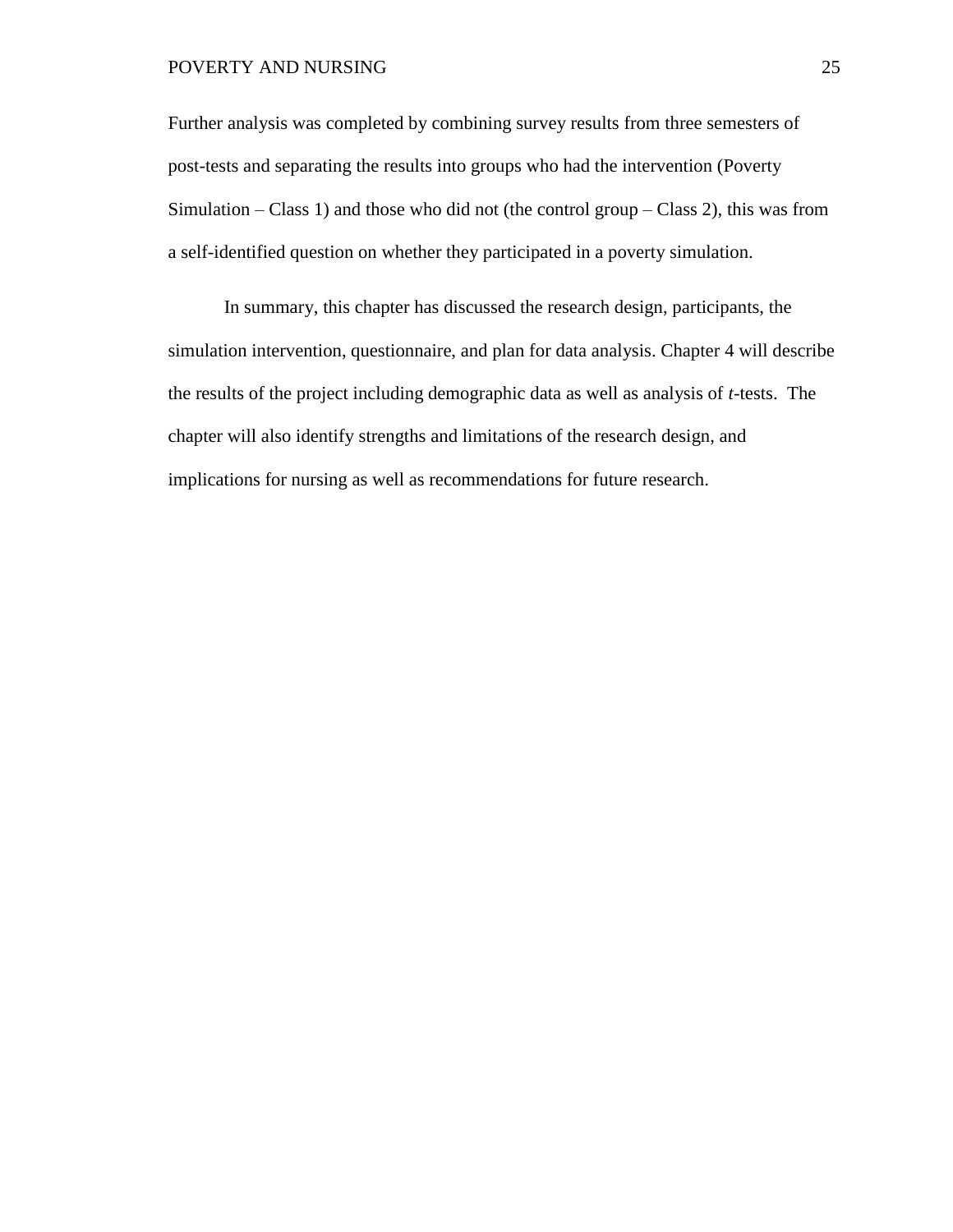#### **Chapter Four**

 In Chapter 4, the results of this scholarly project include the students' demographic data, independent *t*-test findings, and analysis of the data will be reported. The chapter will also identify strengths and limitations of the research project, implications for nursing practice and nursing education, as well as recommendations for future research.

#### **Results**

This scholarly project aimed to understand the attitudes of BSN students towards people living in poverty and whether or not a poverty simulation could influence said attitudes. In particular, two cohorts of BSN students enrolled in a junior level pediatric course were surveyed. Class 1 (the intervention group) consisted of students who had participated in the Poverty Simulation. Class 2 (the control group) consisted of students who had not participated in the Poverty Simulation. The two classes were examined according to student demographics and independent samples *t*-tests were used to compare mean scores of:

- Class #1 post-intervention (posttest) attitudinal scores on the Short Form of Attitudes towards Poverty (SFATP) scale (Yun & Weaver, 2010) which includes three factors: "personal deficiency, stigma, and structural perspective"
- Class #2 posttest attitudinal scores on the three factors of the SFATP scale

After concluding the first analysis it was recognized that there were some discrepancies in students self-report of Poverty Simulation participation. A third semester of student data was added to the first two classes. The results were combined,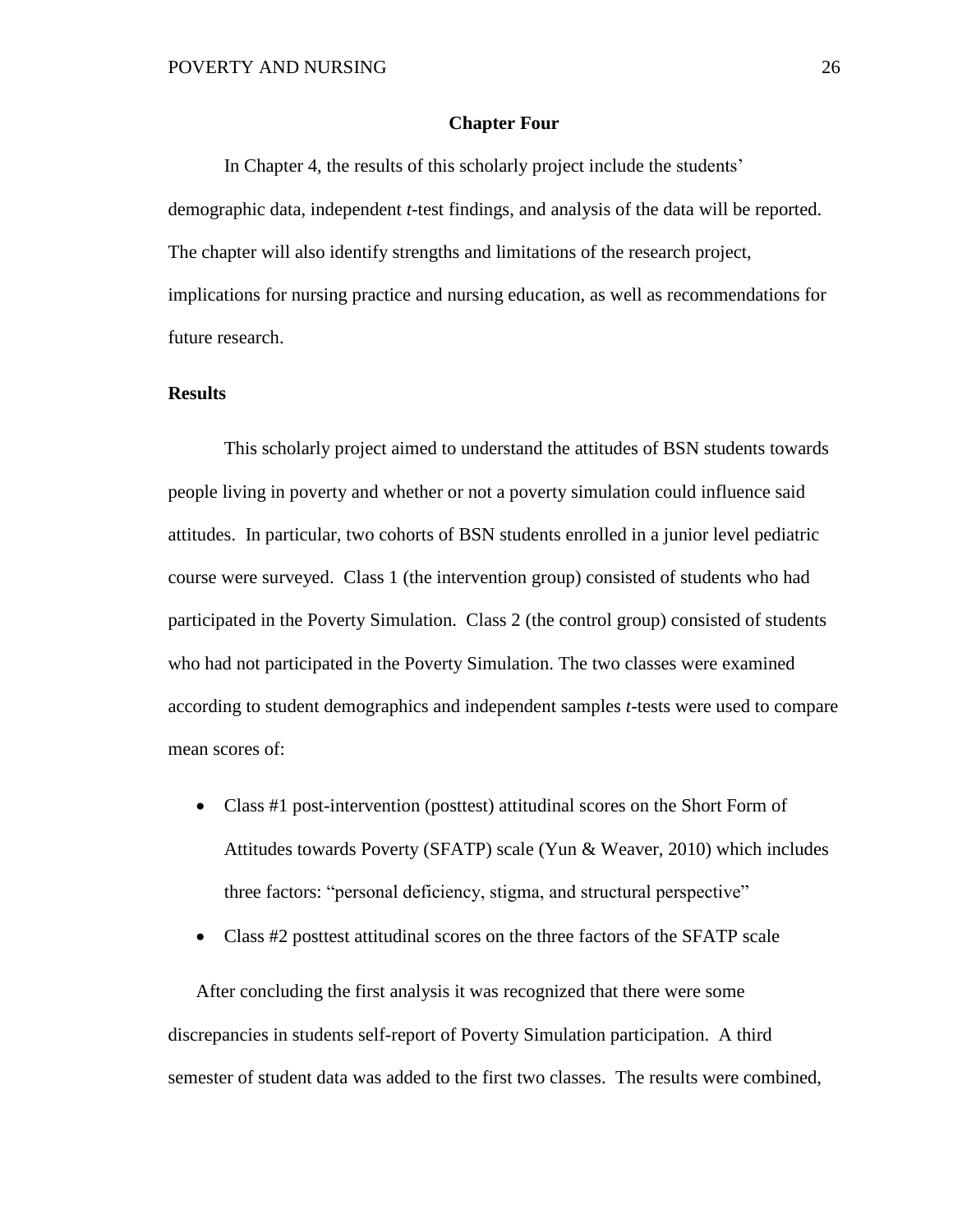then divided into two groups, based on student self-identification of Poverty Simulation participation. The two groups were compared using the independent samples t-tests. All statistical tests were performed at a 0.05 level of significance.

#### **Demographics**

This poverty simulation study included 71 students from two separate classes in the BSN program. Of these 71 students, not all had participated in the Poverty Simulation itself (41 students, *n*=41 or 56%) so the data was compared looking at those without the intervention with those who participated in the simulation  $(31$  students,  $n=31$ or 44%). Of these participants, 67 were female (94%) and four were male (6%). As shown in the chart below, the two groups were similar with 30 females in one group and 37 in the other (see graphs below).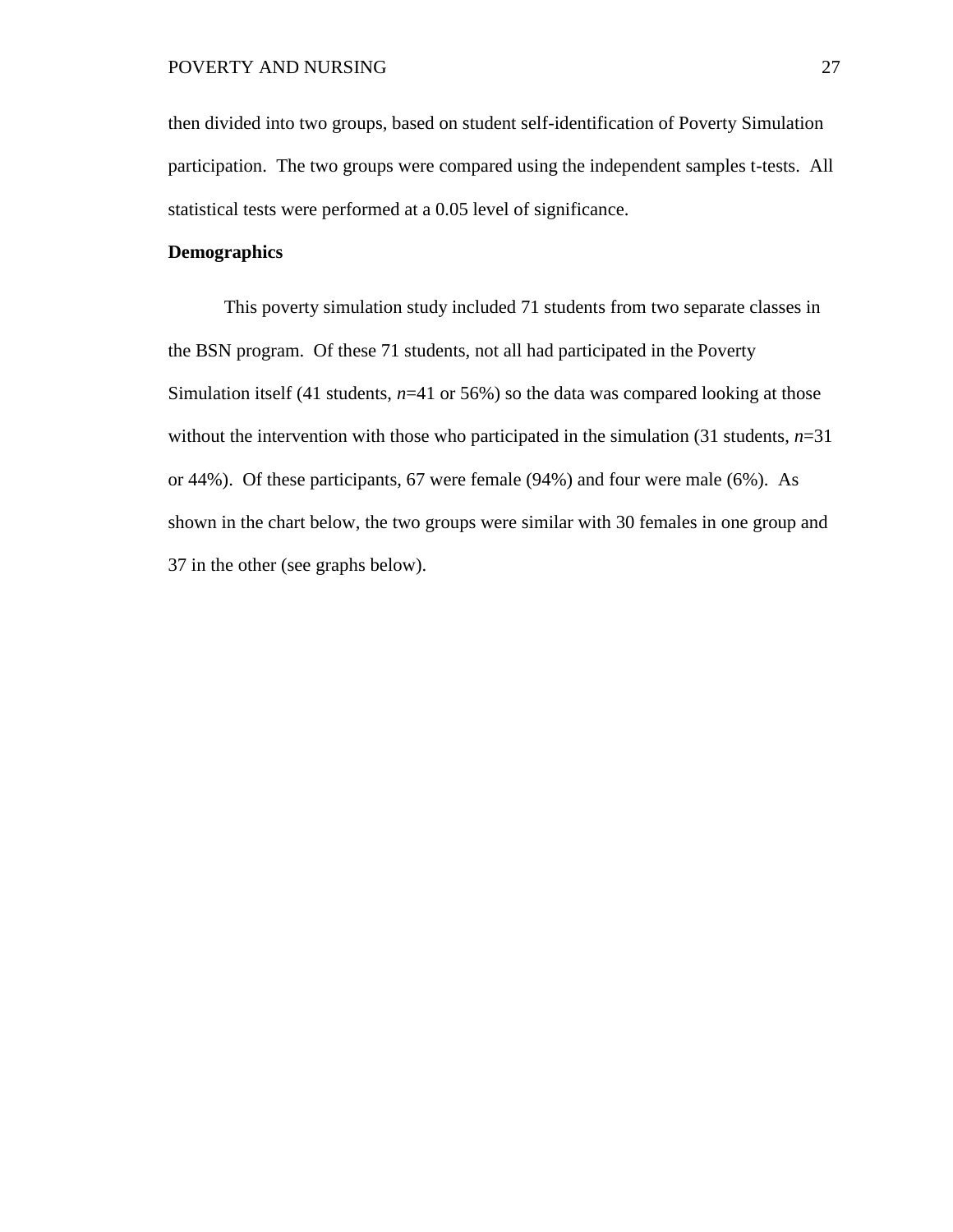



## *Figure 1. Gender by Class*

The age of the participants varied from 18 to 54 years old but the majority of those in this BSN study were in the age group  $18 - 24$  years old (59 students,  $n=59$ , 83%). To see the comparison of ages for the two groups, see the chart below. One noted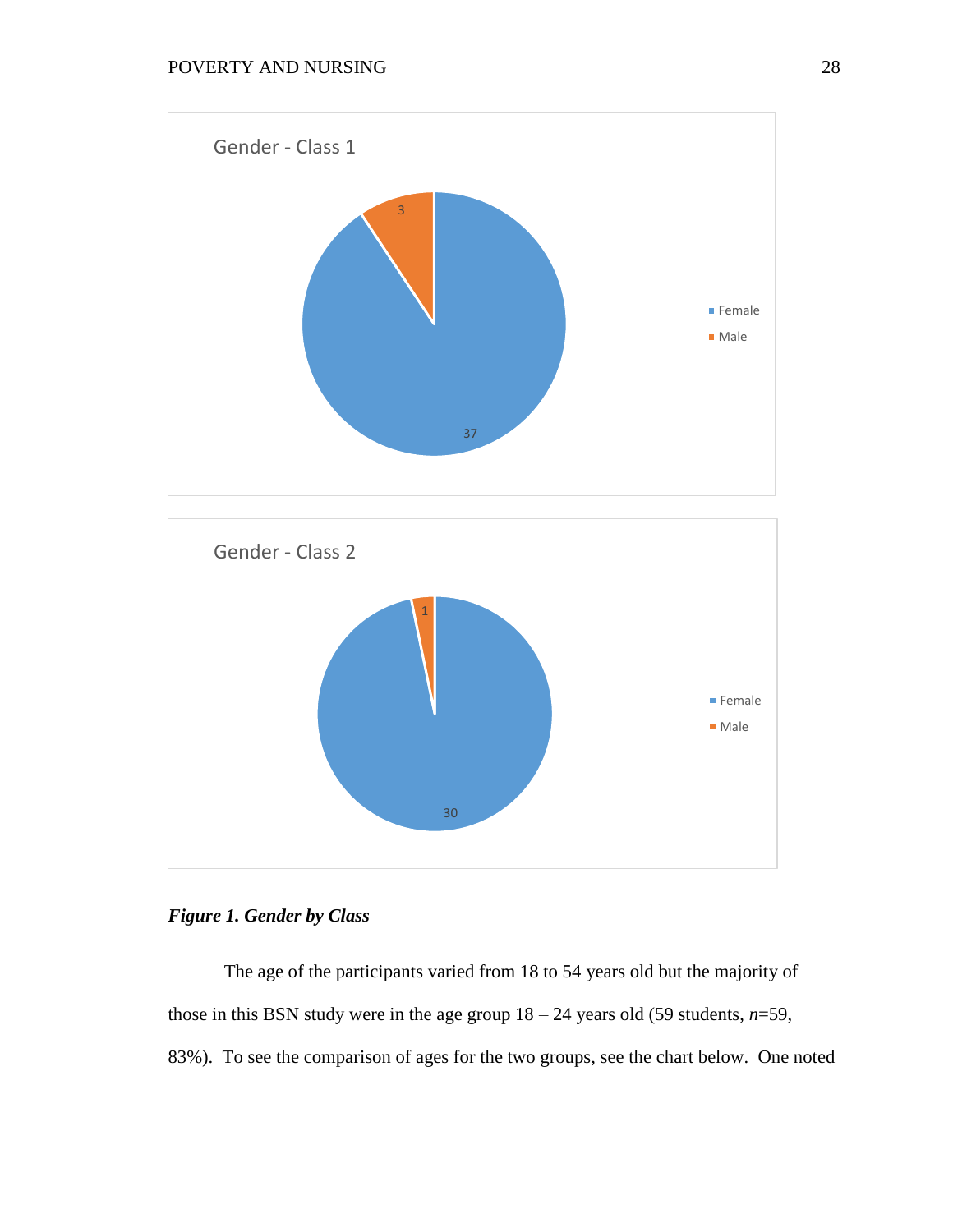difference is that Class 2 did have four participants that were over the age of 35, which Class 1 did not.



#### *Figure 2. Comparison of Age*

The majority of students were Caucasian (67 students, *n*=67, 94%) with the second largest group identifying themselves as Native American (3 students, *n*=3, 4%). In addition, one student identified himself/herself as Asian. No students identified themselves as African American, Hispanic, or unidentified. The sample population was mainly single (61 students,  $n=61, 86\%$ ) with the next identified as either married or divorced (9 students, *n*=9, 13%) and one participant did not identify marital status.

Religious preference was the next descriptive statistic characteristic. The majority of the students identified as Christians (51 students, *n*=51, 72%), with the next largest group identified as unaffiliated (13 students, *n*=13, 18%). The remaining seven students (*n*=7, 10%) were in the identified categories of Hinduism, Islamic Religion, Traditional, and Other.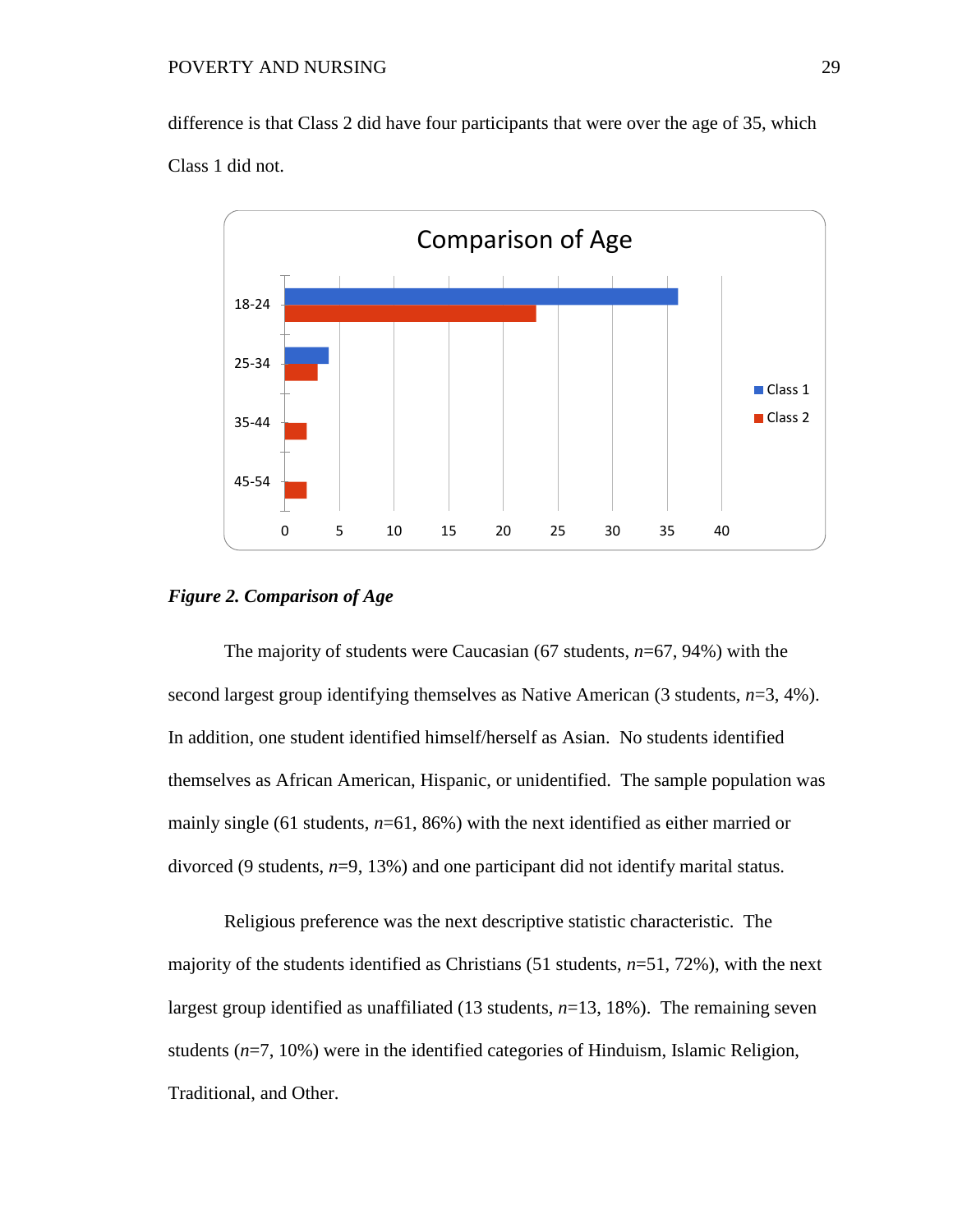The students lived in varying demographic areas: 14 (*n*=14) lived in an urban area, 24 (*n*=24) suburban and 33 (*n*=33) rural. Comparisons of the two classes are seen in Figure 3 below.



*Figure 3. Comparison of Living Situation*

Students further characterized themselves into three different political parties: 16  $(n=16)$  conservative, 29  $(n=29)$  as liberal and 22  $(n=22)$  as independent. The chart below depicts the comparison of Class 1 and Class 2 for their political affiliation.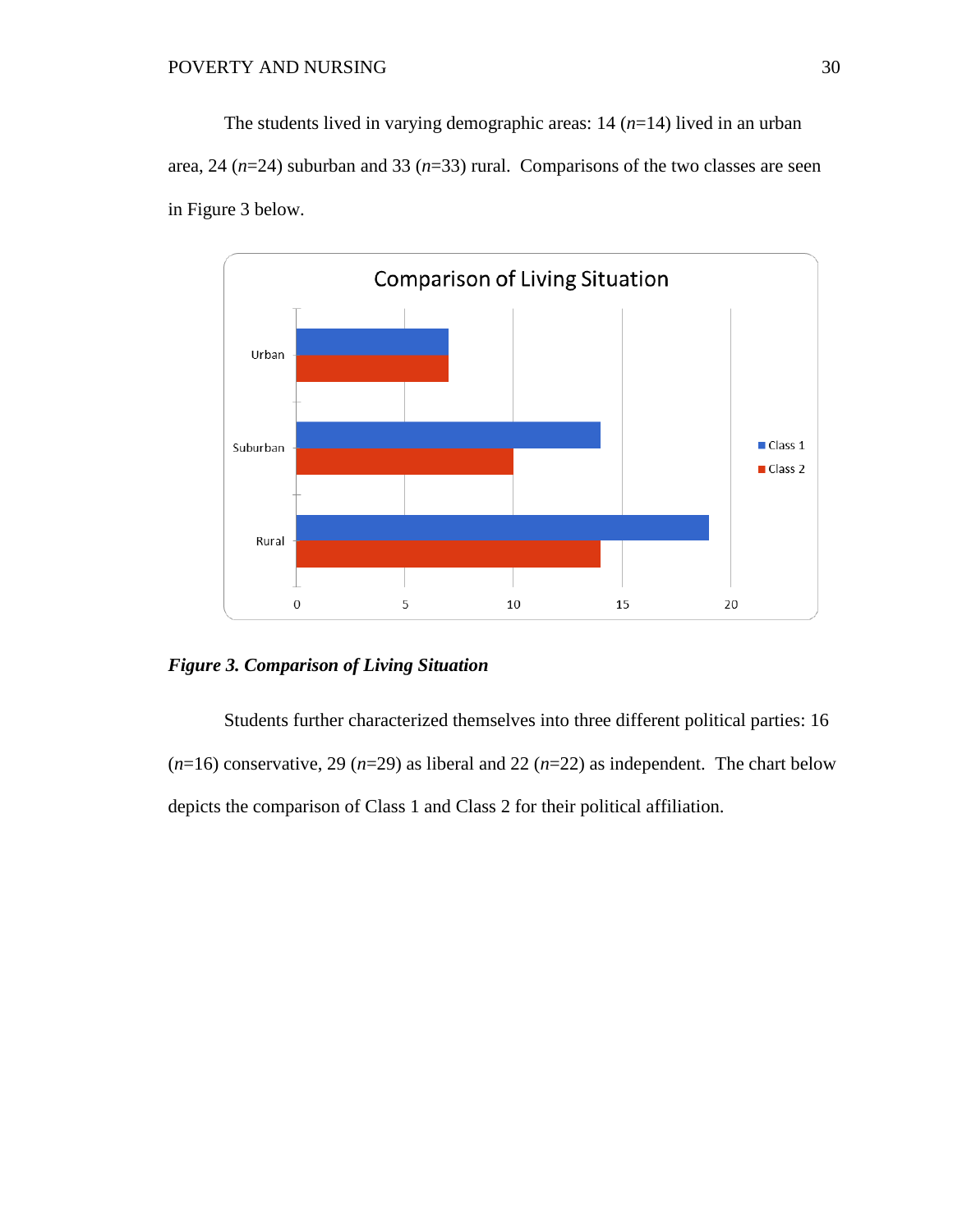

*Figure 4. Comparison of Political Affiliation*

The students also ranked their financial stability from very secure to very insecure. Class 1 had a wide range of rankings while Class 2 ranked from secure to insecure (see Table 1 for this breakdown).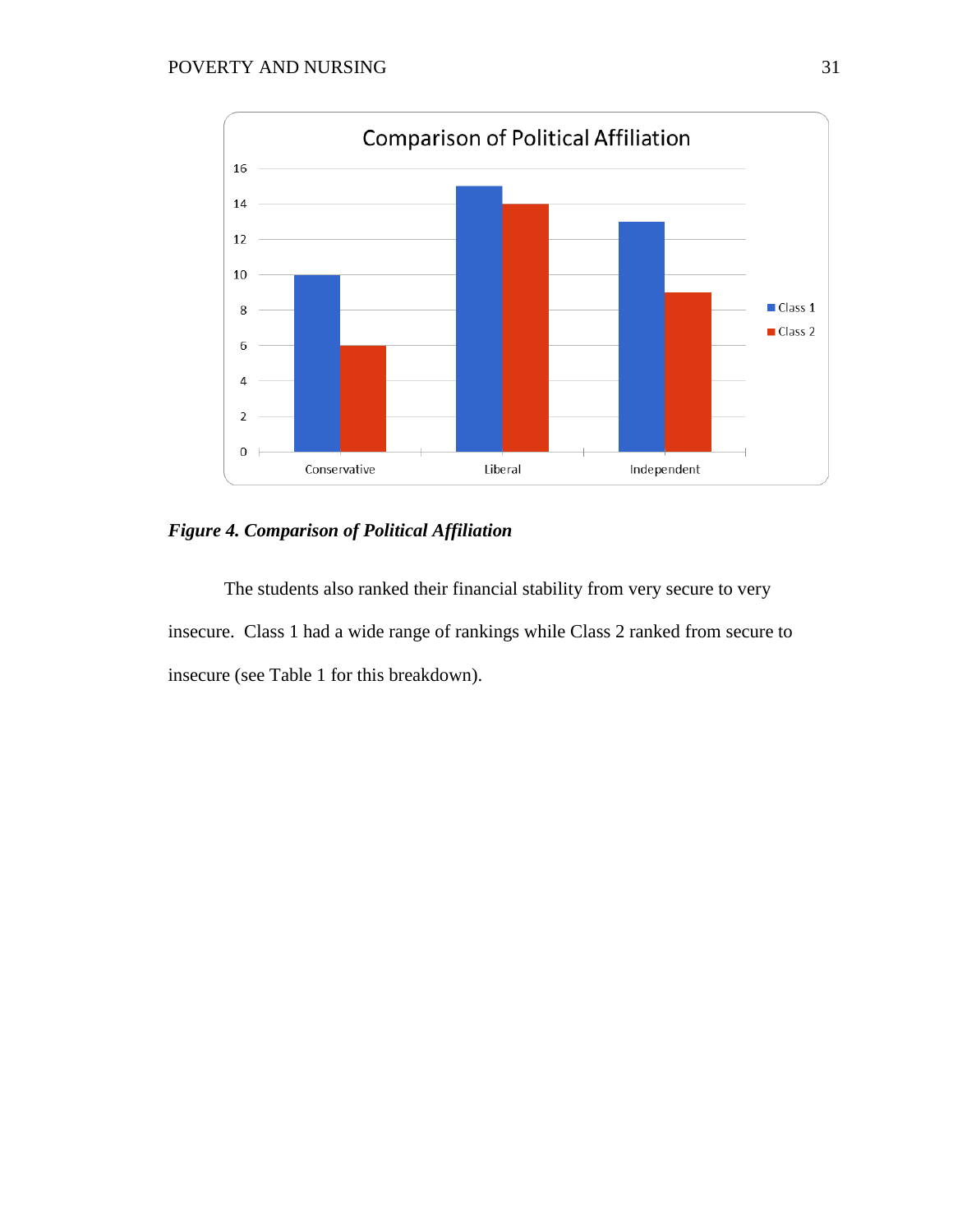#### POVERTY AND NURSING 32

| Personal Rating of Financial Stability | Class 1 $(n=40)$ | Class 2 $(n=31)$ |
|----------------------------------------|------------------|------------------|
| Very Secure                            | $\overline{4}$   | $\theta$         |
| Secure                                 | 14               | 10               |
| <b>Somewhat Secure</b>                 | 10               | 11               |
| Somewhat Insecure                      | 8                | 4                |
| Insecure                               | 3                | 6                |
| Very Insecure                          | 1                | $\overline{0}$   |

## *Table 1. Personal Rating of Financial Stability*

Furthermore, the students identified their income ranges as starting under \$20,000 and increasing past \$150,000. (Note: some may have identified family or household income range.) The differences in identified class income can be seen in Figure 5 below.



*Figure 5. Income*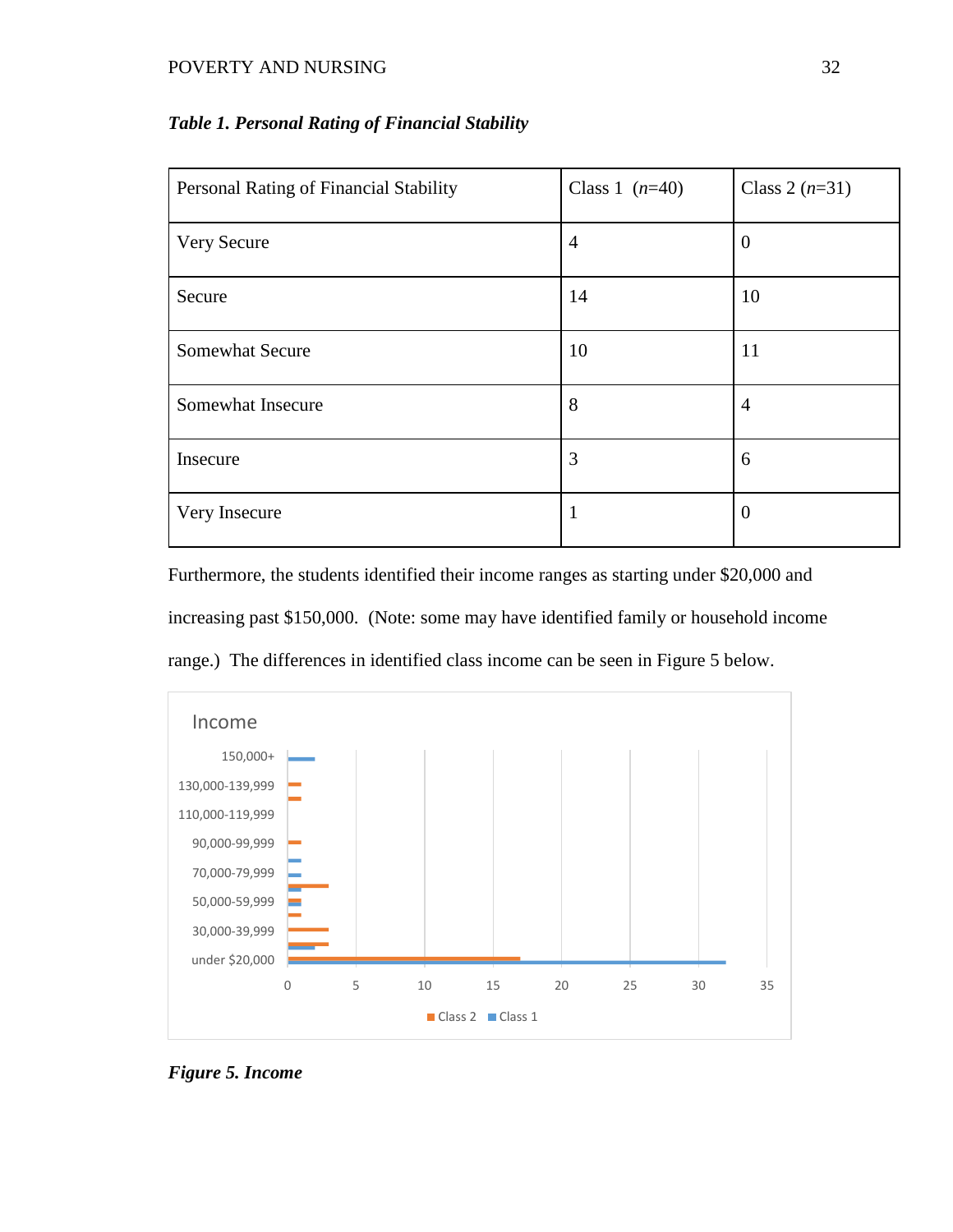When asked *'Have you ever been hungry because you or your family did not have enough money for food?,'* Five students from Class 1 (*n*=5, 12.5%) and five from Class 2 (*n*=5, 16%) answered 'yes', so there are similar group comparisons. Participants were also asked if they knew of friends/family that had ever used social services, been hungry due to lack of money, and/or had lived in an economically challenged area, 83% (*n*=40) of the Class 1 and 74% (*n*=31) of Class 2 responded affirmatively. The students were also asked to identify if they had traveled to an underdeveloped country. Class 1 answered 19 yes (*n*=40, 48%) and 12 yes (*n*=31, 39%) in Class 2. This question was chosen to look at to grasp how many students may have been previously exposed to those living in poverty.

#### **Attitudes Analysis**

As previously described, there were 71 students in this study, divided into two classes then listed as Class 1 and Class 2. An independent samples *t*-test was used to analyze for possible differences between the two groups of students (Class 1 and Class 2). The independent-samples *t*-test was conducted to compare scores for the three factors that comprise the SFATP survey: Personal Deficiency, Stigma, and Structural Perspective.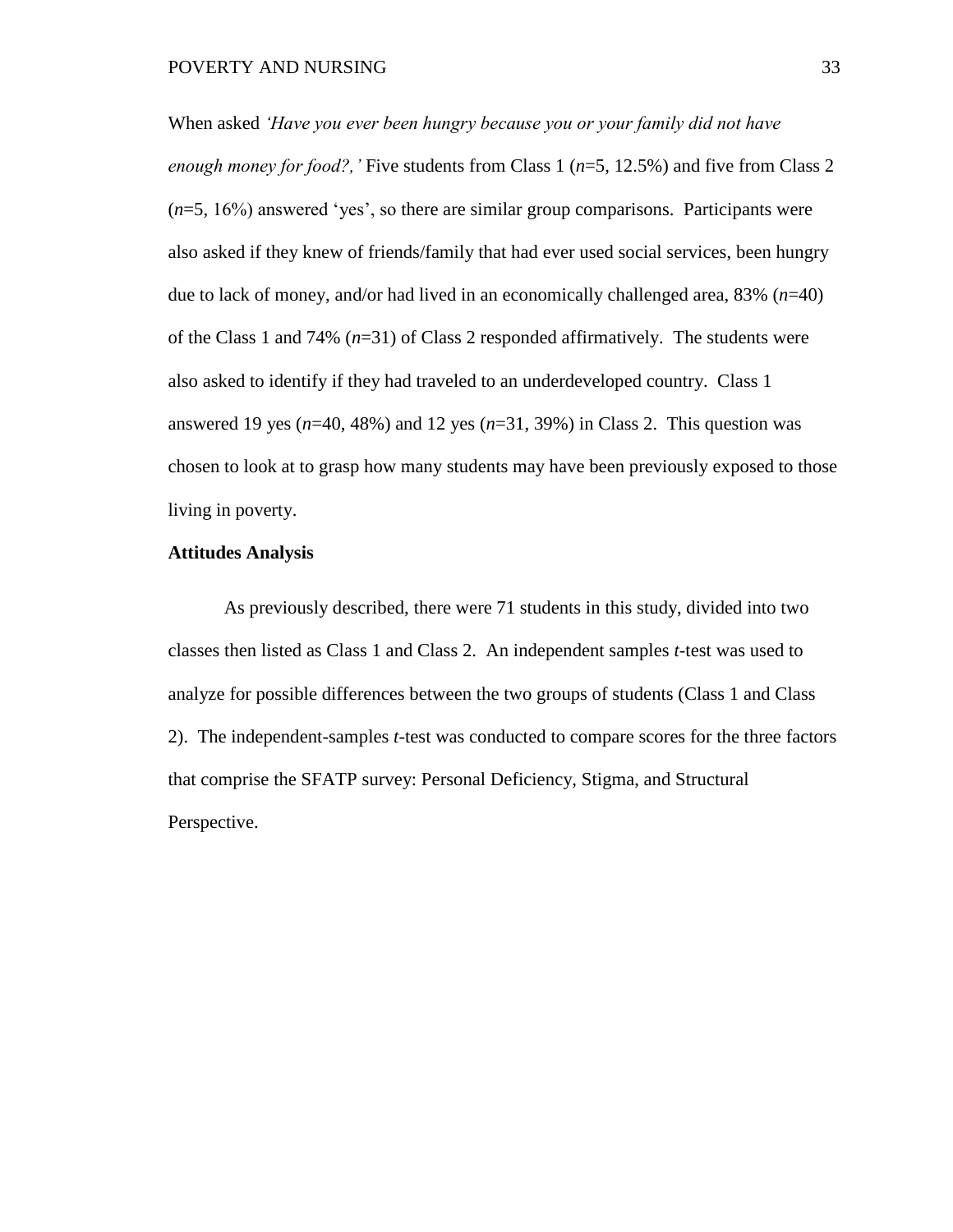|                           | Semester | N  | $\boldsymbol{M}$ | SD     | SEM    |
|---------------------------|----------|----|------------------|--------|--------|
| Personal<br>deficiency    | F16E     | 20 | 4.0714           | .55134 | .12328 |
|                           | W17B     | 24 | 3.8869           | .43572 | .08894 |
| Stigma                    | F16E     | 20 | 3.1250           | .66763 | .14929 |
|                           | W17B     | 24 | 3.2396           | .71846 | .14666 |
| Structural<br>perspective | F16E     | 20 | 2.6000           | .46954 | .10499 |
|                           | W17B     | 24 | 2.4722           | .66968 | .13670 |

*Table 2. Comparison of Class 1 and Class 2 for the Three Factors in the Short Form Attitudes towards Poverty Survey*

Comparing mean scores for Class 1 and 2 over the three factors indicates that means were lower for Personal Deficiency (Class  $1 M = 4.07$ ,  $SD = .55$ ; Class  $2 M =$ 3.88, *SD* = .43), were higher for Stigma (Class 1 *M* = 3.12, *SD* = .66; Class 2 *M* = 3.23, *SD.71*) and were lower for Structural Perspective (Class  $1 M = 2.6$ , *SD* = .46; Class  $2 M =$ 2.47,  $SD = .66$ ). The desired response for Personal Deficiency and Stigma would be for the mean to be higher, whereas for Structural perspective a decrease in score would be considered an improvement in attitudinal response. The next step in the analysis was to determine if these changes were significant by comparison of means using an independent-samples *t*-test (see Table 3 for results).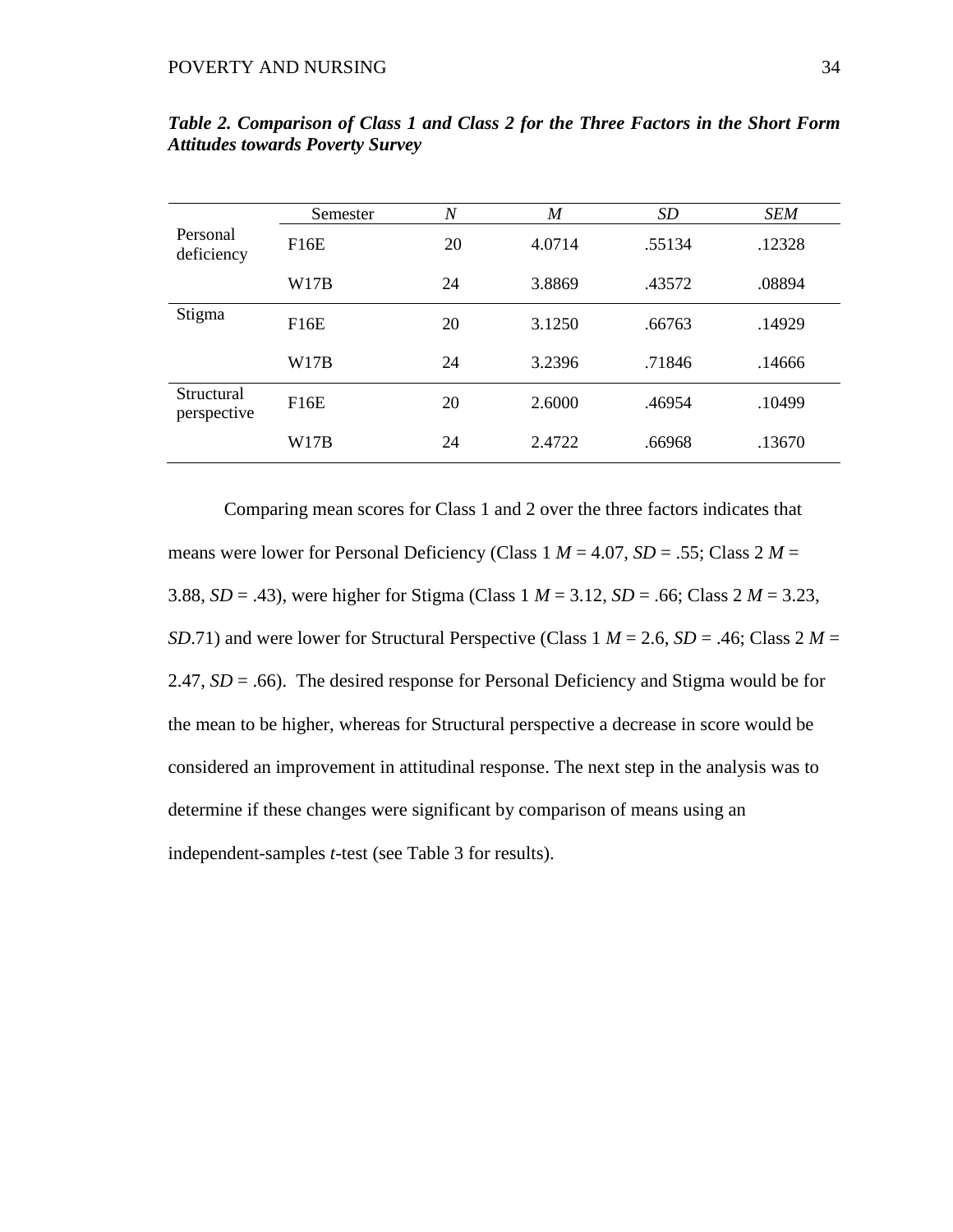|                           | Levine's test for equality<br>of variances | $\boldsymbol{F}$ | Significance | $\boldsymbol{t}$ | df     | Significance<br>(two tailed) |
|---------------------------|--------------------------------------------|------------------|--------------|------------------|--------|------------------------------|
| Personal<br>deficiency    | Equal variances<br>assumed                 | 1.058            | .310         | 1.240            | 42     | .222                         |
|                           | Equal variances<br>not assumed             |                  |              | 1.214            | 35.893 | .233                         |
| Stigma                    | Equal variances<br>assumed                 | .669             | .418         | $-.544$          | 42     | .589                         |
|                           | Equal variances<br>not assumed             |                  |              | $-.548$          | 41.466 | .587                         |
| Structural<br>perspective | Equal variances<br>assumed                 | 1.409            | .242         | .718             | 42     | .477                         |
|                           | Equal variances<br>not assumed             |                  |              | .741             | 40.907 | .463                         |

*Table 3. Comparison of Class 1 and Class 2*

The Levine Test for Equality of variances was not statistically significant; therefore, equal variances were assumed. Comparing the two classes revealed no significant differences between Class 1 and Class 2 for the three factors: Personal Deficiency (*p* = .222 two tailed), Stigma (*p* = .589 two tailed), or Structural Perspectives  $(p = .477$  two tailed).

Following completion of the analysis for the two classes of data, it was recognized, that some students may have participated in a Poverty Simulation at some other time. For example, they may have attended a poverty simulation while attending another university that could possibly alter the results of our initial findings. Therefore, an additional analysis was completed. For the second analysis, three semesters of student posttest surveys, completed at the end of the students' third nursing semester (junior pediatric course) were combined and then separated into two groups based on students' self-reports of whether or not they had previously participated in a Poverty Simulation (*n*=83). These students had also either participated or not participated in the poverty simulation but were not in the two classes we had initially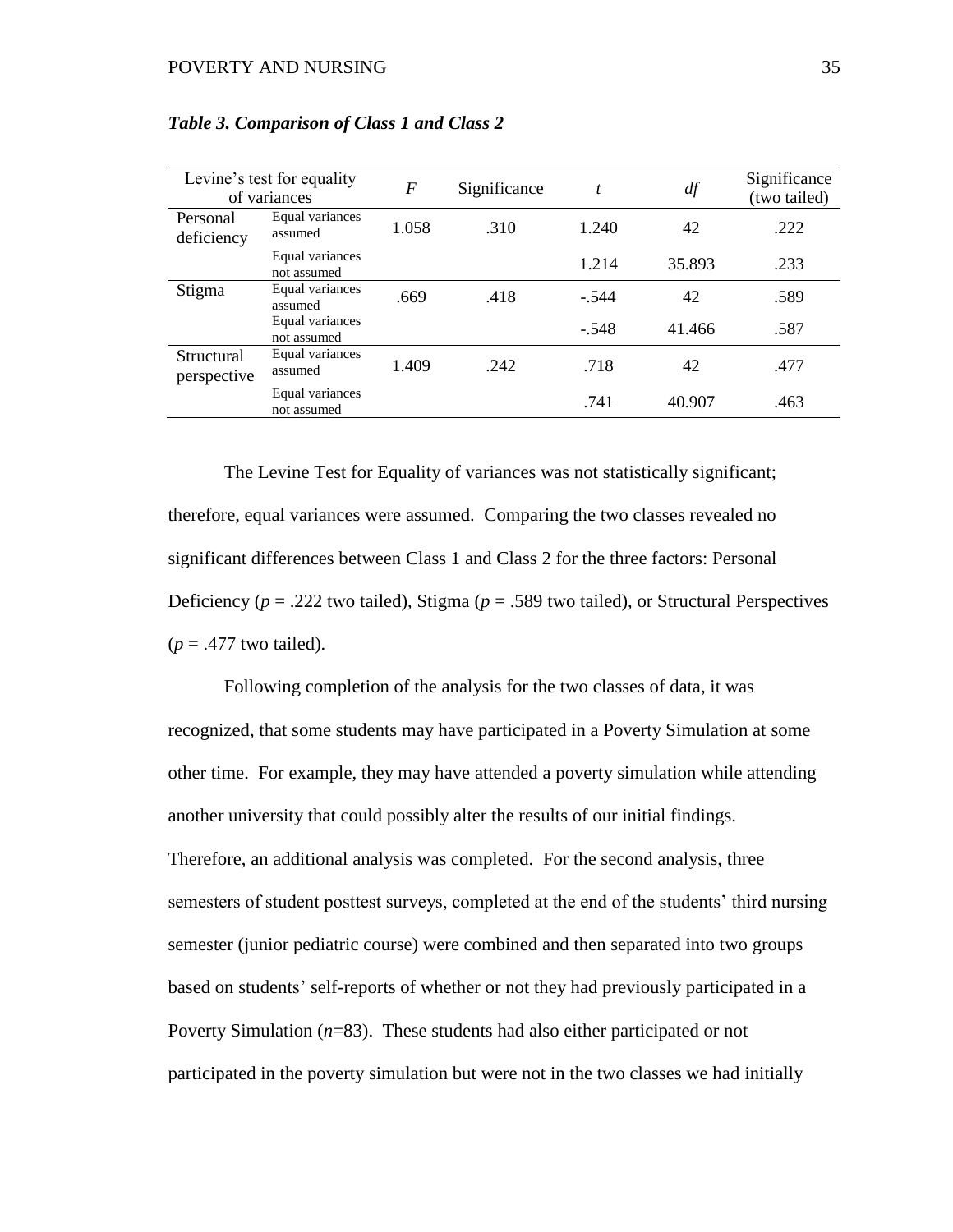chosen to study. The aim of including more in the study groups was to determine if a larger number of students would alter the numbers to show significant findings.

Group 3 (the control group,  $n = 62$ ) was composed of those who indicated no previous participation in any poverty simulation. Group 4 was used to label the experimental group  $(n = 21)$ , composed of students' who self-identified participation in the Poverty Simulation. All surveys were analyzed using an independent-samples *t*-test to compare means for each factor on the Short Form of Attitudes towards Poverty (SFATP) scale (Yun & Weaver, 2010) between those who indicated they had participated in a poverty simulation versus those who indicated they had not participated in a poverty simulation. Table 4 displays the results of mean counts for the groups.

|                           | Have you ever<br>participated in a<br>"Poverty<br>Simulation"? | $\overline{N}$ | M      | SD     | <b>SEM</b> |
|---------------------------|----------------------------------------------------------------|----------------|--------|--------|------------|
| Personal<br>deficiency    | N <sub>o</sub>                                                 | 62             | 3.9631 | .60881 | .07732     |
|                           | Yes                                                            | 21             | 3.8707 | .36113 | .07881     |
| Stigma                    | N <sub>o</sub>                                                 | 62             | 2.8488 | .76727 | .09744     |
|                           | Yes                                                            | 21             | 3.3333 | .66888 | .14596     |
| Structural<br>perspective | N <sub>o</sub>                                                 | 62             | 2.7984 | .59302 | .07531     |
|                           | Yes                                                            | 21             | 2.4444 | .66528 | .14518     |

*Table 4. Three semesters of students self-identifying as not participating in the Poverty Simulation (Group 3) or participating in the Poverty Simulation (Group 4).*

Comparing mean scores for Group 3 (no  $=$  control) and Group 4 (yes  $=$ 

experimental) over the three factors indicated that means for the experimental group were lower for Personal Deficiency (Group 3  $M = 3.96$ ,  $SD = .60$ ; Group 4  $M = 3.87$ ,  $SD =$ .36), were higher for Stigma (Group 3 *M* = 2.84, *SD* = .76; Group 4 *M* = 3.33, *SD =* .66)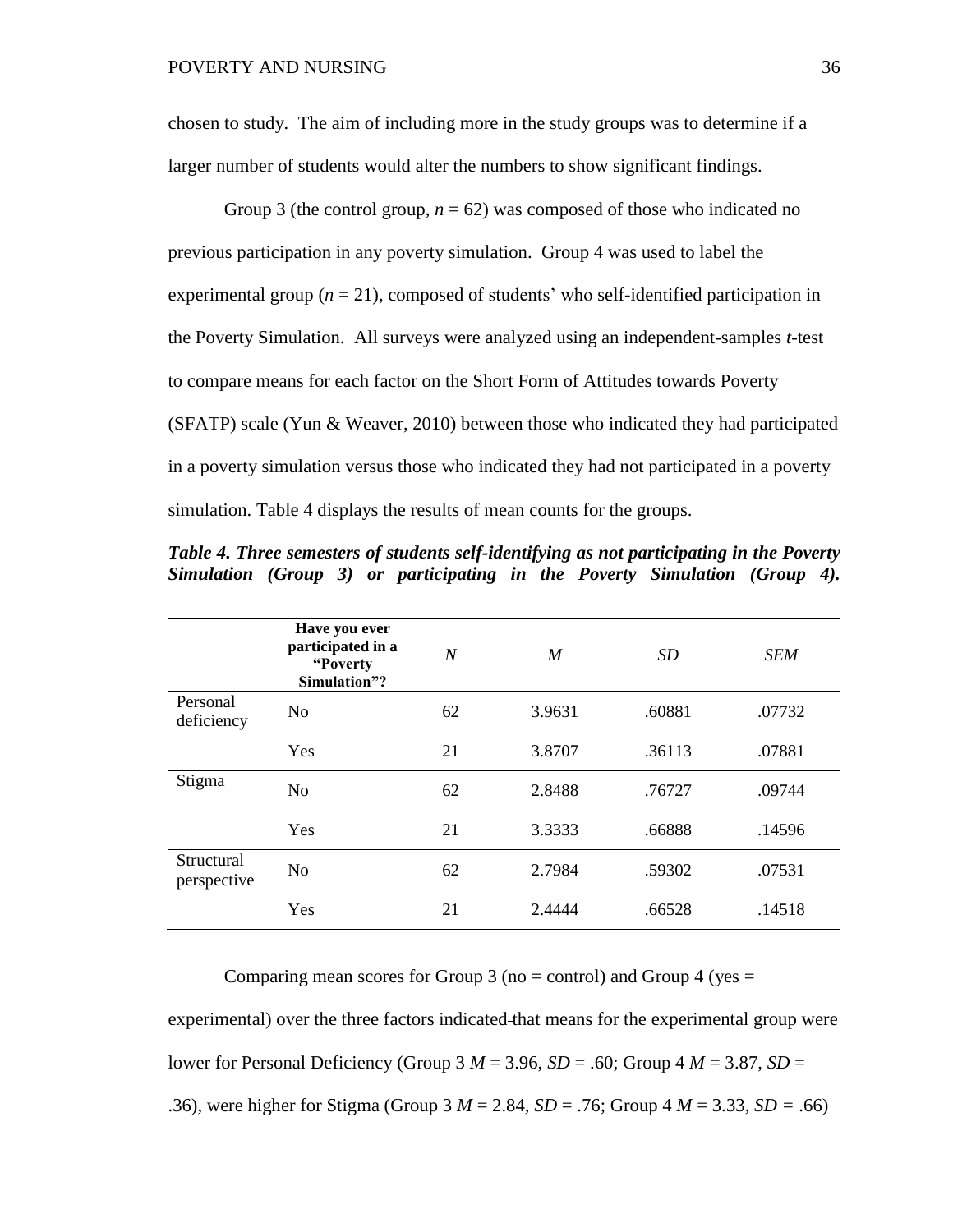and were lower for Structural Perspective (Group  $3 M = 2.79$ ,  $SD = .59$ ; Group  $4 M =$ 2.44,  $SD = .66$ ). The next step was to analyze if these mean differences approached or reached significance. The desired response for Personal Deficiency and Stigma would be for the mean direction to increase, whereas for Structural Perspective a decrease in score is considered an improvement in attitudinal response. Table 5 presents the independentsamples *t*-test conducted between Groups 3 and 4.

|                           | Levine's test for equality<br>of variances | $\boldsymbol{F}$ | Significance | t        | df     | Significance<br>(two tailed) |
|---------------------------|--------------------------------------------|------------------|--------------|----------|--------|------------------------------|
| Personal<br>deficiency    | Equal variances<br>assumed                 | 9.707            | .003         | .656     | 81     | .514                         |
|                           | Equal variances<br>not assumed             |                  |              | .837     | 59.086 | .406                         |
| Stigma                    | Equal variances<br>assumed                 | .523             | .472         | $-2.579$ | 81     | .012                         |
|                           | Equal variances<br>not assumed             |                  |              | $-2.761$ | 39.244 | .009                         |
| Structural<br>perspective | Equal variances<br>assumed                 | .000             | .987         | 2.292    | 81     | .025                         |
|                           | Equal variances<br>not assumed             |                  |              | 2.164    | 31.467 | .038                         |

*Table 5. Three semesters of students self-identifying as not participating in the Poverty Simulation (Group 3) or participating in the Poverty Simulation (Group 4).*

The Levine Test for Equality of variances was not statistically significant; therefore, equal variances were assumed. There was no significant difference noted in the factor of Personal Deficiency ( $p = .514$ ). There was a significant difference noted in the factor of Stigma between those who indicated they had not participated in the Poverty Simulation ( $M = 2.84$ ,  $SD = .76$ ) and those who indicated they had participated in the Poverty Simulation ( $M = 3.33$ ,  $SD = .66$ ;  $t(81) = -2.57$ ,  $p = .012$ , two-tailed). There was also a significant difference noted in the factor of Structural Perspective between those who indicated they had not participated in the Poverty Simulation ( $M = 2.79$ ,  $SD = .59$ ) and those who indicated they had participated in the Poverty Simulation ( $M = 2.44$ ,  $SD =$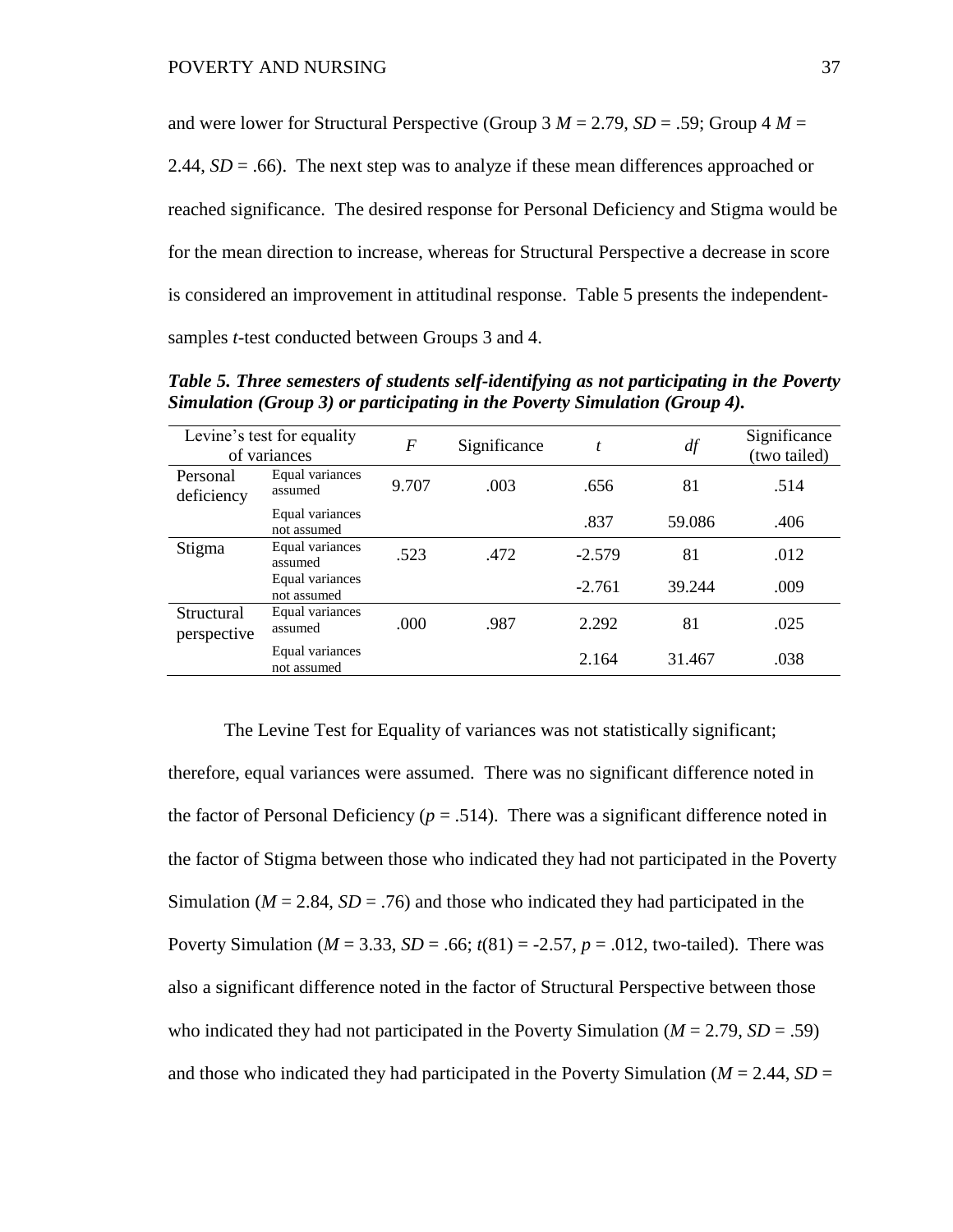.66;  $t(81) = 2.29$ ,  $p = .025$ , two-tailed). This is a reverse scored item, so a lower mean would be a more positive finding.

*For the significant findings, the magnitude of the difference in the means was calculated using an online calculator at [https://www.uccs.edu/lbecker/.](https://www.uccs.edu/lbecker/) For the factor of Stigma the effect size was large (Cohen's d= 0.9), and for the factor of Structural Perspective the effect size was moderate (Cohen's d= 0.5).*

#### **Discussion**

Overall, the demographic data sets from the two classes in the first analysis were very similar. When comparing the two classes for the three SFATP factors (Personal Deficiency, Stigma, and Structural Perspective), no significant differences were found. Interestingly both groups reported five students who had experienced hunger and the majority of both groups indicated they knew a friend or family member who had received help due to financial issues. Combined, close to half of the participants had traveled to a developing country. These results indicate that these two classes may have had participants who already understood issues of poverty and therefore did not show much of a change in the questionnaires. It is possible that previous experiences with poverty may have been a confounding variable in the study. It is also possible that the survey may not be sensitive enough to measure small changes in attitude.

In the second analysis involving an examination of three semesters of data for students all at the same level of education (junior level pediatric course), results did reach significance in the areas of Stigma and Structural Perception. As the effect sizes were large and moderate, it does suggest that the Poverty Simulation may have had a positive effect on some of the participants' attitudes towards people living in poverty.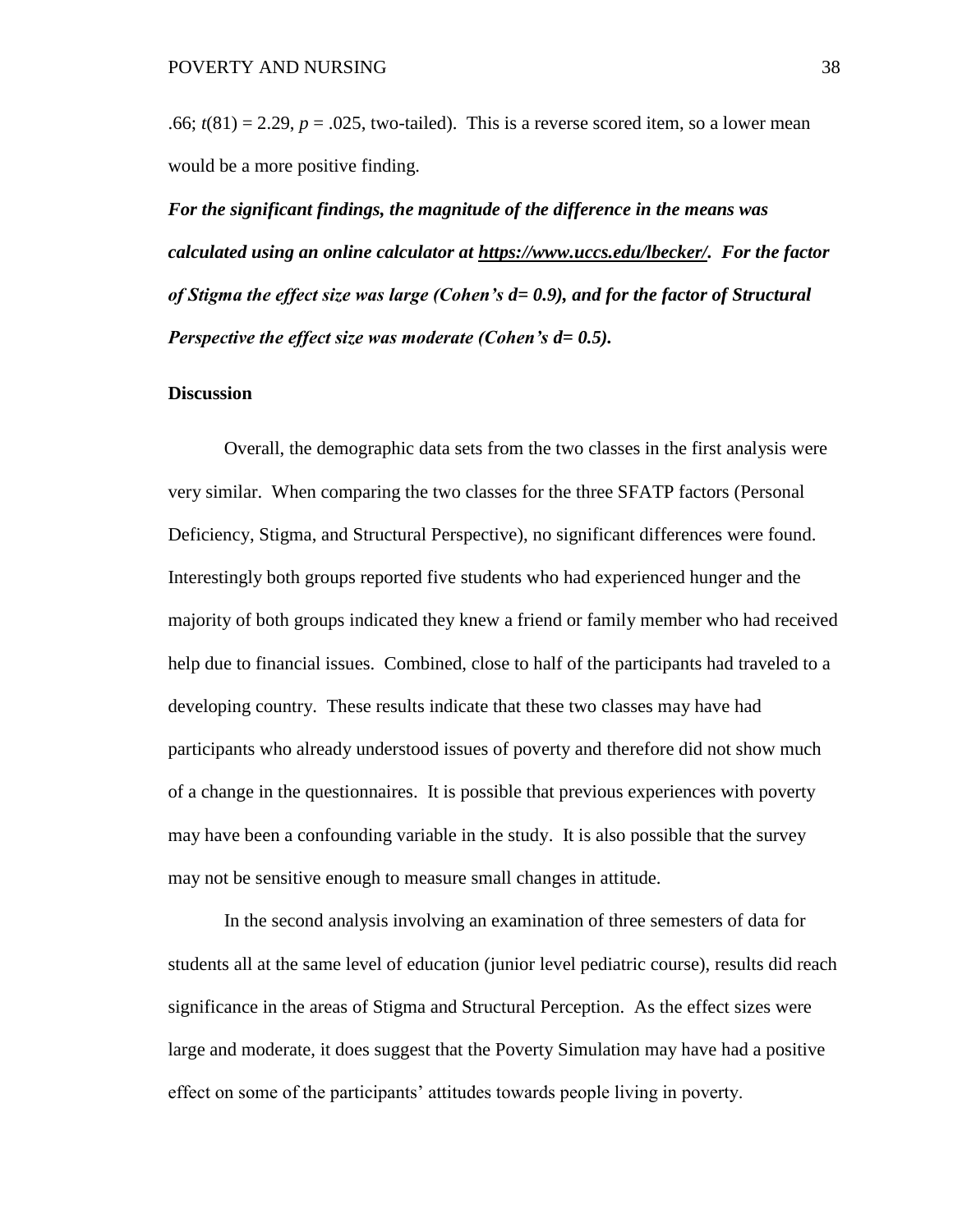The factor of Stigma includes items that ask the participant how much they agree with statements such as: there is a lot of fraud with welfare recipients; some poor people live better lives than I do, and welfare moms have babies to get more money. The large positive effect size in this area suggests an increased awareness of those participating in the Poverty Simulation that it is much more difficult and complex to be able to live in or escape poverty than they previously thought. Students participating in the Poverty Simulation had to face multiple challenges with few resources in order to successfully remain in housing and feed their families.

The area of Structural Perspective includes items that ask the participants how much they agree with statements such as: people are poor due to circumstances beyond their control, society has a responsibility toward those in poverty, and poor people are discriminated against. Since the questions in Structural Perspective probe the students to reflect on global concepts, having a moderate change in a more agreeable direction in this area was highly favorable. These findings may be due to previous education on the subject of poverty in liberal education classes or within the nursing curriculum itself. It may also be related to the discussions that took place during the debriefing portion of the Poverty Simulation.

The only factor that did not achieve significance in change of attitude was Personal deficit. Items included in the personal deficit area ask participants if they believe: poor people are dishonest, poor people act differently than the rest of the population, children raised in poverty will not amount to anything, and poor people have a lower intelligence than the rest of the population. One possible explanation for this might be that many students realized how difficult it was to survive on a weekly basis on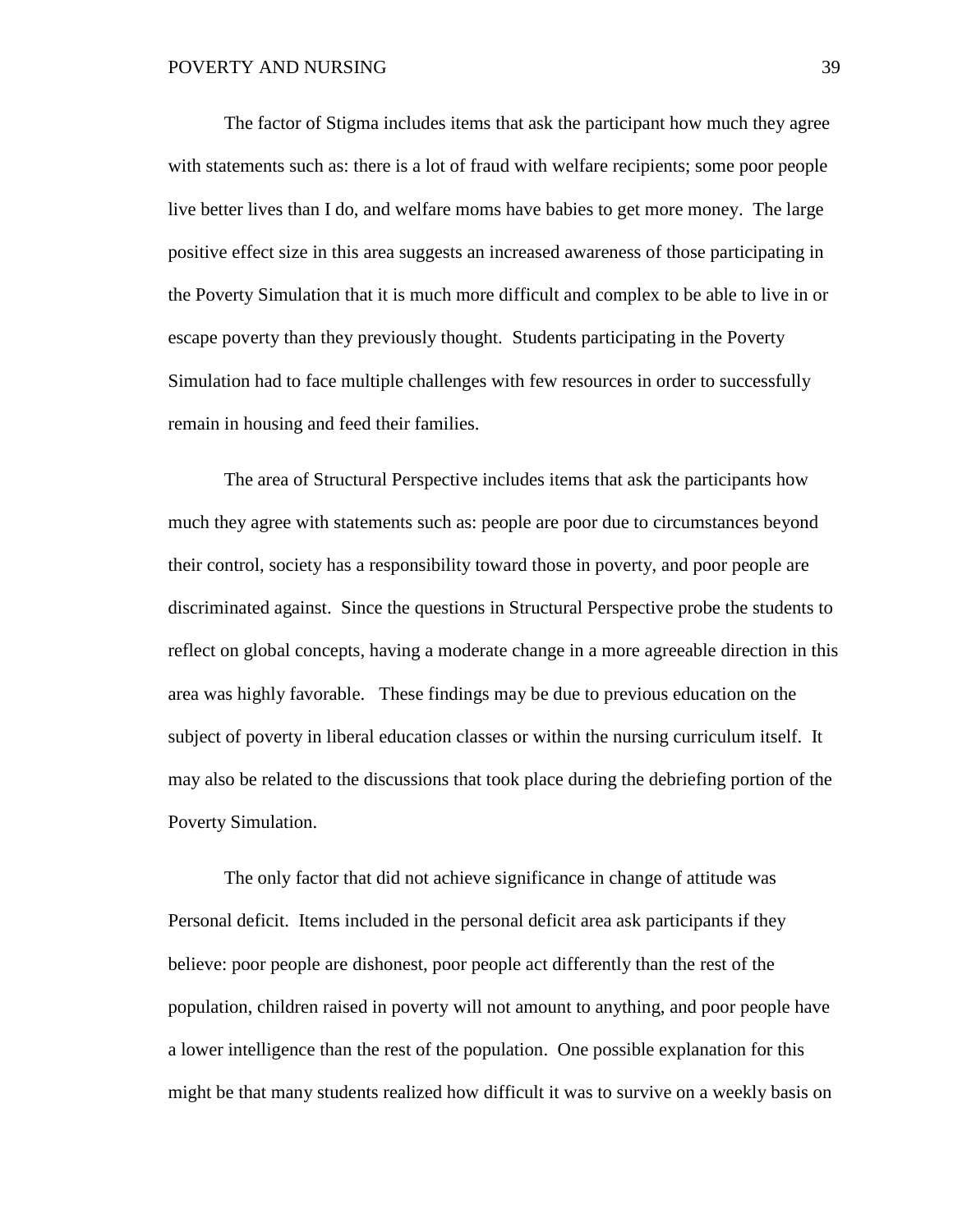#### POVERTY AND NURSING 40

such a limited income. This resorted to changes in their problem solving and behavior patterns but may have actually made them resort to poor choices during the simulation and therefore, participants may have felt that those in poverty also had to make poor decisions to get through difficulties. As Reid & Evanson (2016) had found in their study, not only can the Poverty Simulation increase the students' knowledge of those living in poverty but it can change their attitude about the struggles of poverty.

#### **Strengths of Research**

The Poverty Simulation allowed the students to walk in someone else's shoes for a short period and see what those in poverty deal with on a daily basis. For junior level students, the data indicates that student understanding and attitudes towards those living in poverty changed to be more empathetic. This could help them become better caregivers and provide more focused and appropriate nursing care to people living in poverty.

Participants were also assigned a qualitative reflective piece with open-ended response areas. Although this was not a qualitative study, preliminary analysis examining comments added to the conversation of the value of the Poverty Simulation in changing attitudes. Some of these comments as well as the discussions in the debriefing enlightened the researchers to the value of the experience. This is a preliminary reporting of a larger study and the results will help provide guidance for the ongoing research. A sample of the words and phrases identified from these reflective pieces are presented in the word cloud below (Figure 6).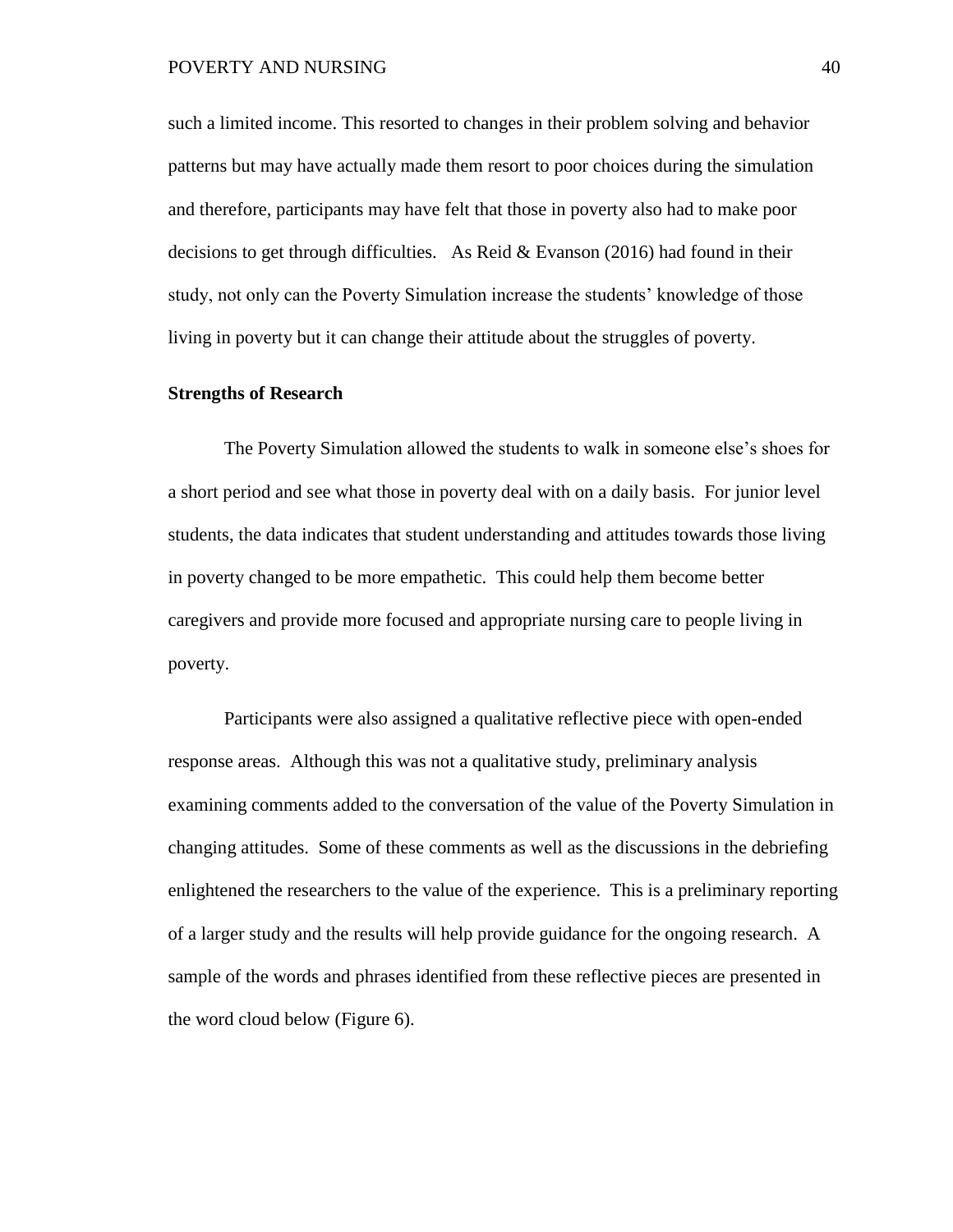

*Figure 6. Word cloud of potential themes.*

#### **Limitations of Project**

The major limitation of this scholarly project was the sample size of  $n=71$  for the class 1 and class 2 comparison. The time frame of the study did not allow for further recruitment of participants. As participation was voluntary, some students who experienced the simulation but did not fill out surveys. Finding a way to encourage more participation could have increased the possibility of finding more significant findings.

Another limitation was that the participants were mostly female (94%) and Caucasian (94%), although for comparisons, it was a strength that the two groups were similar. There was some mix of different ethnicities but having a larger number of other ethnicities or races could alter the results. In addition, as mentioned earlier the majority of the students were traditional college students and fell into the age category of  $18 - 24$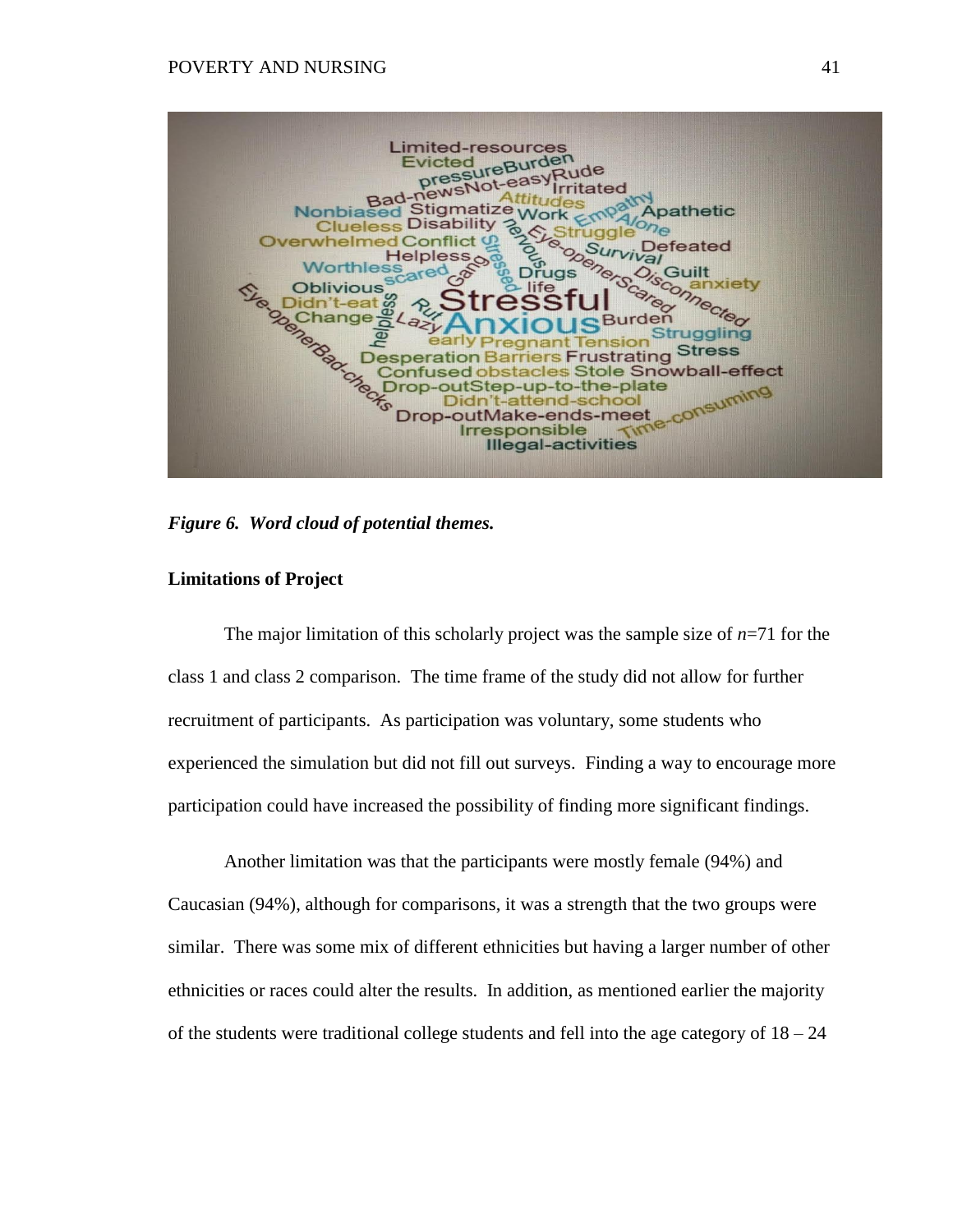years old (83%). Studying a group of students with more life experience might yield different results.

Qualitative data was included in the comment section of the questionnaire but were beyond the scope of the analysis of the project. Adding a full qualitative analysis of the research has potential for discovering additional perceptions regarding attitudes towards people living in poverty. Finally, since all of these students were juniors in the BSN nursing program, they had likely encountered patients living in poverty during their clinical experiences before participating in the simulation. In addition, the students may potentially be more caring individuals since they went into a caring profession, which emphasizes empathy for all individuals regardless of socioeconomic status.

#### **Implications for Nursing Practice and Education**

Nursing is a caring profession, which requires the ability to meet the needs of a multitude of different individuals. Being able to see what it is like to live in poverty and experience the related daily struggles, may enable nurses to better understand and care for their patients. Nurses need to be able to see where a patient is at and take them or help them to the next level of health and wellness. Individuals are at different levels of understanding in terms of being able to work on their health and well-being. For example, if someone does not know where they are going to sleep that night, the nurse will not have success teaching them about nutritional choices and the medications they need to buy.

As mentioned previously, adult learners bring their previous experiences along with their current knowledge to the learning environments. Providing the adult learner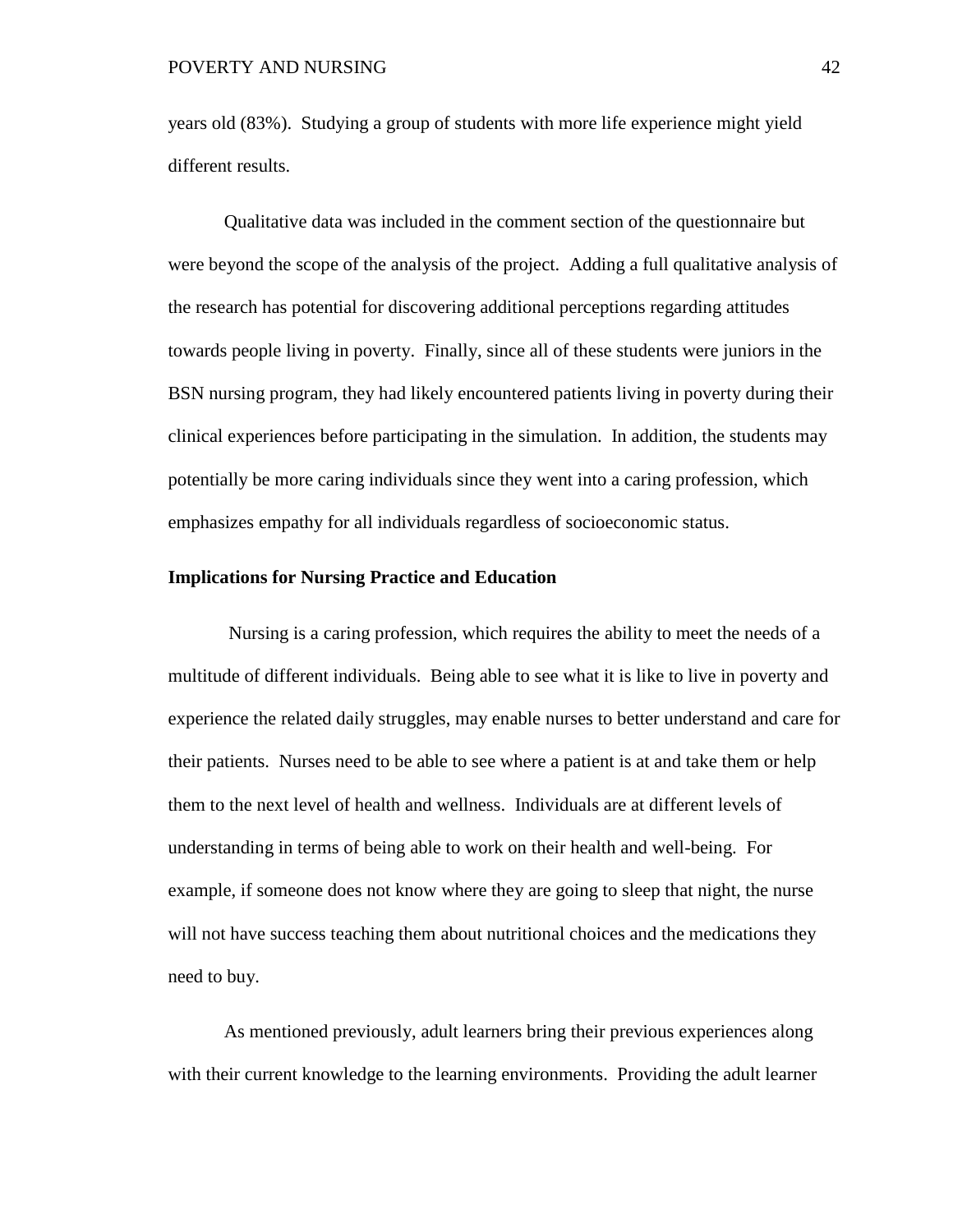with a simulation experience creates a new perspective that could help foster a change in attitude. The Poverty Simulation as a teaching tool created an experience of active engagement and learning for the adult learners in this project.

#### **Recommendations for Research**

These findings are the preliminary results from an ongoing study. Future analysis will provide a larger, more diverse sample size and include qualitative findings. Correlation between multiple variables has the potential of adding more knowledge about attitudes towards people living in poverty. Replicating this study in different areas of the country would be a recommendation in order to assess attitudes by region. Being in different regions of the country could allow for a varying number of other ethnicities, nationalities, and religions. In addition, doing this study on a larger scale or with experienced nurses who are returning to school for their masters or doctoral degrees could provide additional insight into nurses' attitudes about people living in poverty.

#### **Conclusion**

The purpose of the study was to evaluate the use of the Poverty Simulation with students in the BSN program, as a method to change attitudes towards those living in poverty. Overall, students seemed to enjoy the simulation and verbalized that it helped their understanding of patient care and the patient's perspective. Research in nursing education has indicated that the Poverty Simulation can have an impact on students' attitudes towards different situations and individuals and that simulation is an effective means of teaching adult learners about concepts within the nursing curriculum. Therefore, the use of the Poverty Simulation as an active learning strategy can make a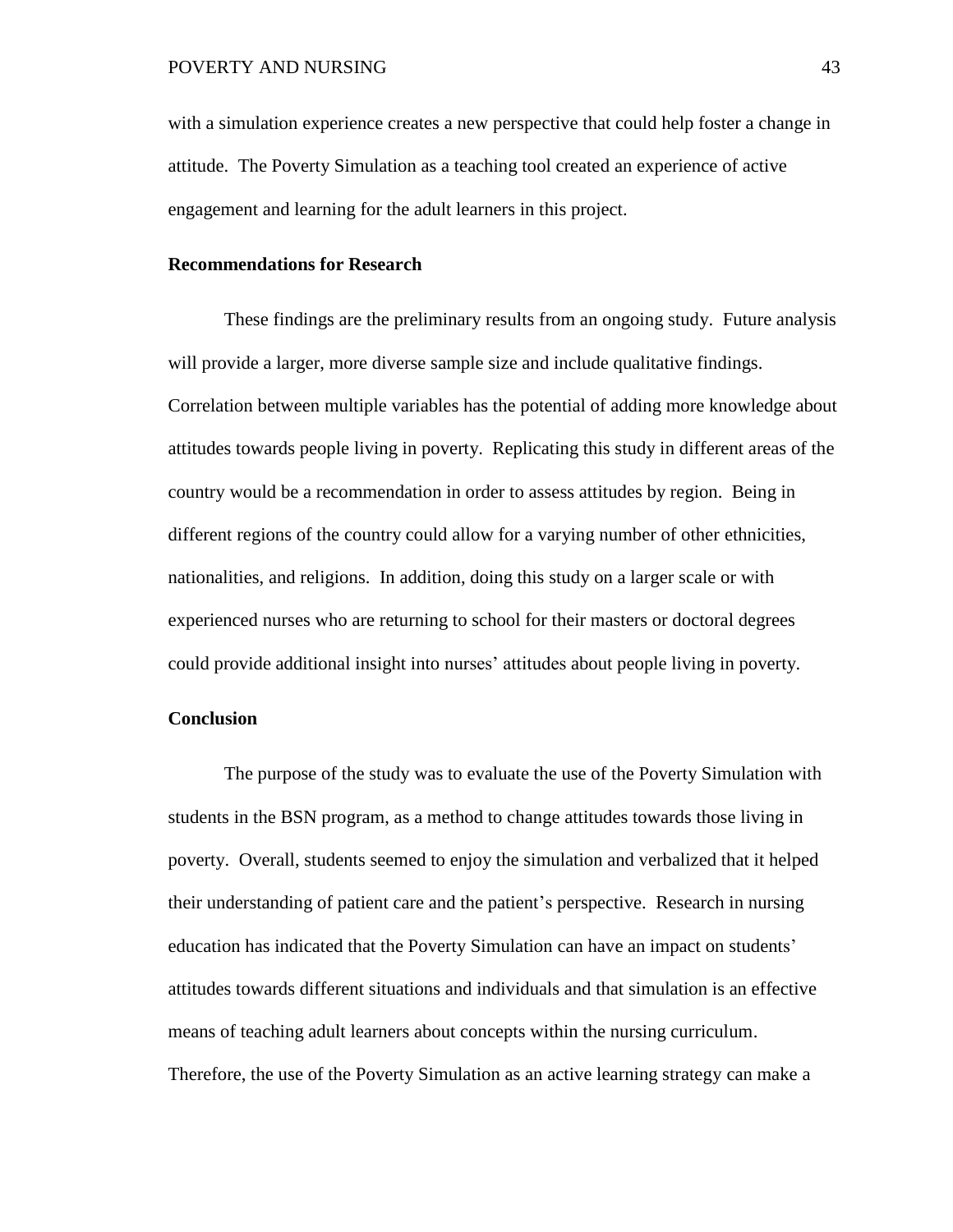significant impact on nursing students' perceptions of living in poverty (Johnson et al., 2015; Noone et al., 2012; Patterson & Hulton, 2011; Yang et al., 2014). Further research on the attitudes towards the impoverished will help the nursing profession as a whole better understand and implement tailored interventions for those living in poverty. Simulation as a teaching tool, in the nursing curriculum, is a growing entity and further research is needed to see how this enhances student learning and translates into professional practice.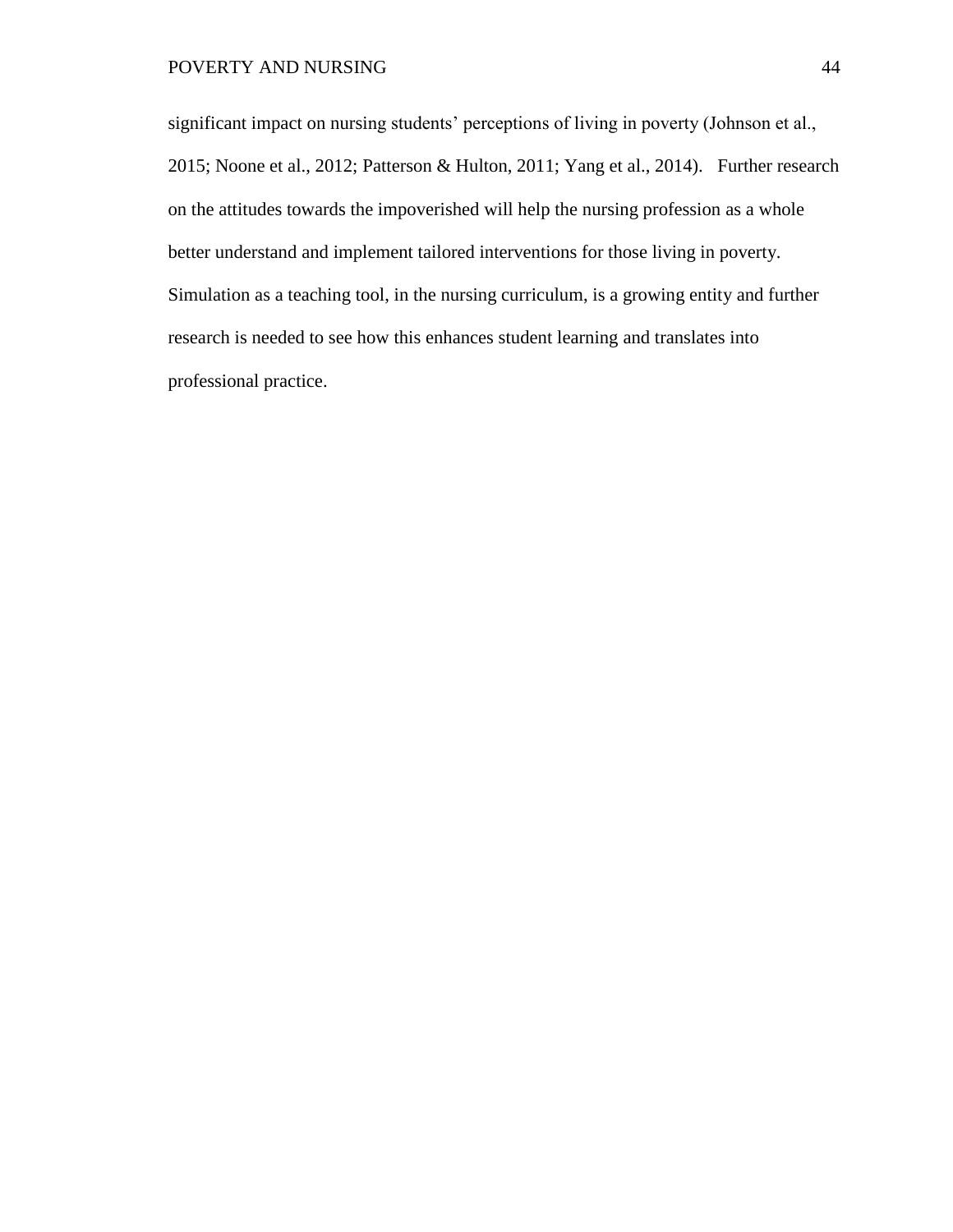#### **References**

- American Nurses Association. (2015). Code of ethics for nurses with interpretive statements. Retrieved on August 9, 2018, from https://www.nursingworld.org/practice-policy/nursing-excellence/ethics/code-ofethics-for-nurses/
- Bastable, S. B. (2008). *Nurse as educator: Principles of teaching and learning for nursing practice* (3rd ed.). Sudbury, MA: Jones and Bartlett Publishers.
- Benner, P., Sutphen, M., Leonard, V., & Day, L. (2010). *Educating nurses: A call for radical transformation.* San Francisco, CA: Jossey-Bass.
- Billings, D. M., & Halstead, J. A. (2012). *Teaching in nursing: A guide for faculty* (4th ed.). St. Louis, MO: Elsevier Saunders.
- Blair, K. D., Brown, M., Schoepflin, T., & Taylor, D. B. (2014). Validation of a tool to assess and track undergraduate attitudes toward those living in poverty. *Research on Social Work Practice, 24*(4), 448-461. https://doi.org/10.1177/1049731513497404
- Burns, N. & Grove, S. K. (2009). *The practice of nursing research: Appraisal, synthesis, and generation of evidence* (6th ed.). St. Louis, MO: Saunders Elsevier.
- Caulfield, J., & Woods, T. (2013). Experiential learning: Exploring its long-term impact on socially responsible behavior. *Journal of the Scholarship of Teaching and Learning, 13*(2), 31-48. https://scholarworks.iu.edu/journals/index.php/josotl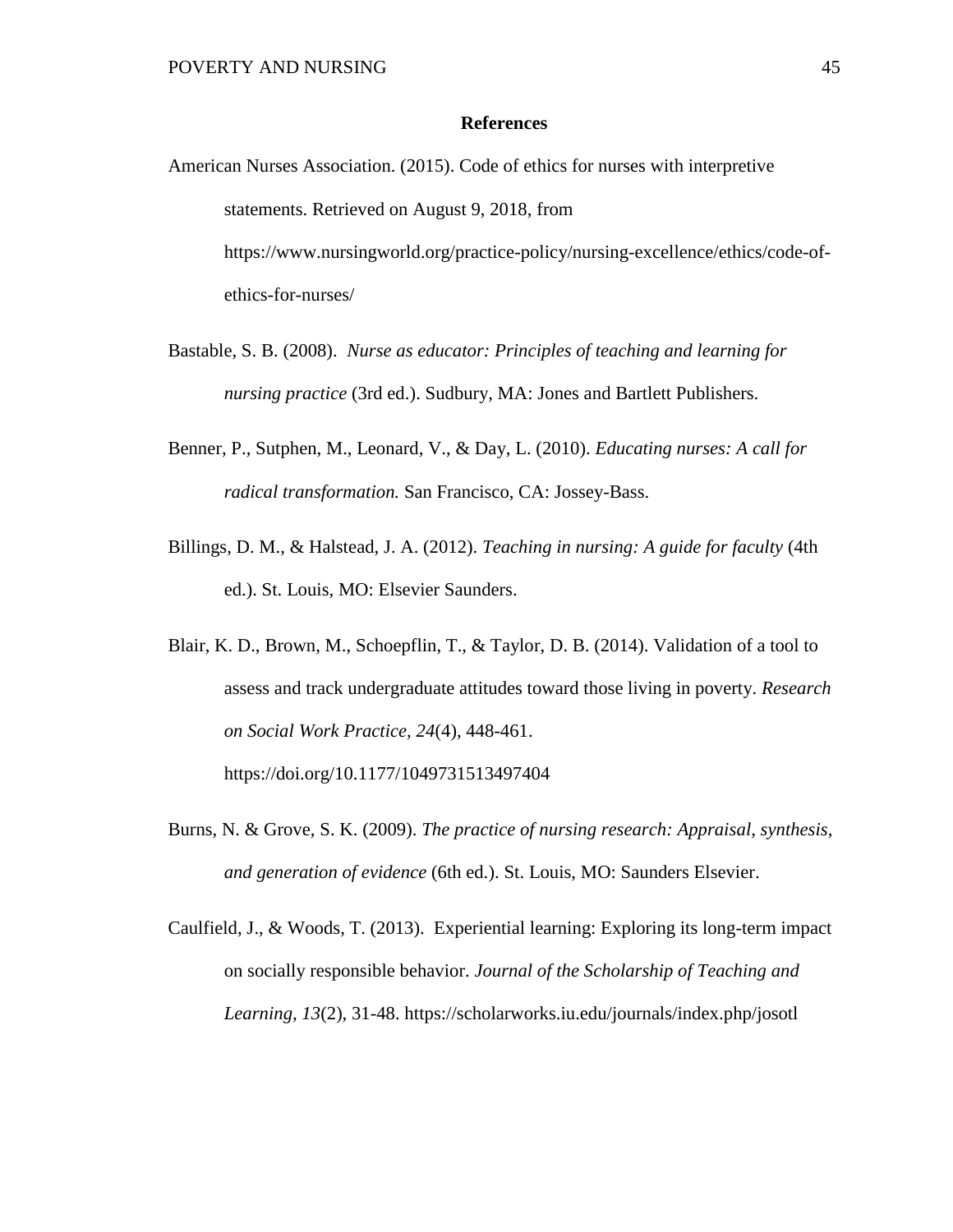- Cervantez-Thompson, T. L., Emrich, K., & Moore, G. (2003). The effect of curriculum on the attitudes of nursing students toward disability. *Rehabilitation Nursing, 28*(1), 27-35. doi:10.1002/j.2048-7940.2003.tb01718.x
- Cherry, K. (2018). Attitudes and behavior in psychology. Retrieved August 11, 2018 from [https://www.verywellmind.com/attitudes-how-they-form-change-shape](https://www.verywellmind.com/attitudes-how-they-form-change-shape-behavior-2795897)[behavior-2795897](https://www.verywellmind.com/attitudes-how-they-form-change-shape-behavior-2795897)
- Chetty, R., Stepner, M., Abraham, S., Lin, S., Scuderi, B., Turner, N., Bergeron, A., & Cutler, D. (2016). The association between income and life expectancy in the United States, 2001-2014. *JAMA*, *315*(16), 1750-66. https://dx.doi.org/10.1001%2Fjama.2016.4226
- Cioffi, J., Purcal, N., & Arundell, F. (2005). A pilot study to investigate the effect of a simulation strategy on the clinical decision making of mid-wifery students. *Journal of Nursing Education, 44*(3), 131-134. https://www.healio.com/nursing/journals/jne
- Conger, R. D., Ge, X., Elder, G. H., Jr., Lorenz, F. O., & Simons, R. L. (1994). Economic stress, coercive family process, and developmental problems of adolescents. *Child Development, 65*(2), 541-561. doi:10.1111/j.1467- 8624.1994.tb00768.x
- Crumley, E. M. (2013). *An examination of the attitudes, attributions, and beliefs held towards poverty and individuals living in poverty* (Doctoral dissertation). Retrieved from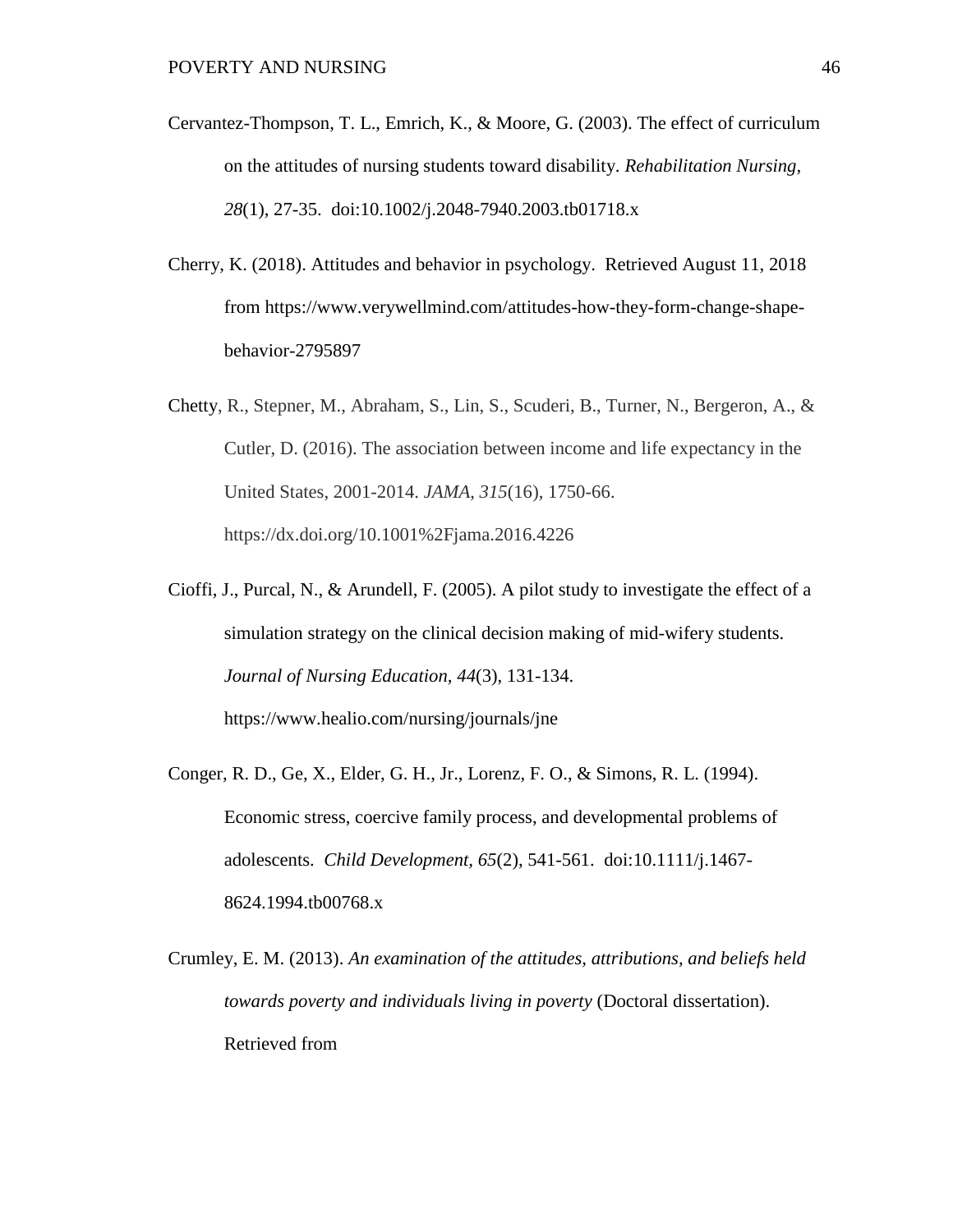[https://etd.auburn.edu/bitstream/handle/10415/3761/Dissertation\\_EMC.pdf;seque](https://etd.auburn.edu/bitstream/handle/10415/3761/Dissertation_EMC.pdf;sequence=4) [nce=4](https://etd.auburn.edu/bitstream/handle/10415/3761/Dissertation_EMC.pdf;sequence=4)

- Doherty, K. Q. (2016). Role modeling as a teaching strategy for the novice nurse in the emergency department*. Journal of Emergency Nursing, 42*(2), 158-160. <https://doi.org/10.1016/j.jen.2016.02.001>
- Fay, V., Selz, N., & Johnson, J. (2005). Active learning in nursing education. Retrieved from <http://digitalcommons.library.tmc.edu/cgi/viewcontent.cgi?article=1000>
- Gallo, L. C., & Matthews, K. A. (2003). Understanding the association between socioeconomic status and physical health: Do negative conditions play a role? *Psychological Bulletin, 129*, 10-51. doi:10.1037/0033-2909.129.1.10
- Gatti-Petito, J., Lakatos, B. E., Bradley, H. B., Cook, L., Haight, I. E., & Karl, C. A. (2013). Clinical scholarship and adult learning theory: A role for the DNP in nursing education. *Nursing Education Perspectives, 34*(4), 273-276. doi: 10.5480/1536-5026-34.4.273
- Henry J. Kaiser Family Foundation. (2018). Beyond health care: The role of social determinants in promoting health and health equity. Retrieved August 11, 2018 from https://www.kff.org/disparities-policy/issue-brief/beyond-health-care-therole-of-social-determinants-in-promoting-health-and-health-equity/
- Hensley, K. P. (2013). *Student retention in BSN programs* (Doctoral dissertation). Retrieved from ProQuest Dissertations & Theses database. (UMI No. 3575216)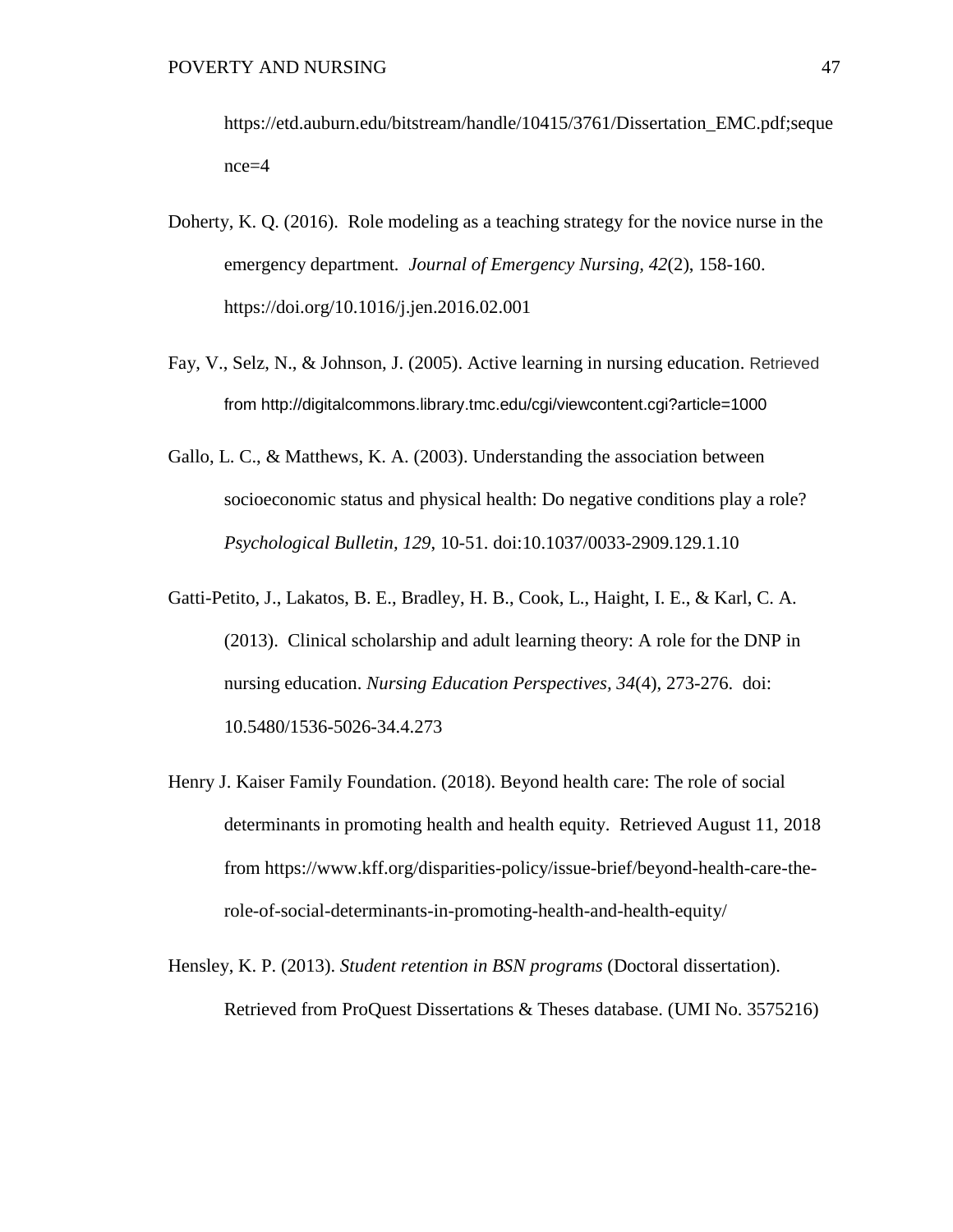Jack, K., Hamshire, C., & Chambers, A. (2017). The influence of role models in undergraduate nurse education. *Journal of Clinical Nursing, 26*(23/24), 4707- 4715. <https://doi-org/10.1111/jocn.13822>

[Jeffries,](http://go.galegroup.com/ps/advancedSearch.do?method=doSearch&searchType=AdvancedSearchForm&userGroupName=lom_nmichu&inputFieldNames%5b0%5d=AU&prodId=AONE&inputFieldValues%5b0%5d=%22Pamela+R.+Jeffries%22) P. R. (2005). A framework for designing, implementing, and evaluating simulations used as teaching strategies in nursing. *[Nursing Education](http://go.galegroup.com/ps/aboutJournal.do?contentModuleId=AONE&resultClickType=AboutThisPublication&actionString=DO_DISPLAY_ABOUT_PAGE&searchType=&docId=GALE%7C0MJH&userGroupName=lom_nmichu&inPS=true&rcDocId=GALE%7CA131607707&prodId=AONE&pubDate=120050301)  [Perspectives,](http://go.galegroup.com/ps/aboutJournal.do?contentModuleId=AONE&resultClickType=AboutThisPublication&actionString=DO_DISPLAY_ABOUT_PAGE&searchType=&docId=GALE%7C0MJH&userGroupName=lom_nmichu&inPS=true&rcDocId=GALE%7CA131607707&prodId=AONE&pubDate=120050301) 26*(2), 96-103.

https://journals.lww.com/neponline/pages/default.aspx

- Johnson, K. E., Guillet, N., Murphy, L., Horton, S. E. B., & Todd, A. T. (2015). "If only we could have them walk a mile in their shoes": A community-based poverty simulation exercise for baccalaureate nursing students. *Journal of Nursing Education, 54*(9, Suppl.), S116-119. doi:10.3928/01484834-20150814-22
- Jose, M. M., & Dufrene, C. (2014). Educational competencies and technologies for disaster preparedness in undergraduate nursing education: An integrative review. *Nurse Education Today*, *34*(4), 543–551. doi:10.1016/j.nedt.2013.07.021
- Kasl, E., & Yorks, L. (2016). Do I really know you? Do you really know me? Empathy amid diversity in differing learning contexts. *Adult Education Quarterly, 66*(1), 3- 20. doi:10.117/0741713615606965
- Kelly, M. A., Forber, J., Conlon, L., Roche, M., & Stasa, H. (2014). Empowering the registered nurses of tomorrow: Students' perspectives of a simulation experience for recognizing and managing a deteriorating patient. *Nurse Education Today*, *34*(5), 724-729. doi:10.1016/j.nedt.2013.08.014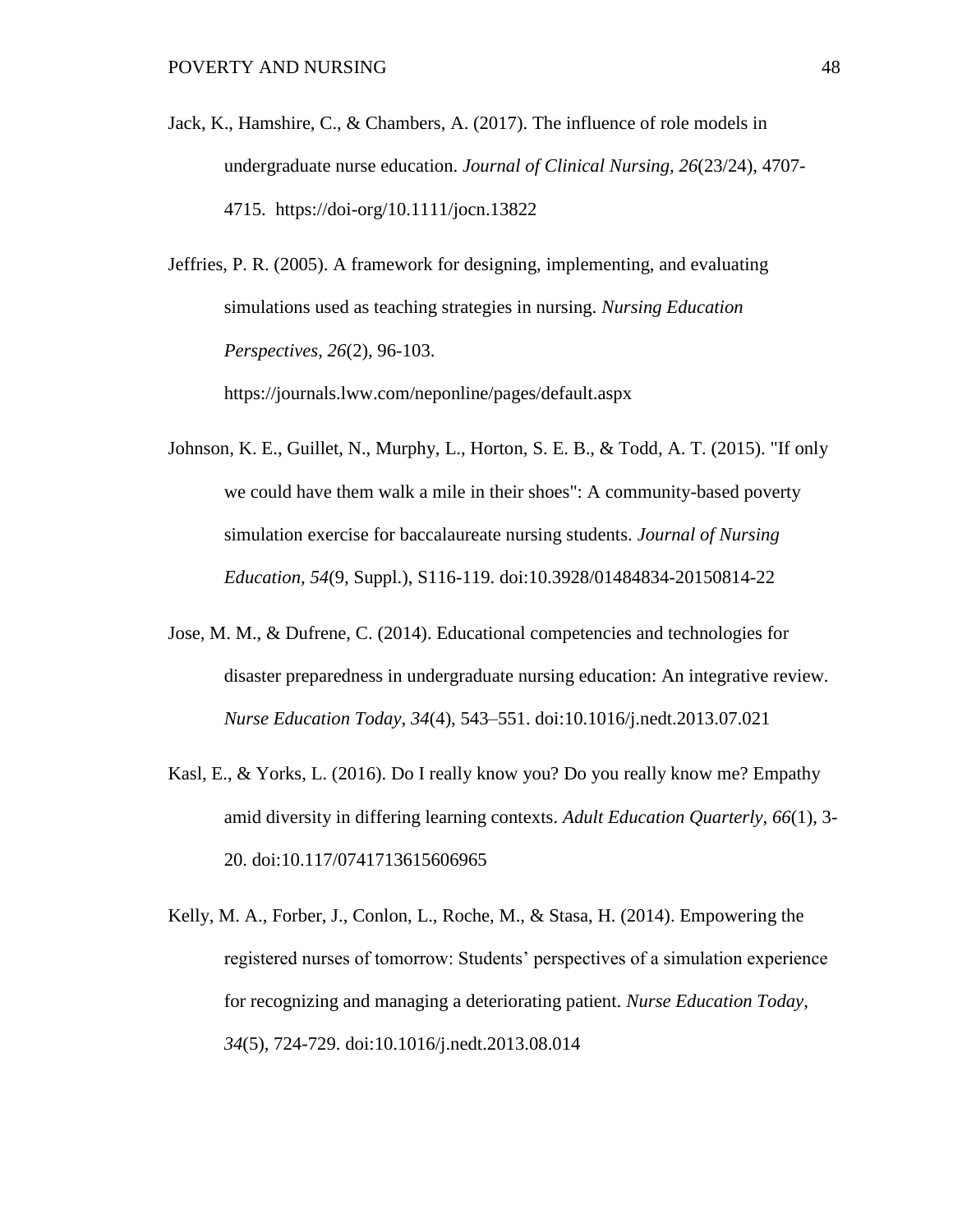- Kolbe, M., Marty, A., Seelandt, J., & Grande, B. (2016). How to debrief teamwork interactions: Using circular questions to explore and change team interaction patterns. *Advances in Simulation, 1*(29). Retrieved August 12, 2018 from https://advancesinsimulation.biomedcentral.com/articles/10.1186/s41077-016- 0029-7
- Maas, N. A., & Flood, L. S. (2011). Implementing high-fidelity simulation in practical nursing education. *Clinical Simulation in Nursing, 7*(6), 229-235. https://doi.org/10.1016/j.ecns.2010.04.001
- McEwen, M., & Wills, E. M. (2014). *Theoretical basis for nursing* (4th ed.). Philadelphia, PA: Lippincott, Williams and Wilkins.
- Meyers, M. K. (2014). Are we asking the right questions about poverty in America? *Social Service Review, 88*(4), 728-744. doi:10.1086/679331
- Missouri Community Action Network. (2017). Poverty Simulations. Retrieved August 11, 2018 from http://www.communityaction.org/povertysimulations/
- National League for Nursing (2005). *Core competencies of nurse educators with task statements.* <http://www.wgec.org/resources/art/nursing-core-competencies.pdf>
- Nelson, A. R. (2003). Unequal treatment: Report of the Institute of Medicine on racial and ethnic disparities in healthcare. *The Annals of Thoracic Surgery, 76*(4), 1377- 1381. doi:10.1016/S0003-4975(03)01205-0
- Nevin, M., Neill, F., & Mulkerrins, J. (2014). Preparing the nursing student for internship in a pre-registration nursing program: Developing a problem based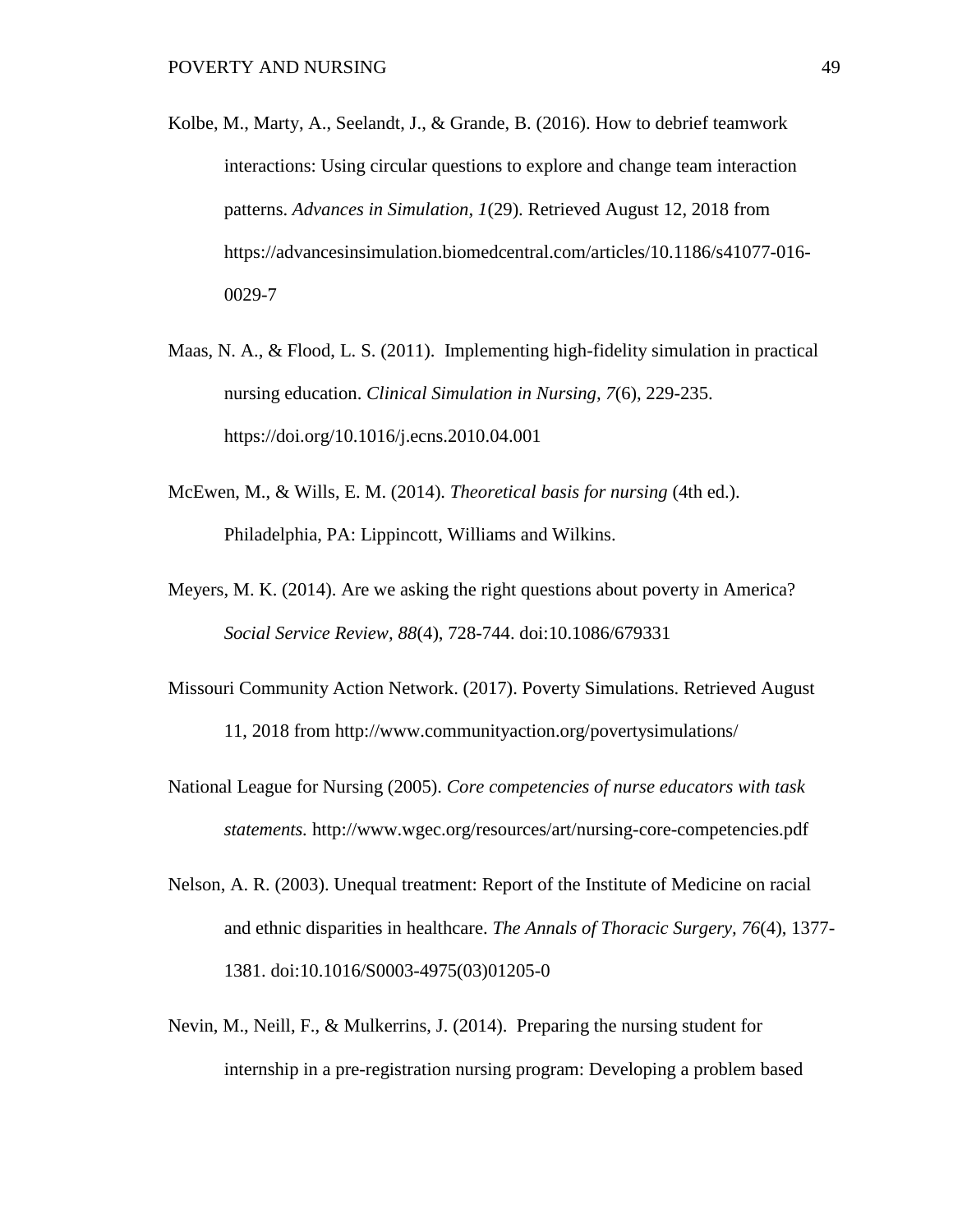approach with the use of high fidelity simulation equipment. *Nurse Education in Practice, 14*(2), 154-159. <https://doi.org/10.1016/j.nepr.2013.07.008>

- Noone, J., Gubrud-Howe, P., & Mathews, L. R. (2012). Influence of a poverty simulation on nursing student attitudes toward poverty. *Journal of Nursing Education, 51*(11), 617-622. doi:10.3928/01484834-20120912-01
- Office of Disease Prevention and Health Promotion. (2018). *Social determinants of health.* Retrieved August 8, 2018 from [https://www.healthypeople.gov/2020/topics-objectives/topic/social-determinants](https://www.healthypeople.gov/2020/topics-objectives/topic/social-determinants-of-health)[of-health](https://www.healthypeople.gov/2020/topics-objectives/topic/social-determinants-of-health)
- Pallant, J. (2013). *SPSS survival manual* (5th ed.). New York, NY: McGraw-Hill.
- Pappas, C. (2013). The adult learning theory Andragogy of Malcolm Knowles. Retrieved May 15, 2018, from the eLearning Industry website: [https://elearningindustry.com/t](https://elearningindustry.com/)he-adult-learning-theory-andragogy-of-malcolmknowles
- Patterson, N., & Hulton, L. J. (2011). Enhancing nursing students' understanding of poverty through simulation. *Public Health Nursing, 29*(2), 143-151. doi:10.1111/j.1525-1446.2011.00999.x
- Poverty USA. (2018). The population of poverty USA. Retrieved August 8, 2018, from https://povertyusa.org/facts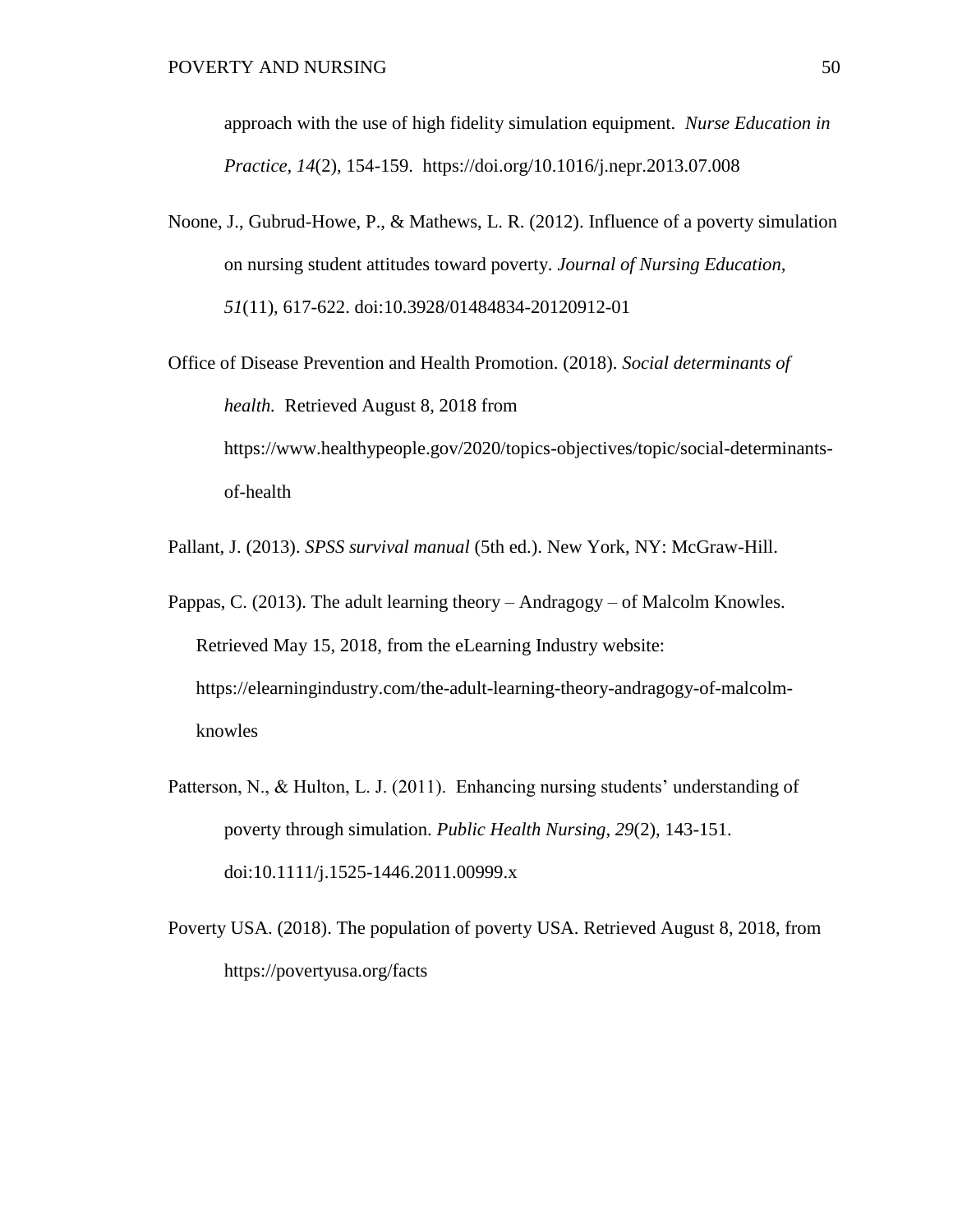- Reid, C. A., & Evanson, T. A. (2016). Using simulation to teach about poverty in nursing education: A review of available tools. [Journal of Professional Nursing,](http://www.sciencedirect.com/science/journal/87557223) [32\(2\)](file:///C:/Users/krsmith/Documents/Documents/doctoral%20classes/Smith%20Scholarly%20Project/%2032(2), 130–140. <http://dx.doi.org/10.1016/j.profnurs.2015.10.002>
- Rutherford-Hemming, T. (2012). Simulation methodology in nursing education and adult learning theory. Adult Learning, 23(3), 129-137. [https://doi.org/10.1177/1045159512452848](https://doi.org/10.1177%2F1045159512452848)
- Smith, S. B. (2013). Integrating simulation in a BSN leadership and management course. Journal of Nursing Education and Practice, 3(11), 121-132. <http://dx.doi.org/10.5430/jnep.v3n11p121>
- Simulation Powered Learning. (2018). The stages of learning. Retrieved August 12, 2018 from https://simulationpl.com/simulation-powered-learning/the-stages-oflearning/
- United States Census Bureau. (2017, September 12). Income, poverty and health insurance coverage in the United States: 2016 [Press release]. Retrieved August 9, 2018, from [https://www.census.gov/newsroom/press-releases/2017/income](https://www.census.gov/newsroom/press-releases/2017/income-povery.html)[povery.html](https://www.census.gov/newsroom/press-releases/2017/income-povery.html)
- Vandsburger, E., Duncan-Daston, R., Akerson, E., & Dillon T. (2010). The effects of poverty simulation, an experiential learning modality, on students' understanding of life in poverty. *Journal of Teaching in Social Work, 30*(3), 300–316. https://doi.org/10.1080/08841233.2010.497129
- Yang, K., Woomer, G. R., Agbemenu, K., & Williams, L. (2014). Relate better and judge less: Poverty simulation promoting culturally competent care in community health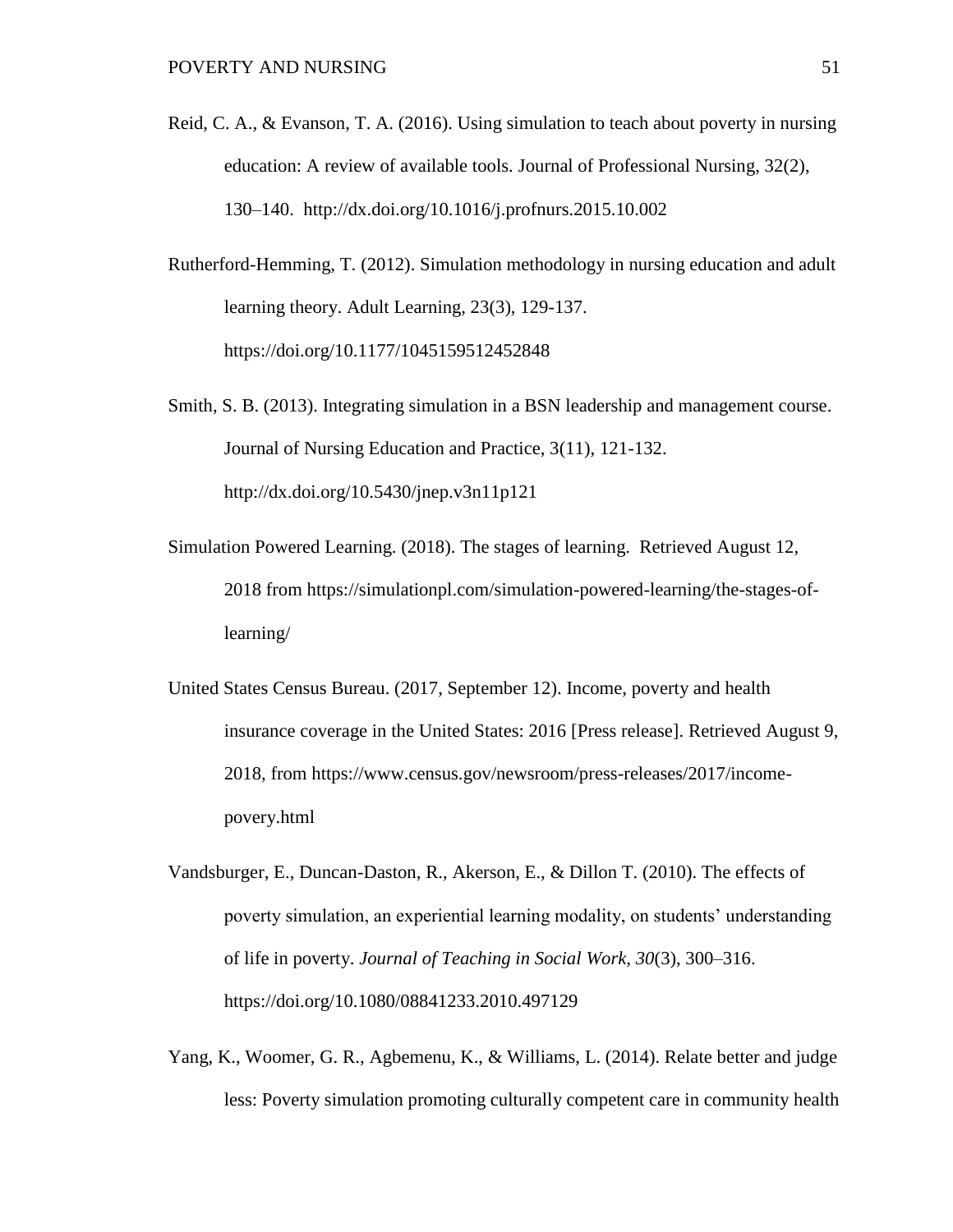nursing. *Nurse Education in Practice, 14*(6), 680-685.

<http://dx.doi.org/10.1016/j.nepr.2014.09.001>

Yun, S. H., & Weaver, R. D. (2010). Development and validation of a short form of the attitude toward poverty scale. *Advances in Social Work, 11*(2), 174-187. Retrieved from https://journals.iupui/edu/index.php/advancesinsocialwork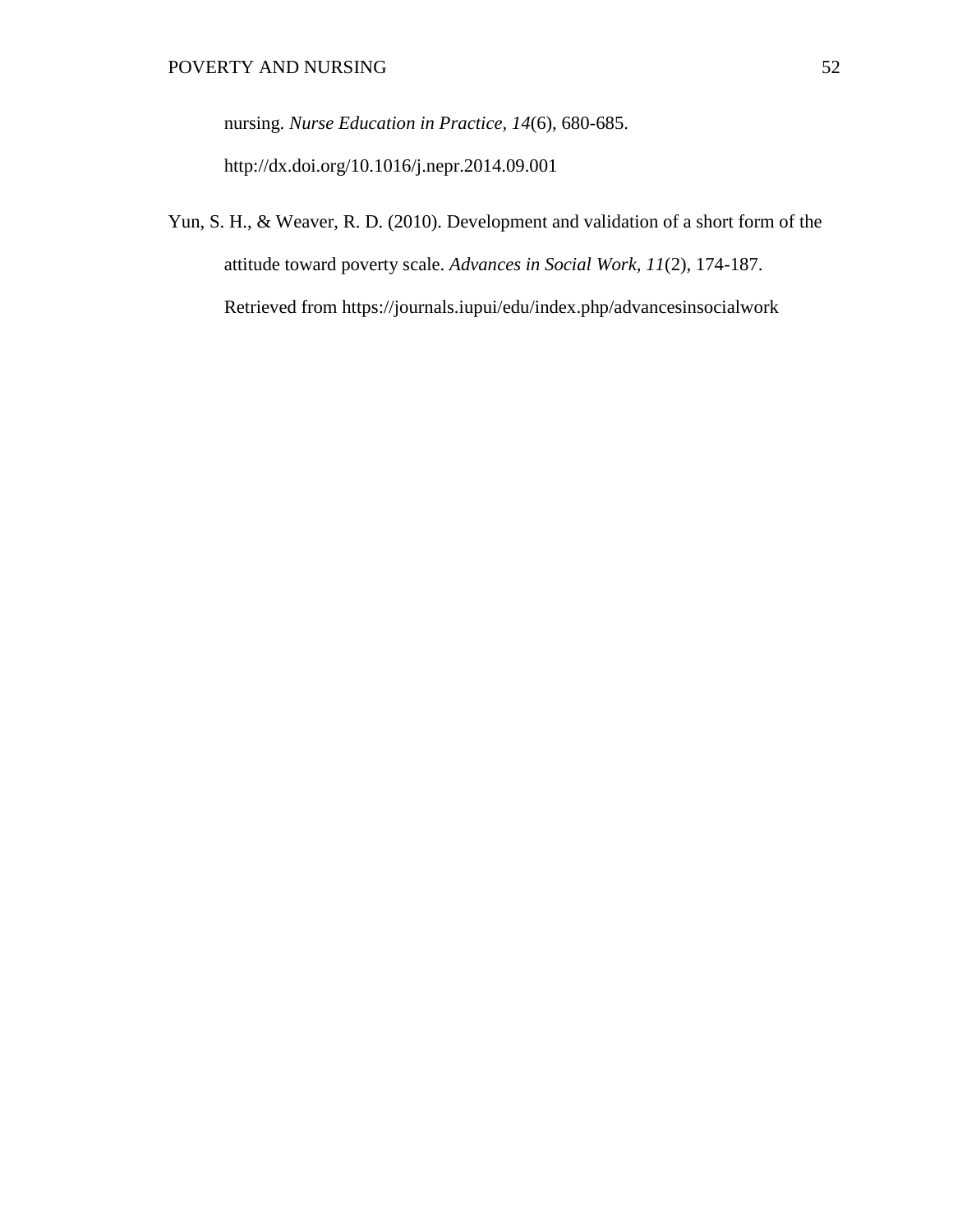#### POVERTY AND NURSING 53

#### **Appendix A**

From: Amanda Woand To: <u>bielpier@nmu.edu</u><br>"Dorek L. Anderson" ce. IRB Approval HS16-716 Subject: Tuesday, January 26, 2016 8:57:14 AM Date: Signed copies to follow via campus mail. Memorandum TO: Terry Delpier Nursing Department DATE: January 26, 2016 FROM: Rob Winn, Ph.D. Assistant Provost/IRB Administrator SUBJECT: IRB Proposal HS16-716 IRB Approval Dates: 1/25/2016-1/25/2017\*\* Proposed Project Dates: 1/25/2015-1/25/2016 "Undergraduate Student Attitudes Towards Poverty" The Institutional Review Board (IRB) has reviewed your proposal and has given it final approval. To maintain permission from the Federal government to use human subjects in research, certain reporting processes are required. You must include the statement "Approved by IRB: Project # HS16-716" on all research materials you distribute, as well as on any correspondence concerning this project. If a subject suffers an injury during research, or if there is an В. incident of non-compliance with IRB policies and procedures, you must take immediate action to assist the subject and notify the IRB chair (dereande@nmu.edu) and NMU's IRB administrator (rwinn@nmu.edu) within 48 hours. Additionally, you must complete an Unanticipated Problem or Adverse Event Form for Research Involving Human Subjects О. Please remember that informed consent is a process beginning with a description of the project and insurance of participant understanding Informed consent must continue throughout the project via a dialogue between the researcher and research participant. If you find that modifications of methods or procedures are D. necessary, you must submit a Project Modification Form for Research Involving Human Subjects before collecting data. E. \*\*If you complete your project within 12 months from the date of your approval notification, you must submit a Project Completion Form for Research Involving Human Subjects. If you do not complete your project within 12 months from the date of your approval notification, you must submit a Project Renewal Form for Research Involving Human Subjects. You may apply for a one-year project renewal up to four times. NOTE: Failure to submit a Project Completion Form or Project Renewal Form within 12 months from the date of your approval notification will result in a suspension of Human Subjects Research privileges for all investigators listed on the application until the form is submitted and approved. All forms can be found at the NMU Grants and Research website: /www.nmu.edu/grantsandresearch/node/102 **betps:** Amanda Wigand Graduate Assistant Grants and Contracts Office

Northern Michigan University

906-227-2437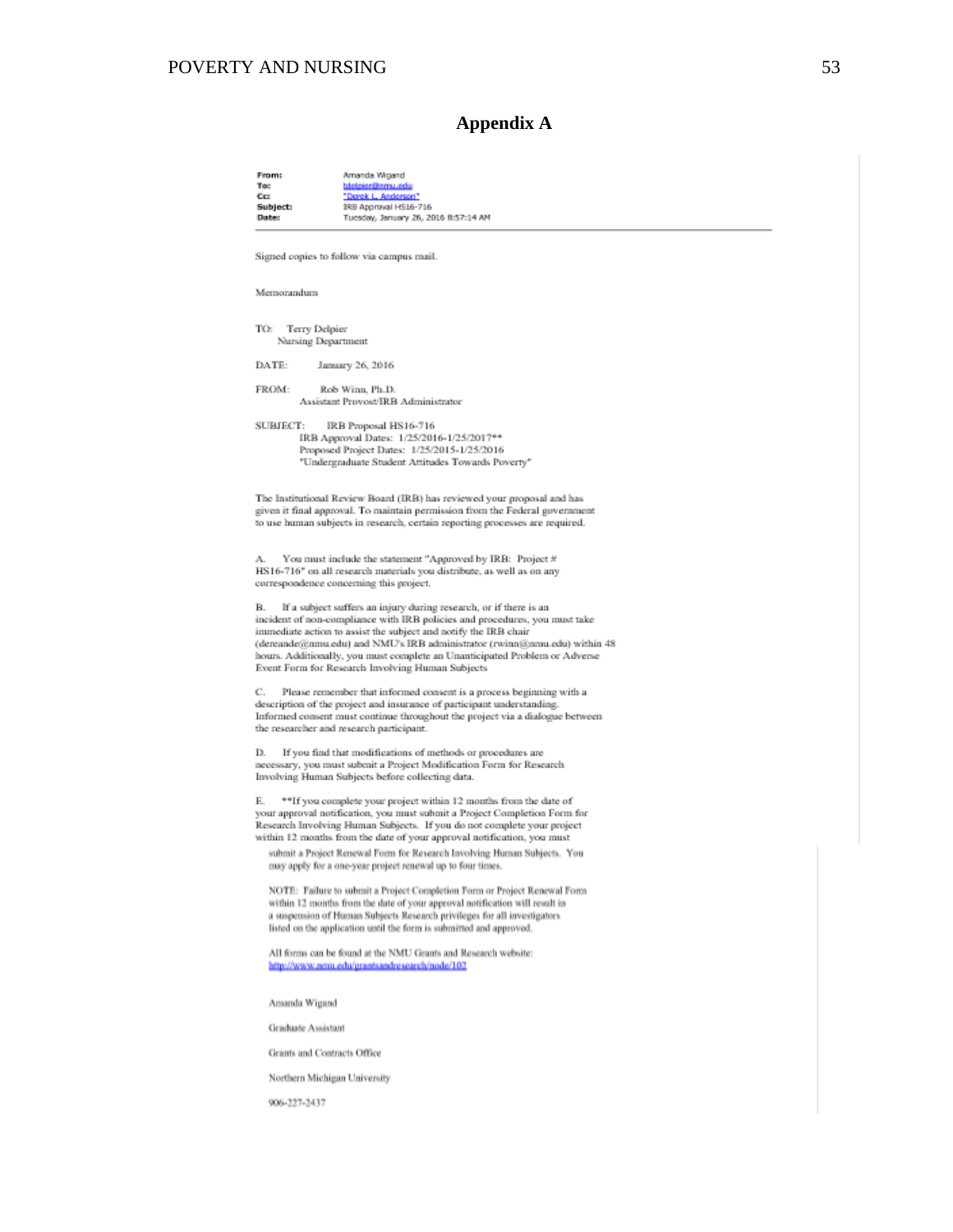## POVERTY AND NURSING 54

| From:<br>To:<br>Cc:<br>Subject:<br>Date: | Taylor, Janelle N<br>tdelpier@nmu.edu<br>Derek L. Anderson; krsmith@nmu.edu; jcrabb@nmu.edu; Inelson@nmu.edu; jpuncoch@nmu.edu;<br>mcrum@nmu.edu; allvande@nmu.edu; rborges@nmu.edu<br>IRB Modification Approval HS16-716<br>Thursday, March 24, 2016 10:25:32 AM                                                                                                                                                                   |
|------------------------------------------|-------------------------------------------------------------------------------------------------------------------------------------------------------------------------------------------------------------------------------------------------------------------------------------------------------------------------------------------------------------------------------------------------------------------------------------|
| MEMORANDUM                               |                                                                                                                                                                                                                                                                                                                                                                                                                                     |
| TO:                                      | Terry Delpier<br>Nursing Department                                                                                                                                                                                                                                                                                                                                                                                                 |
| CC:                                      | Kristen Smith, Jaime Crabb, Ally Vander Klok, Ryan Borges<br>Nursing Department                                                                                                                                                                                                                                                                                                                                                     |
|                                          | Judith Puncochar<br>Education, Leadership, and Public Service                                                                                                                                                                                                                                                                                                                                                                       |
| Michael Crum                             | <b>School of Business</b>                                                                                                                                                                                                                                                                                                                                                                                                           |
| Lori Nelson                              | Speech, Language, and Hearing Sciences                                                                                                                                                                                                                                                                                                                                                                                              |
|                                          | FROM: Robert Winn, Ph.D.<br>Assistant Provost/IRB Administrator                                                                                                                                                                                                                                                                                                                                                                     |
| DATE: March 24, 2016                     |                                                                                                                                                                                                                                                                                                                                                                                                                                     |
| RE:                                      | Modification to HS16-716<br>IRB Approval Dates: 1/25/2016-3/24/2017**<br>Proposed Project Dates: 1/26/2016-3/23/2017<br>"Undergraduate Student Attitudes toward Poverty"                                                                                                                                                                                                                                                            |
|                                          | Your modification for the project "Undergraduate Attitudes toward Poverty" has been approved under the<br>administrative review process. Please include your proposal number (HS16-716) on all research materials and on<br>any correspondence regarding this project.                                                                                                                                                              |
| remain in effect.                        | Any additional changes or revisions to your approved research plan must be approved by the IRB prior to<br>implementation. Unless specified otherwise, all previous requirements included in your original approval notice                                                                                                                                                                                                          |
|                                          | If you complete your project within 12 months from the date of your approval notification, you must submit a<br>Project Completion Form for Research Involving Human Subjects. If you do not complete your project within 12<br>months from the date of your approval notification, you must submit a Project Renewal Form for Research<br>Involving Human Subjects. You may apply for a one-year project renewal up to four times. |
|                                          | NOTE: Failure to submit a Project Completion Form or Project Renewal Form within 12 months from the date of<br>your approval notification will result in a suspension of Human Subjects Research privileges for all investigators<br>listed on the application, until the form is submitted and approved.                                                                                                                           |

If you have any questions, please contact me.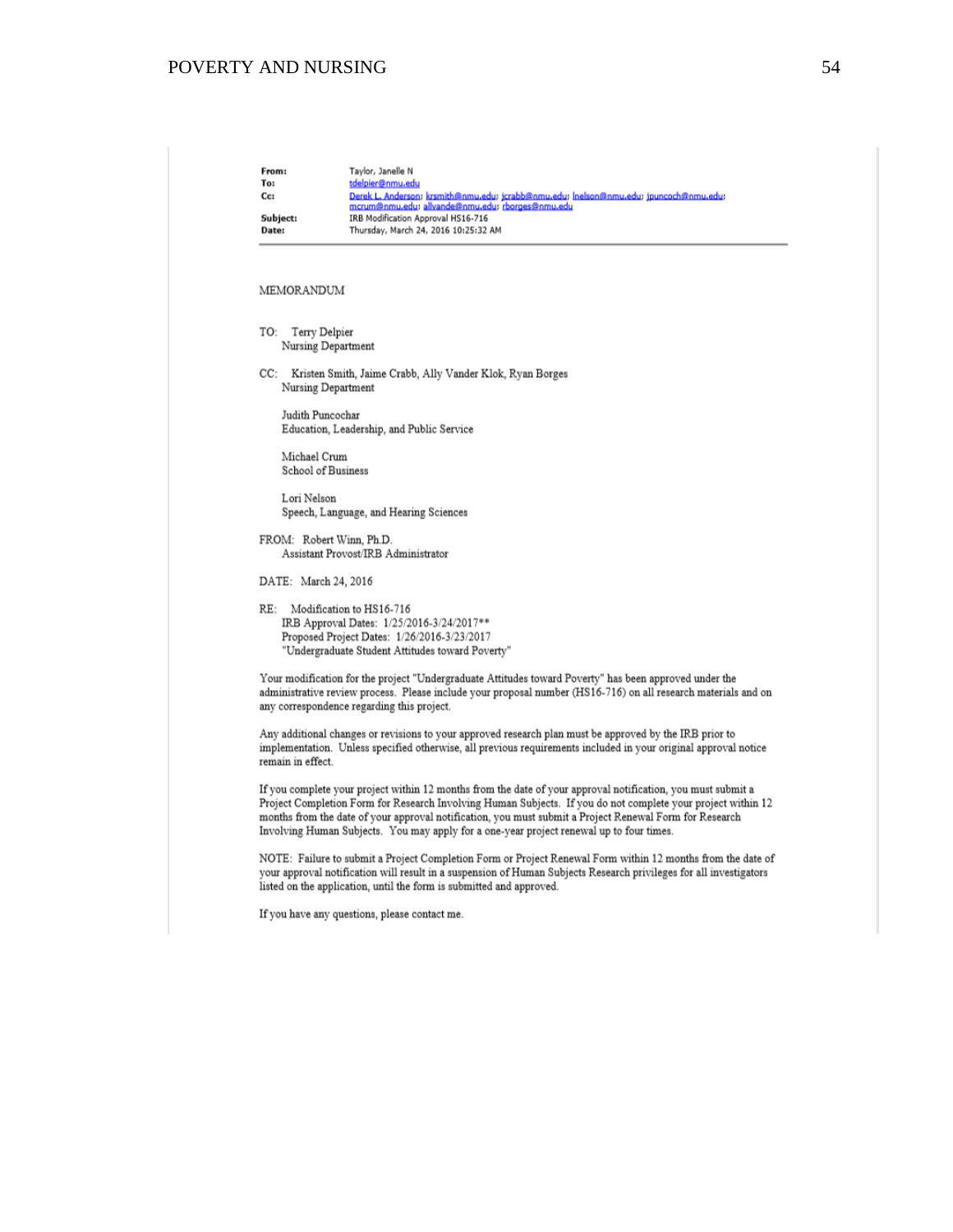

**Appendix B**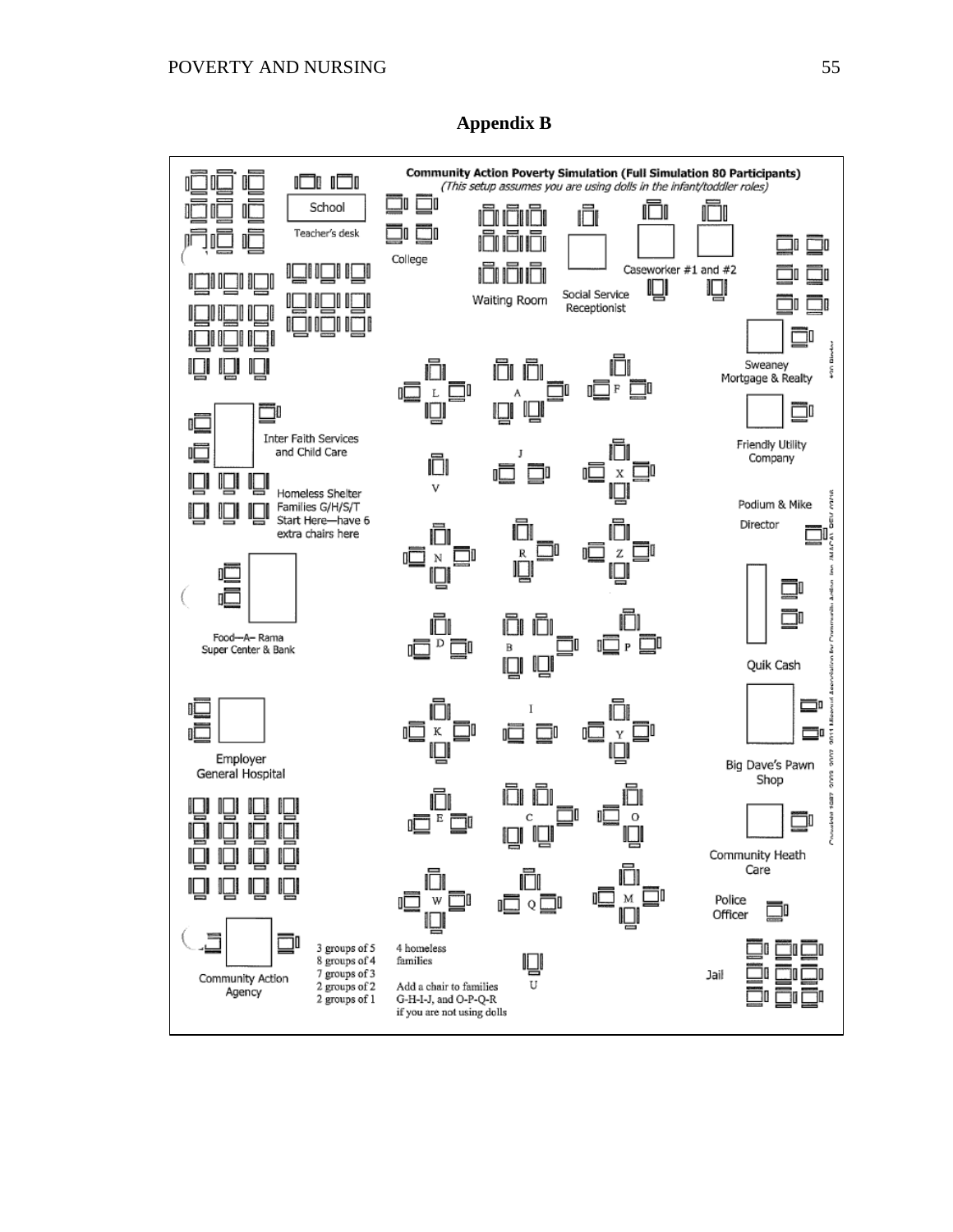## POVERTY AND NURSING 56

**Appendix C**

| <b>Community Action</b><br><b>Poverty Simulation</b>                                                                                                                                                                                                                                                                                                                                                      |            |
|-----------------------------------------------------------------------------------------------------------------------------------------------------------------------------------------------------------------------------------------------------------------------------------------------------------------------------------------------------------------------------------------------------------|------------|
| SMALL GROUP DISCUSSION                                                                                                                                                                                                                                                                                                                                                                                    |            |
| Please use the following questions as a quide to discussion. You won't have time<br>to thoroughly discuss all of them. Don't forget to designate one person from<br>your group to give a two- to three-minute summary of your discussion when we<br>reconvene as a community. At the beginning of the summary that person should<br>briefly describe your common family profile.                          |            |
| 1. What happened to your families during this month in poverty?<br>For example, did you:<br>• Pay the rent?<br>• Keep the utilities on?<br>. Buy the required foods each week?<br>· Make loan payments?<br>· Get evicted?<br>· Neglect your children?<br>. Cheat, steal money, or do something else illegal?<br>. Improve your situation during the month?<br>• Look for a job?<br>. Help each other out? |            |
| 2. How were the experiences and outcomes of families in your group alike?<br>Different?                                                                                                                                                                                                                                                                                                                   |            |
| 3. What feelings did you experience during your month in poverty? How did<br>you feel about yourself? Why did you feel that way? How did those of you who<br>were children feel?                                                                                                                                                                                                                          |            |
| 4. How did other people respond to your needs? How did you feel about their<br>response?                                                                                                                                                                                                                                                                                                                  |            |
| 5. Did your attitudes change during the month? If so, how?                                                                                                                                                                                                                                                                                                                                                |            |
| 6. What insights or conclusions have you come to about the life experience of<br>low-income families?                                                                                                                                                                                                                                                                                                     |            |
| Wissouri Association for                                                                                                                                                                                                                                                                                                                                                                                  |            |
| Copyright 1987, 2003, 2007, 2011 Missouri Association for Community Action, Inc. (MACA) REV. 03/16                                                                                                                                                                                                                                                                                                        | aon Bindar |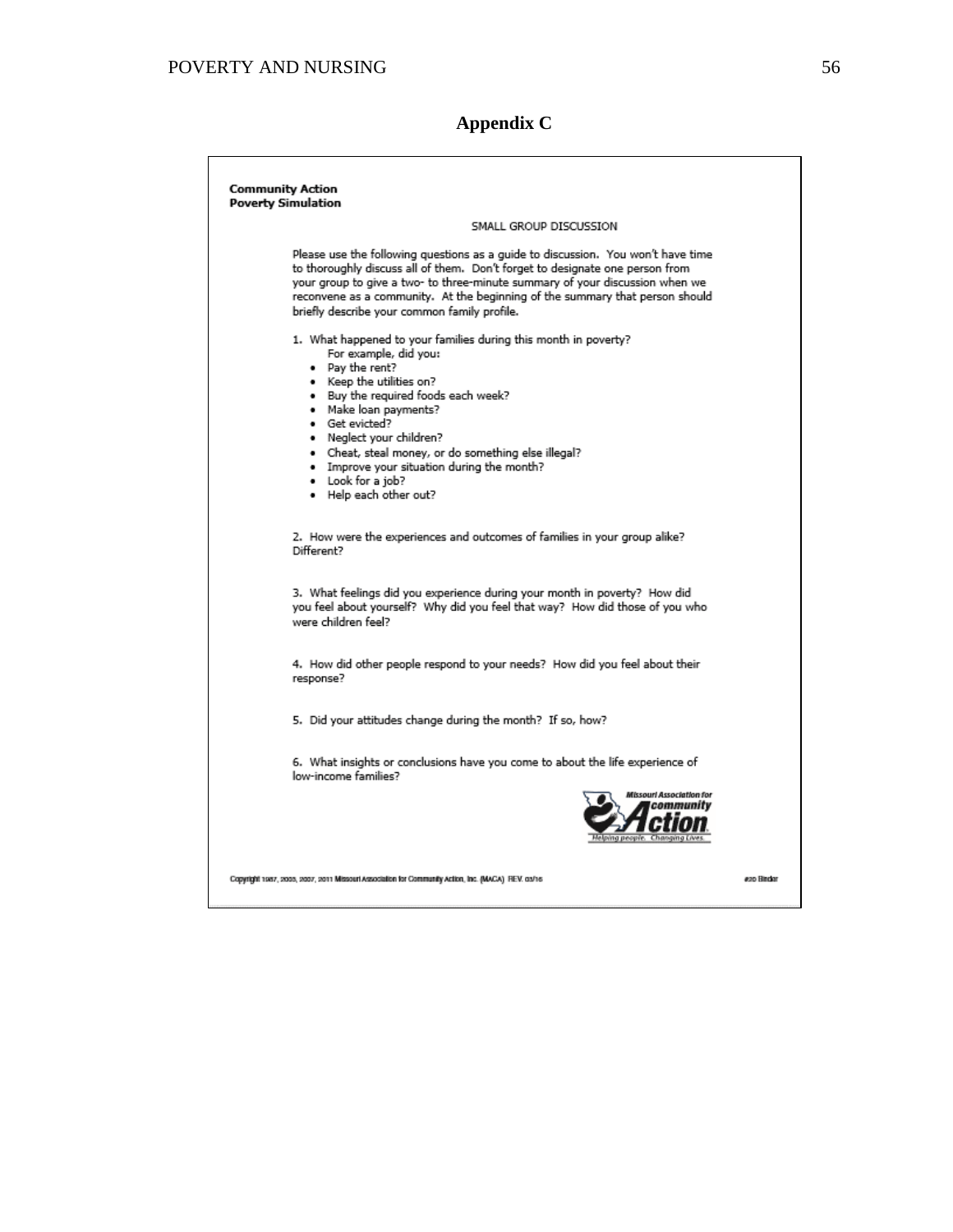# **Appendix D**

## Short Form Attitudes towards Poverty

|                                                                            | Strongly<br>Agree | Agree        | Neutral | Disagree | Strongly<br>Disagree |
|----------------------------------------------------------------------------|-------------------|--------------|---------|----------|----------------------|
| Poor people are dishonest.                                                 |                   |              |         |          |                      |
| Poor people are different from the rest of society.                        | <b>SA</b>         | $\mathbf{A}$ | N       | D        | <b>SD</b>            |
| Children raised on welfare will never amount to anything.                  | SA                | А            | N       | D        | SD                   |
| Poor people act differently.                                               | <b>SA</b>         | $\mathbf{A}$ | N       | D        | <b>SD</b>            |
| Most poor people are dirty.                                                | SA                | А            | N       | D        | SD                   |
| Poor people generally have lower intelligence than nonpoor people.         | SA                | $\mathbf{A}$ | N       | D        | SD                   |
| I believe poor people have a different set of values than do other people. | SA                | А            | N       | D        | SD                   |
| Welfare makes people lazy.                                                 | <b>SA</b>         | $\mathbf{A}$ | N       | D        | <b>SD</b>            |
| An able-bodies person collecting welfare is ripping off the system.        | SA                | А            | N       | D        | SD                   |
| Unemployed poor people could find jobs if they tried harder.               | <b>SA</b>         | A            | N       | D        | <b>SD</b>            |
| Poor people think they deserve to be supported.                            | SA                | А            | N       | D        | SD                   |
| Welfare mothers have babies to get more money.                             | <b>SA</b>         | $\mathbf{A}$ | N       | D        | <b>SD</b>            |
| Some "poor" people live better than I do, considering all their benefits.  | SA                | А            | Ν       | D        | SD                   |
| There is a lot of fraud among welfare recipients.                          | <b>SA</b>         | $\mathbf{A}$ | N       | D        | <b>SD</b>            |
| Benefits for poor people consume a major part of the federal budget.       | SA                | А            | N       | D        | SD                   |
| People are poor due to circumstances beyond their control.                 | <b>SA</b>         | $\mathbf{A}$ | N       | D        | <b>SD</b>            |
| Society has the responsibility to help poor people.                        | SA                | А            | N       | D        | <b>SD</b>            |
| Poor people are discriminated against.                                     | <b>SA</b>         | A            | N       | D        | SD                   |
| People who are poor should not be blamed for their misfortune.             | SA                | А            | N       | D        | SD                   |
| If I were poor, I would accept welfare benefits.                           | <b>SA</b>         | A            | Ν       | D        | SD                   |
| I would support a program that resulted in higher taxes to                 |                   |              |         |          |                      |
| support social programs for poor people.                                   | SA                | А            | N       | D        | SD                   |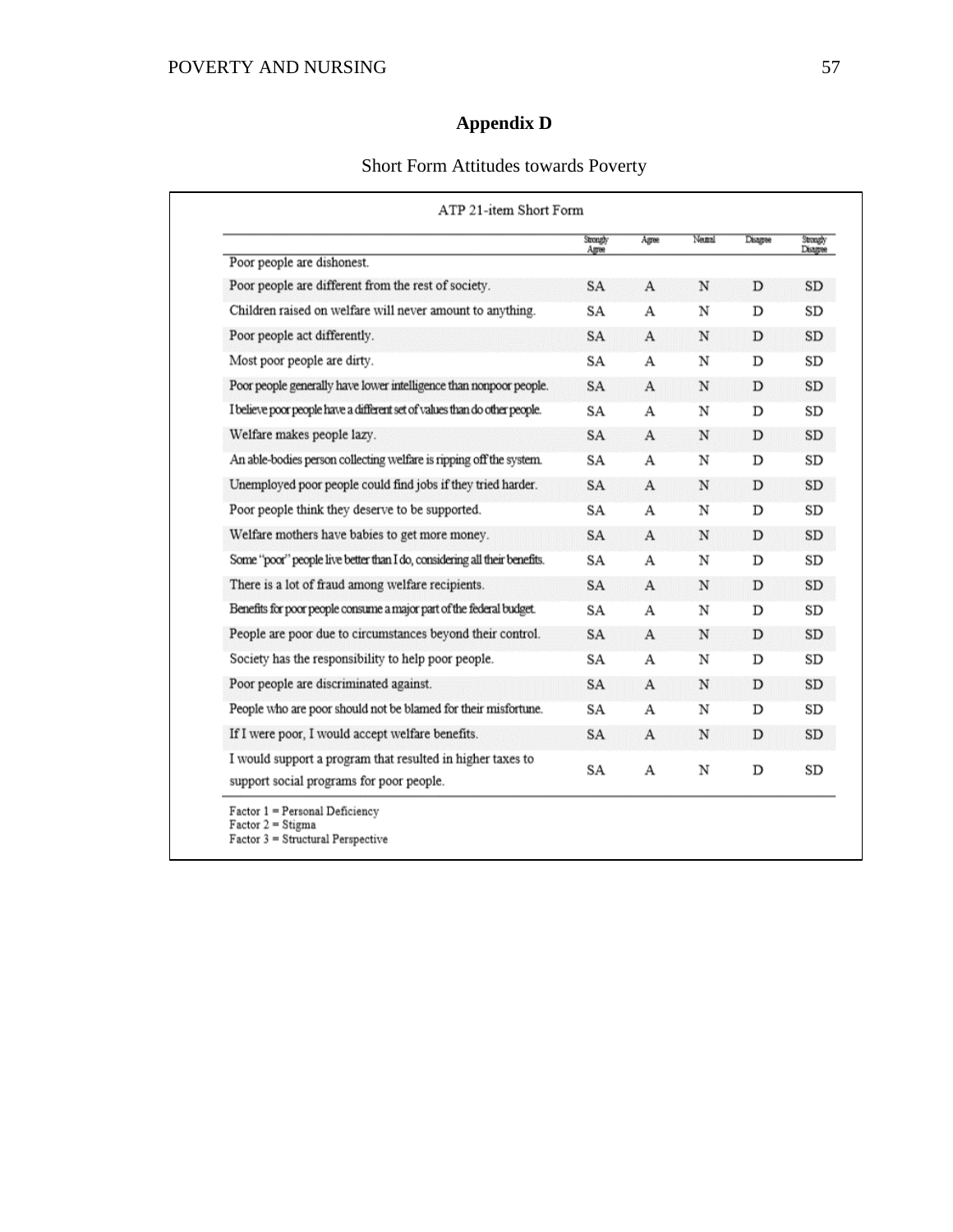# **Appendix E**

Permission to use Short Form of Attitudes towards Poverty

| From:                                                                                                                                                                                                                                                                                                                                                                                                                                | Sung Hyun Yun <yshhsy@uwindsor.ca></yshhsy@uwindsor.ca>                                                                                                                                                                                                                                                                                                                                                                                                                                          |
|--------------------------------------------------------------------------------------------------------------------------------------------------------------------------------------------------------------------------------------------------------------------------------------------------------------------------------------------------------------------------------------------------------------------------------------|--------------------------------------------------------------------------------------------------------------------------------------------------------------------------------------------------------------------------------------------------------------------------------------------------------------------------------------------------------------------------------------------------------------------------------------------------------------------------------------------------|
|                                                                                                                                                                                                                                                                                                                                                                                                                                      |                                                                                                                                                                                                                                                                                                                                                                                                                                                                                                  |
| Sent:                                                                                                                                                                                                                                                                                                                                                                                                                                | Monday, March 9, 2015 9:34 AM                                                                                                                                                                                                                                                                                                                                                                                                                                                                    |
| To:                                                                                                                                                                                                                                                                                                                                                                                                                                  | tdelpier@nmu.edu                                                                                                                                                                                                                                                                                                                                                                                                                                                                                 |
| Subject:                                                                                                                                                                                                                                                                                                                                                                                                                             | Re: Request to use Poverty Scale                                                                                                                                                                                                                                                                                                                                                                                                                                                                 |
| Attachments:                                                                                                                                                                                                                                                                                                                                                                                                                         | ATP Short Form 10-31-2011.pdf; published article.pdf                                                                                                                                                                                                                                                                                                                                                                                                                                             |
| <b>Flag Status:</b>                                                                                                                                                                                                                                                                                                                                                                                                                  | Flagged                                                                                                                                                                                                                                                                                                                                                                                                                                                                                          |
| <b>Categories:</b>                                                                                                                                                                                                                                                                                                                                                                                                                   | CTL Event                                                                                                                                                                                                                                                                                                                                                                                                                                                                                        |
| Dear Dr. Delpier,                                                                                                                                                                                                                                                                                                                                                                                                                    |                                                                                                                                                                                                                                                                                                                                                                                                                                                                                                  |
| Good luck.                                                                                                                                                                                                                                                                                                                                                                                                                           | I give you my permission to use the short form ATP scale.                                                                                                                                                                                                                                                                                                                                                                                                                                        |
| Sincerely,                                                                                                                                                                                                                                                                                                                                                                                                                           |                                                                                                                                                                                                                                                                                                                                                                                                                                                                                                  |
| Sung Hyun Yun, Ph.D., MSW<br>Associate Professor<br>School of Social Work<br>University of Windsor<br>401 Sunset Avenue<br>Windsor, Ontario N9B 3P4<br>(519) 253-3000 ext. 3076<br>yshhsy@uwindsor.ca                                                                                                                                                                                                                                |                                                                                                                                                                                                                                                                                                                                                                                                                                                                                                  |
|                                                                                                                                                                                                                                                                                                                                                                                                                                      | The information in this email is directed in confidence solely to the person(s) named above and may contain confidential<br>and/or privileged material. This information shall not otherwise be distributed, copied or disclosed. If you have received<br>this email in error, please notify the sender immediately via return email and destroy the original message. Thank you.                                                                                                                |
|                                                                                                                                                                                                                                                                                                                                                                                                                                      |                                                                                                                                                                                                                                                                                                                                                                                                                                                                                                  |
|                                                                                                                                                                                                                                                                                                                                                                                                                                      |                                                                                                                                                                                                                                                                                                                                                                                                                                                                                                  |
|                                                                                                                                                                                                                                                                                                                                                                                                                                      |                                                                                                                                                                                                                                                                                                                                                                                                                                                                                                  |
|                                                                                                                                                                                                                                                                                                                                                                                                                                      | I believe the ATP would be a valuable component of my research and I am writing to ask permission to use your tool in my                                                                                                                                                                                                                                                                                                                                                                         |
|                                                                                                                                                                                                                                                                                                                                                                                                                                      | I am in the process of designing a research study about the attitudes of nursing students towards poverty. In my review of the<br>literature, I learned of your work to develop the Attitude Toward Poverty [ATP] Short form. My long term plan is to conduct a series<br>of studies on student attitudes. Another goal is to have an interdisciplinary component to a later study, which would potentially<br>include other departments such as Social Work, Education, and Speech and Hearing. |
|                                                                                                                                                                                                                                                                                                                                                                                                                                      | ı                                                                                                                                                                                                                                                                                                                                                                                                                                                                                                |
|                                                                                                                                                                                                                                                                                                                                                                                                                                      |                                                                                                                                                                                                                                                                                                                                                                                                                                                                                                  |
|                                                                                                                                                                                                                                                                                                                                                                                                                                      |                                                                                                                                                                                                                                                                                                                                                                                                                                                                                                  |
|                                                                                                                                                                                                                                                                                                                                                                                                                                      |                                                                                                                                                                                                                                                                                                                                                                                                                                                                                                  |
|                                                                                                                                                                                                                                                                                                                                                                                                                                      |                                                                                                                                                                                                                                                                                                                                                                                                                                                                                                  |
|                                                                                                                                                                                                                                                                                                                                                                                                                                      |                                                                                                                                                                                                                                                                                                                                                                                                                                                                                                  |
|                                                                                                                                                                                                                                                                                                                                                                                                                                      |                                                                                                                                                                                                                                                                                                                                                                                                                                                                                                  |
|                                                                                                                                                                                                                                                                                                                                                                                                                                      |                                                                                                                                                                                                                                                                                                                                                                                                                                                                                                  |
|                                                                                                                                                                                                                                                                                                                                                                                                                                      |                                                                                                                                                                                                                                                                                                                                                                                                                                                                                                  |
| From: "Terry Delgier" videlgier@nmu.edu><br>To: • yahhay@uwindaor.ca>, *rdwesven@uwindaor.ca><br>Date: 2015-03-09 08:45 AM<br>Subject: Reguest to use Poverty Scale<br>Drs. Yun and Weaver<br>research.<br>Thank you for your consideration.<br>Terry Delpier<br>Terry Delpier, DNP, RN, CPNP<br>Professor<br>School of Nursing<br>Northern Michigan University<br>1401 Presque Isle Ave.<br>Marquette, MI 49855<br>tdelpier@nmu.edu |                                                                                                                                                                                                                                                                                                                                                                                                                                                                                                  |